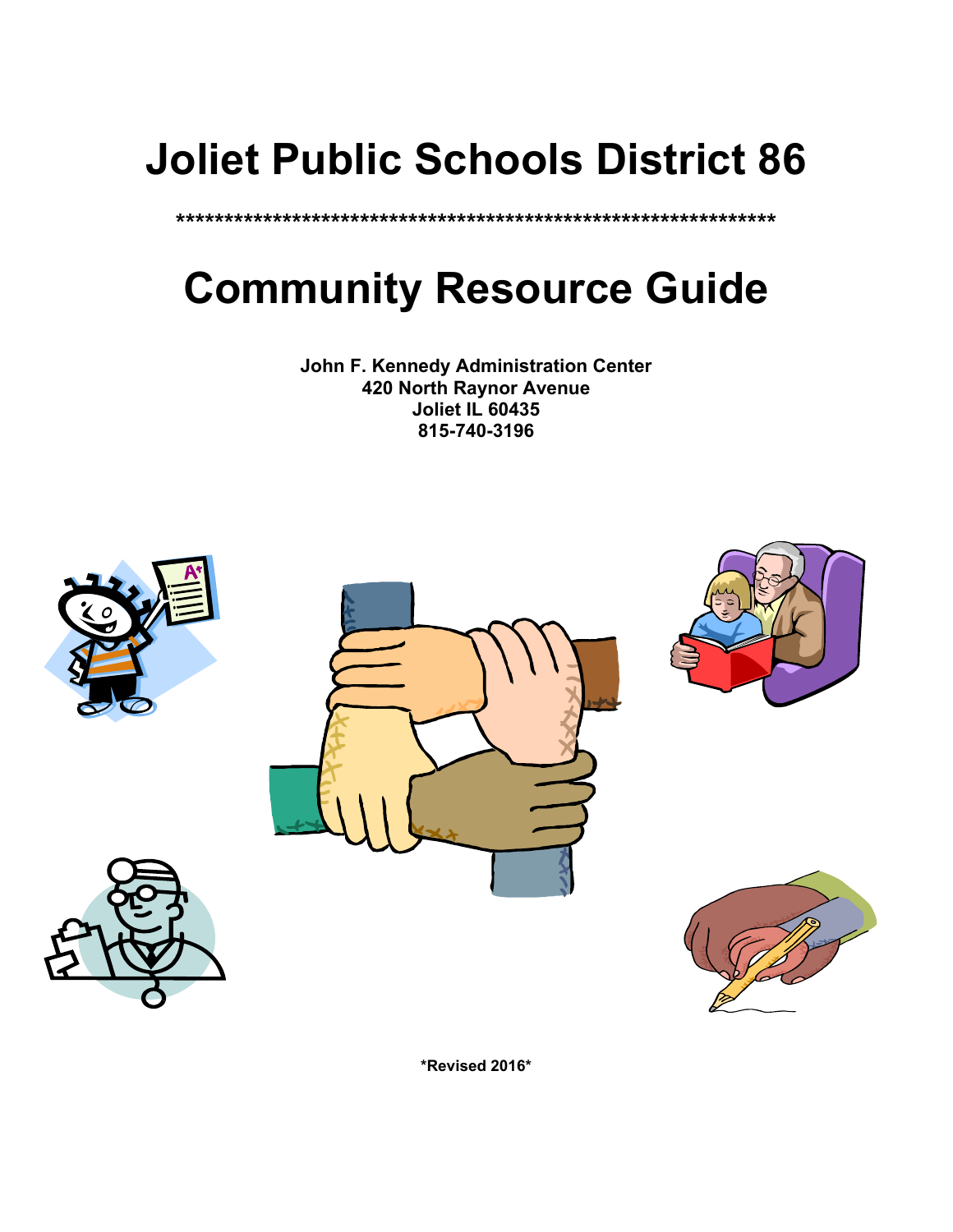# **AREA POLICE AND FIRE DEPARTMENT NUMBERS EMERGENCY: 911**

**CITY POLICE FIRE**

# **NON-EMERGENCY**

| Beecher 708-964-2341 708-946-6585                                                            |
|----------------------------------------------------------------------------------------------|
| Bolingbrook 630-226-0600 630-226-8540                                                        |
| Braceville 815-942-0336 815-237-8682                                                         |
| Braidwood 815-458-2342 815-458-6061                                                          |
| Channahon 815-467-2123 815-467-6767                                                          |
| Coal City 815-634-2341 815-634-4700                                                          |
| Crest Hill 815-741-5111 815-838-3287                                                         |
| Crete708-672-0912708-672-0912                                                                |
|                                                                                              |
|                                                                                              |
| Elwood 815-423-5411 815-423-5224                                                             |
| Frankfort 815-464-0960 815-469-1700                                                          |
| Gardner 815-237-2210 815-237-8806                                                            |
| Grundy County Sheriff 815-942-0336                                                           |
| Homer Township 815-838-2131 815-838-5006                                                     |
| Joliet 815-726-2491 815-726-2401                                                             |
| Lemont 630-257-2229 630-257-2376                                                             |
| $Lockport \ldots \ldots \ldots \ldots \ldots \ldots 815-838-2131 \ldots \ldots 815-838-3287$ |
| Manhattan 815-478-3226 815-478-3197                                                          |
| Mazon 815-448-2481 815-448-5460                                                              |
| Minooka 815-467-2298 815-467-5637                                                            |
| Mokena 708-479-3911 708-479-5371                                                             |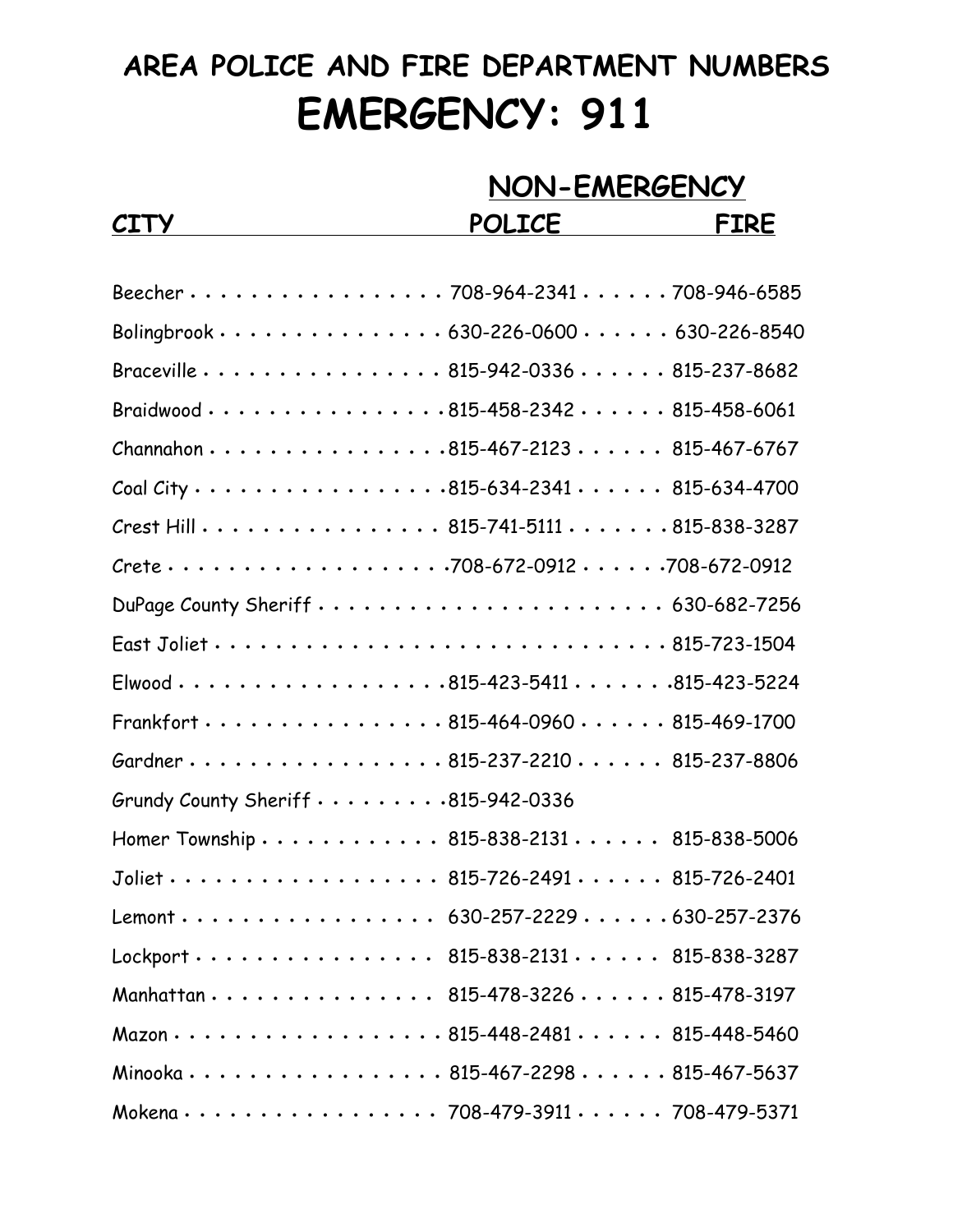# **AREA POLICE AND FIRE DEPARTMENT NUMBERS EMERGENCY: 911**

 **NON-EMERGENCY**

| <b>CITY</b>                                             | <b>POLICE</b>                              | <b>FIRE</b> |
|---------------------------------------------------------|--------------------------------------------|-------------|
|                                                         |                                            |             |
|                                                         | Morris 815-942-2131 815-942-2121           |             |
|                                                         | Naperville 630-420-6666 630-420-6142       |             |
|                                                         | New Lenox 815-485-2500 815-462-2701        |             |
|                                                         | Peotone 708-258-3003 708-258-6884          |             |
|                                                         | Plainfield 815-436-2341 815-436-5335       |             |
|                                                         | Richton Park 708-481-8911 708-481-8985     |             |
|                                                         | Rockdale 815-725-2171 815-725-6928         |             |
|                                                         | Romeoville 815-886-7219 815-886-7227       |             |
|                                                         | Seneca 815-357-1616 815-357-1600           |             |
|                                                         | Shorewood 815-725-4636 815-725-2149        |             |
|                                                         | South Wilmington 815-942-0336 815-237-2244 |             |
|                                                         |                                            |             |
|                                                         | Steger 708-755-0220 708-754-1729           |             |
| Troy Township 815-725-2149                              |                                            |             |
|                                                         |                                            |             |
| Will County Sheriff $\cdots \cdots \cdots$ 815-727-8575 |                                            |             |
|                                                         | Wilmington 815-476-2811 815-476-6675       |             |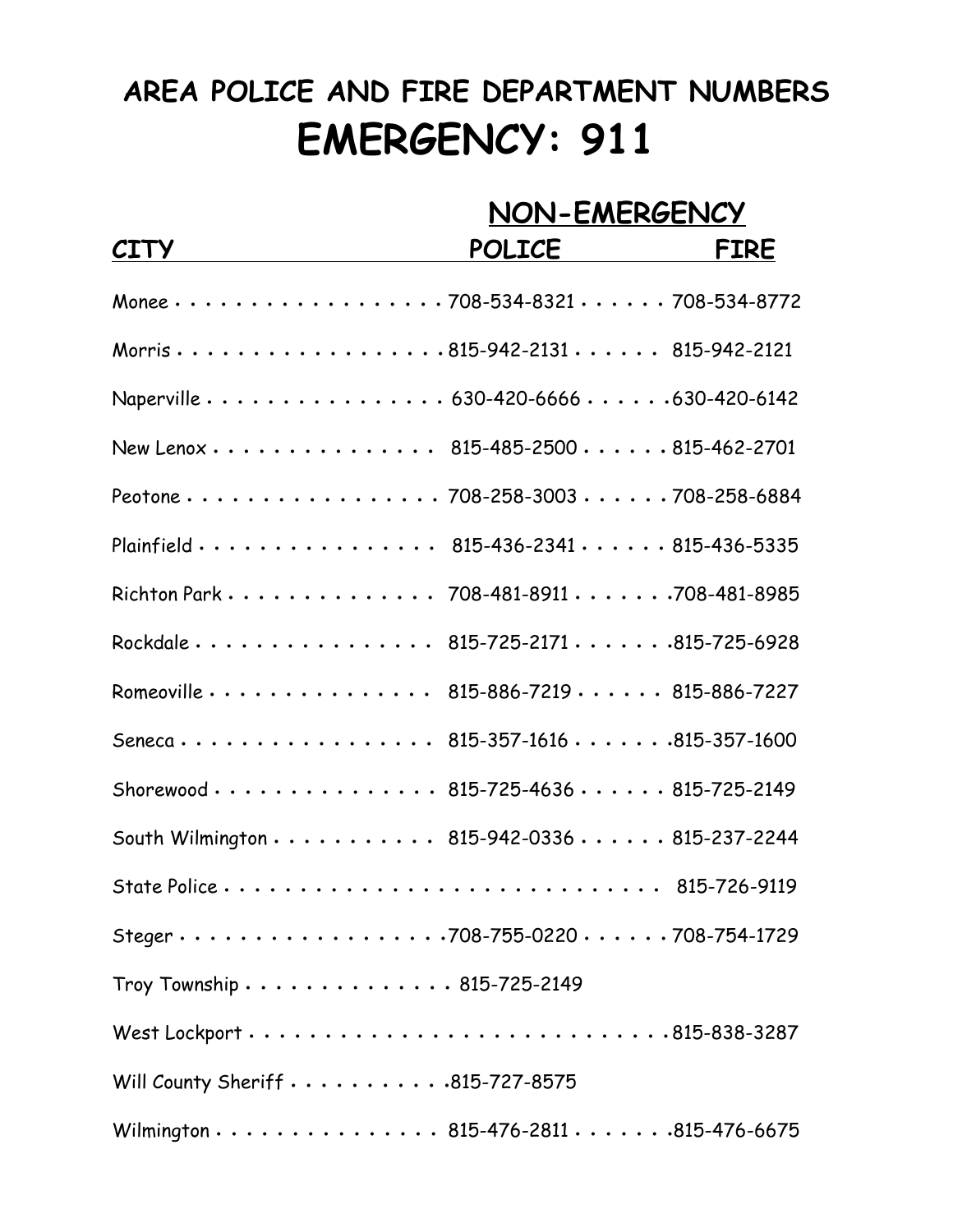### **13th JUDICIARY PROBATION AND COURT SERVICES DEPARTMENT**

| Address:   | 111 East Washington Street, Morris IL 60450                                     |
|------------|---------------------------------------------------------------------------------|
| Telephone: | 815-941-3266                                                                    |
| Hours:     | Monday – Friday 8:00 a.m. $-4:30$ p.m.                                          |
| Services:  | Supervision and agency referral to delinquent minors and adult<br>probationers. |

#### **ADOPTION INFORMATION CENTER OF ILLINOIS ADOPTIONS UNLIMITED, INC.**

| Address:   | 120 West Madison Street, Suite 800, Chicago IL 60602                  |
|------------|-----------------------------------------------------------------------|
| Website:   | www.adoptinfo-il.org                                                  |
| Telephone: | 312-346-1516                                                          |
|            | 800-572-2390                                                          |
| Fees:      | Free resources.                                                       |
| Services:  | Adoption and foster care referral resources to children who have been |
|            | adopted or are in foster care.                                        |

#### **ADULT CHILDREN OF ALCOHOLICS**

| First Presbyterian Church                         |
|---------------------------------------------------|
| 805 Western Avenue, Joliet IL 60435               |
| www.adultchildren.org                             |
| Meetings, Mondays at 7:30 p.m.                    |
| Open to relatives (adult children) of alcoholics. |
|                                                   |

#### **AESCULAPIAN ASSOCIATION OF WILL-GRUNDY COUNTIES**

| Address:   | 3033 West Jefferson Street, suite 220, Joliet IL 60435                   |
|------------|--------------------------------------------------------------------------|
| Telephone: | 815-744-5676                                                             |
| Hours:     | Monday – Thursday 9:00 a.m. $-4:00$ p.m.                                 |
| Services:  | Medical referral/complaint, dental referral/complaint, regarding medical |
|            | and dental personnel.                                                    |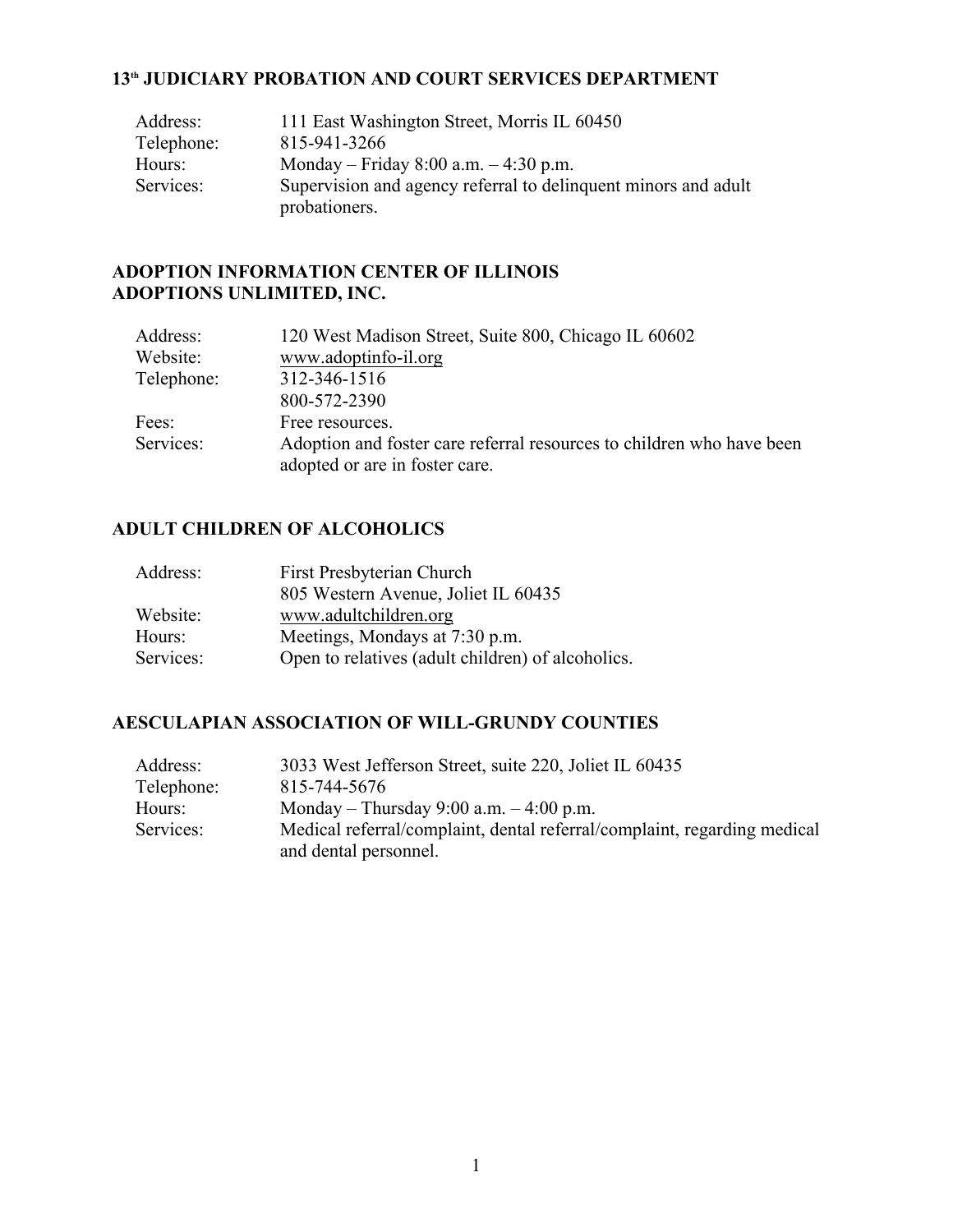#### **AGAPE MISSIONS, INC.**

#### **ALANO CLUB OF JOLIET**

| Address:   | 265 Republic Avenue, Joliet IL 60435   |
|------------|----------------------------------------|
| Website:   | www.aadistrict51.org                   |
| Telephone: | 815-744-2992                           |
| Hours:     | 24 hours a day, 7 days a week.         |
| Services:  | AA, Alanon and Alateen meetings daily. |
|            |                                        |

#### **AL-ANON FAMILY GROUPS**

| Address:   | District 5A, AFG                                       |
|------------|--------------------------------------------------------|
|            | PO Box 3423, Joliet IL 60434                           |
| Website:   | www.niafg.org                                          |
| Telephone: | 815-773-9623                                           |
| Fees:      | Free.                                                  |
| Hours:     | Vary.                                                  |
| Services:  | Support groups for friends and families of alcoholics. |
|            |                                                        |

#### **ALATEEN**

| Address:   | 265 Republic Avenue, Joliet IL 60435                     |
|------------|----------------------------------------------------------|
| Telephone: | 815-744-2992                                             |
| Hours:     | 24 hours a day $-$ call for meeting times and locations. |
| Services:  | Support groups, referrals for help.                      |

### **ALCOHOLICS ANONYMOUS - JOLIET**

| Address:   | 265 Republic Avenue, Joliet IL 60435                   |
|------------|--------------------------------------------------------|
| Website:   | www.aa.org                                             |
| Telephone: | 815-744-2992                                           |
| Hours:     | 24 hours a day – call for meeting times and locations. |
| Services:  | 12 step referrals, literature sales.                   |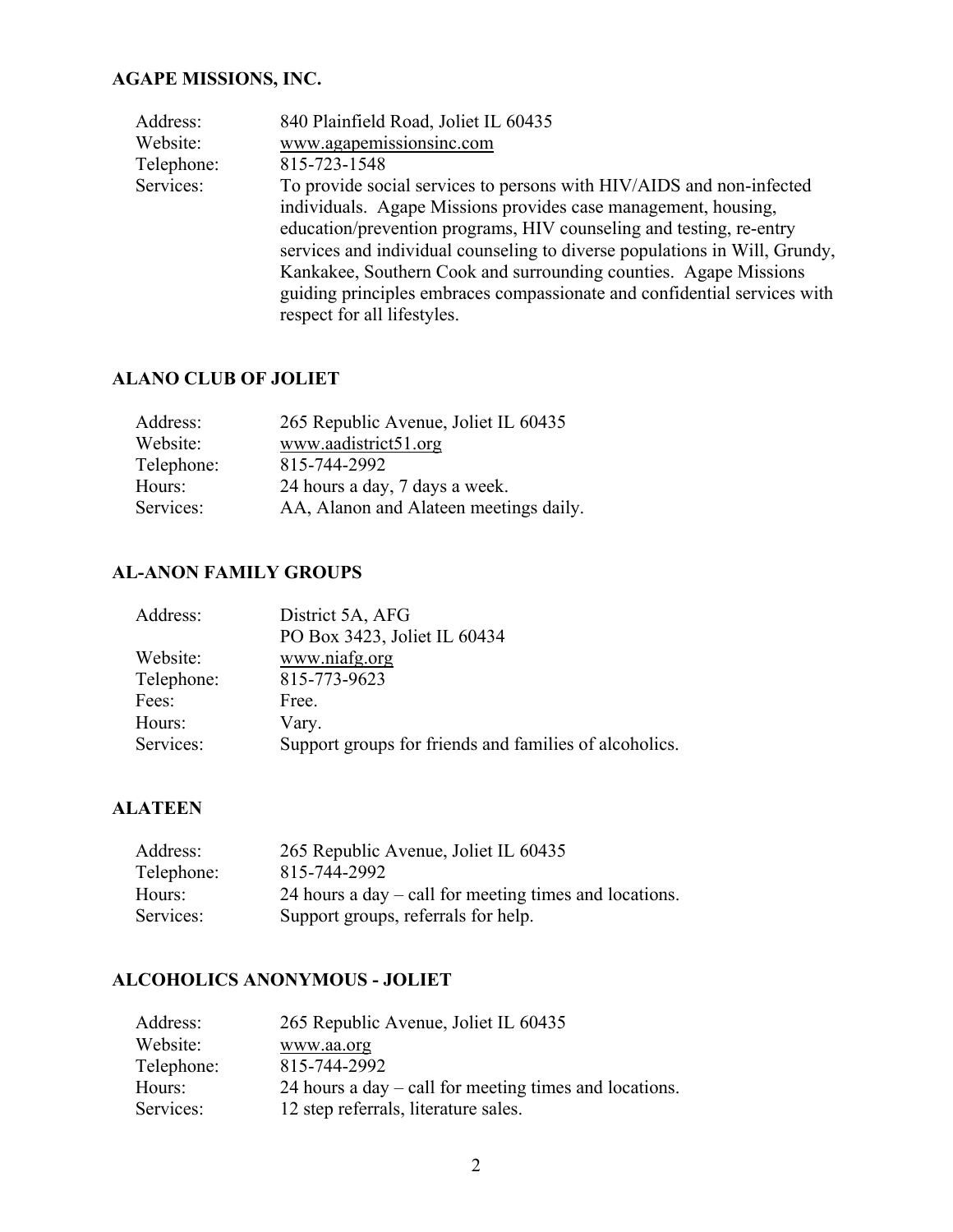#### **ALDEN OF WATERFORD**

| Address:   | 1991 Randi Drive, Aurora IL 60504                                       |
|------------|-------------------------------------------------------------------------|
| Website:   | www.aldencourtsofwaterford.com                                          |
| Telephone: | 630-851-1466                                                            |
| Fees:      | Medicaid/sliding scale.                                                 |
| Services:  | Continuum of care community including independent living, assisted      |
|            | living, memory care and rehabilitation. Support groups are held monthly |
|            | for families and community members.                                     |

#### **ALEXIAN BROTHERS BEHAVIORAL HEALTH HOSPITAL**

| Address:   | 1650 Moon Lake Boulevard, Hoffman Estates, IL 60169                           |
|------------|-------------------------------------------------------------------------------|
| Website:   | www.abbhh.org                                                                 |
| Telephone: | 847-882-1600                                                                  |
|            | 800-432-5005                                                                  |
| Fees:      | Medicaid, Kidcare, Charity Care, insurance.                                   |
| Hours:     | 24 hours.                                                                     |
| Services:  | Child, adolescent and adult inpatient, outpatient and partial hospitalization |
|            | programs. Autism spectrum disorders program. Obsessive compulsive             |
|            | disorder and related anxiety disorders program. School Refusal Program.       |
|            | Chemical dependency services. Eating disorders program. Self-Injury           |
|            | recovery services. Ongoing professional and community education               |
|            | seminars and chemical dependency services. Free level of care                 |
|            | assessments for anxiety and at-risk.                                          |

### **ALZHEIMER'S SUPPORT GROUP – SILVER CROSS - JOLIET**

| Address:   | Division of Silver Cross Hospital                                        |
|------------|--------------------------------------------------------------------------|
|            | 1051 Essington Road, Joliet IL 60435                                     |
| Telephone: | 815-740-7108                                                             |
| Hours:     | $3rd$ Thursday of the month (except January)                             |
| Services:  | Supports family members coping with Alzheimer's disease in their family. |

#### **AMERICAN CANCER SOCIETY**

| Address:   | 17060 Oak Park Avenue, Tinley Park, IL 60477          |
|------------|-------------------------------------------------------|
| Website:   | www.cancer.org                                        |
| Telephone: | 708-633-7770                                          |
| Services:  | Health care, eliminating cancer, fund raising events. |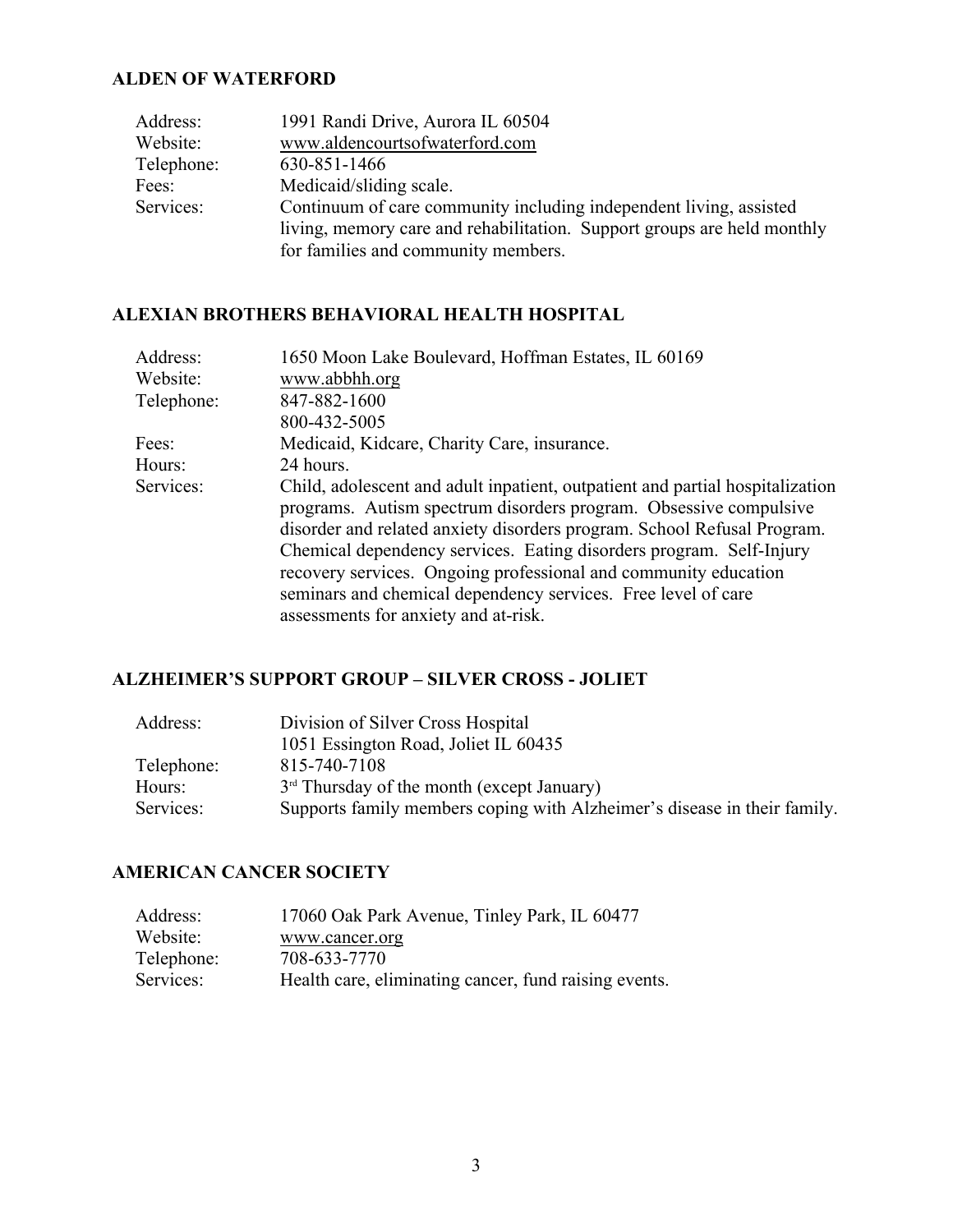#### **AMERICAN RED CROSS – GRUNDY COUNTY**

| Address:   | 117 West Washington Street, Morris IL 60450                            |
|------------|------------------------------------------------------------------------|
| Website:   | www.chicagoredcross.org                                                |
| Telephone: | 815-942-1046                                                           |
| Hours:     | Monday – Thursday 1:00 p.m. $-4:00$ p.m.                               |
| Services:  | Military communications, CPR, first aid training, babysitting classes, |
|            | blood program, disaster relief, tissue services.                       |

#### **ANGEL FOOD MINISTRIES**

| Website:  | www.angelfoodministries.com                                              |
|-----------|--------------------------------------------------------------------------|
| Fees:     | There are no qualifications, minimums, income restrictions, or           |
|           | applications.                                                            |
| Services: | Angel Food Ministries is a non-profit, non-denominational organization   |
|           | dedicated to providing food relief and financial support to communities  |
|           | throughout the United States. Angel Food is available in a quantity that |
|           | can fit into a medium-sized box at \$30 per unit. Each month's menu is   |
|           | different than the previous month and consists of both fresh and frozen  |
|           | items with an average retail value of approximately \$60.                |

#### **ASSOCIATES IN COUNSELING AND PSYCHOTHERAPY**

| Address:   | 13 Fairlane Drive, Joliet, IL 60435                                   |
|------------|-----------------------------------------------------------------------|
| Website:   | www.acpinc-counseling.com                                             |
| Telephone: | 815-730-8900                                                          |
| Fees:      | Sliding scale, insurance.                                             |
| Hours:     | Monday – Friday 9:00 a.m. – 9:00 p.m.                                 |
|            | Saturday 9:00 a.m. $-$ 5:00 p.m.                                      |
|            | Sunday 4:00pm-9:00pm                                                  |
| Services:  | Mental health outpatient counseling from children through adults. DUI |
|            | evaluation and risk education. Anger management for adolescents and   |
|            | adults. Sex and process addictions.                                   |

#### **ASSOCIATES IN PROFESSIONAL COUNSELING AND COACHING**

| Address:   | 28118 Chicago Street, Suite 200, Plainfield IL 60544                                          |
|------------|-----------------------------------------------------------------------------------------------|
| Website:   | www.counseling-apc.com                                                                        |
| Telephone: | 888-545-5707                                                                                  |
| Fees:      | Vary.                                                                                         |
| Services:  | One-on-one basic anger management sessions. Classes and groups for<br>adults and adolescents. |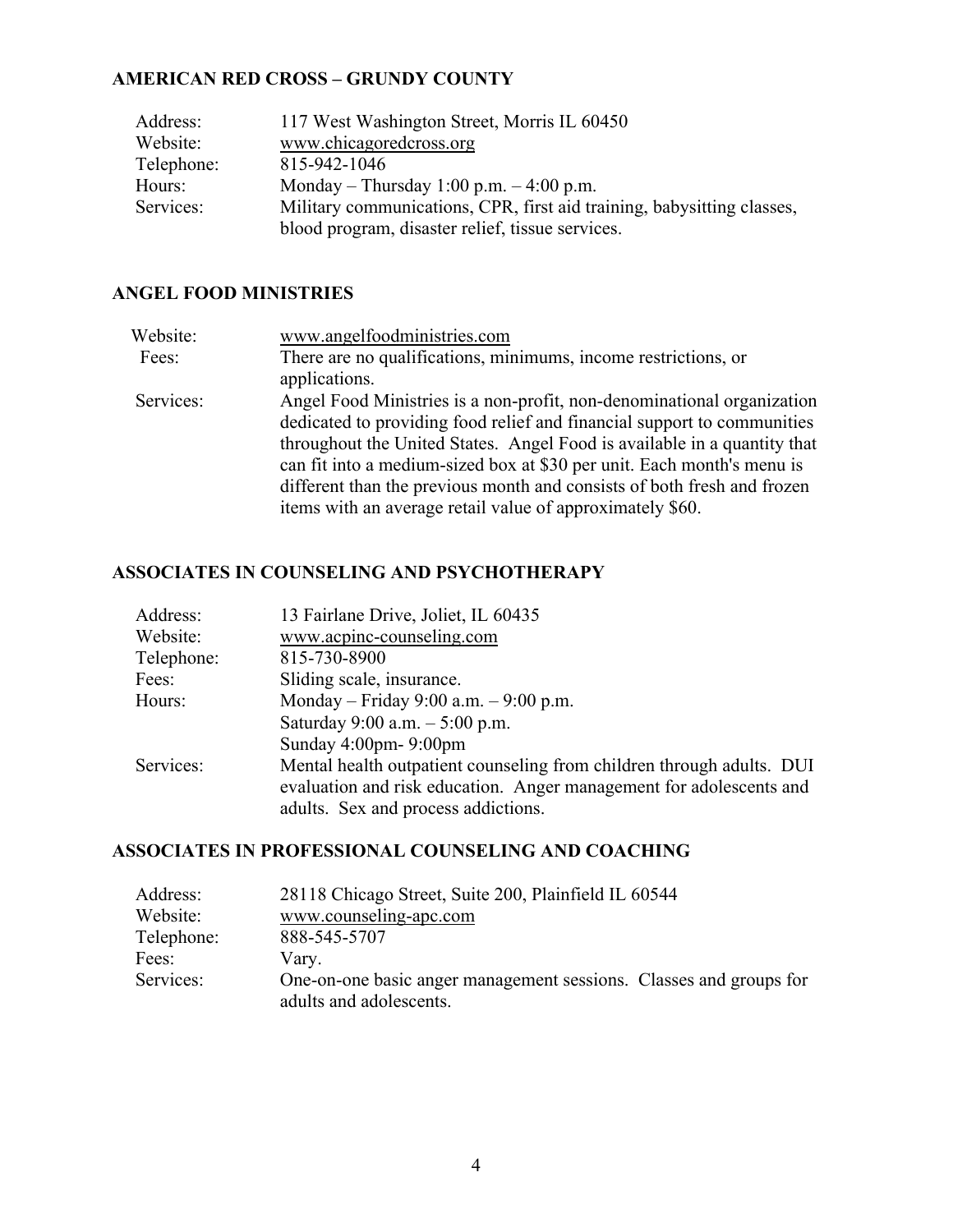### **AUNT MARTHA'S YOUTH SERVICE CENTER - JOLIET**

| Address:   | 409 West Jefferson Street, Joliet IL 60435                                  |
|------------|-----------------------------------------------------------------------------|
| Website:   | www.auntmarthas.org                                                         |
| Telephone: | 815-768-8750                                                                |
| Fees:      | Free.                                                                       |
| Hours:     | Monday – Friday 9:00 a.m. – $5:00$ p.m.                                     |
|            | Also by appointment.                                                        |
| Services:  | For all of Will county: independent living for homeless youth,              |
|            | delinquency prevention and intervention services, youth pre-employment      |
|            | training placement, parenting training, back to school assistance, referral |
|            | and advocacy, individual and family counseling and services to runaway      |
|            | youth and families in crises.                                               |

#### **AWAKENING**

| Address:   | 402 Singleton Place, Joliet IL 60436                                   |
|------------|------------------------------------------------------------------------|
| Telephone: | 815-723-9445                                                           |
| Hours:     | Every Monday at 7:00 p.m.                                              |
| Services:  | Support group for those who suffer from alcohol and drug addiction.    |
|            | Recovery classes, recovery meetings, community outreach and one-on-one |
|            | counseling is offered.                                                 |

#### **B.E.S.T./ANGER ADJUSTERS**

| Address:     | 815 North Larkin Avenue, Suite 206, Joliet IL 60435      |  |
|--------------|----------------------------------------------------------|--|
| Website:     | www.angeradjusters.net                                   |  |
| Telephone:   | 815-725-8014                                             |  |
| Eligibility: | Kids (children) 7-11, teens 12-18, adults 19 and up.     |  |
| Hours:       | Monday – Friday 9:00 a.m. – 3:00 p.m.                    |  |
| Services:    | Provides anger management workshop for the whole family. |  |

### **BEHAVIORAL HEALTH AND EDUCATION SPECIALISTS**

| Address:   | 1890 Silver Cross Blvd Suite #315 New Lenox, IL 60451                |
|------------|----------------------------------------------------------------------|
| Website:   | www.bhes.us                                                          |
| Telephone: | 815-717-8694                                                         |
| Fees:      | Insurance.                                                           |
| Services:  | Child psychiatry/psychology. Psychological and educational           |
|            | testing/tutoring. Special needs students. ADHD, 5 through adult. ACT |
|            | preparation.                                                         |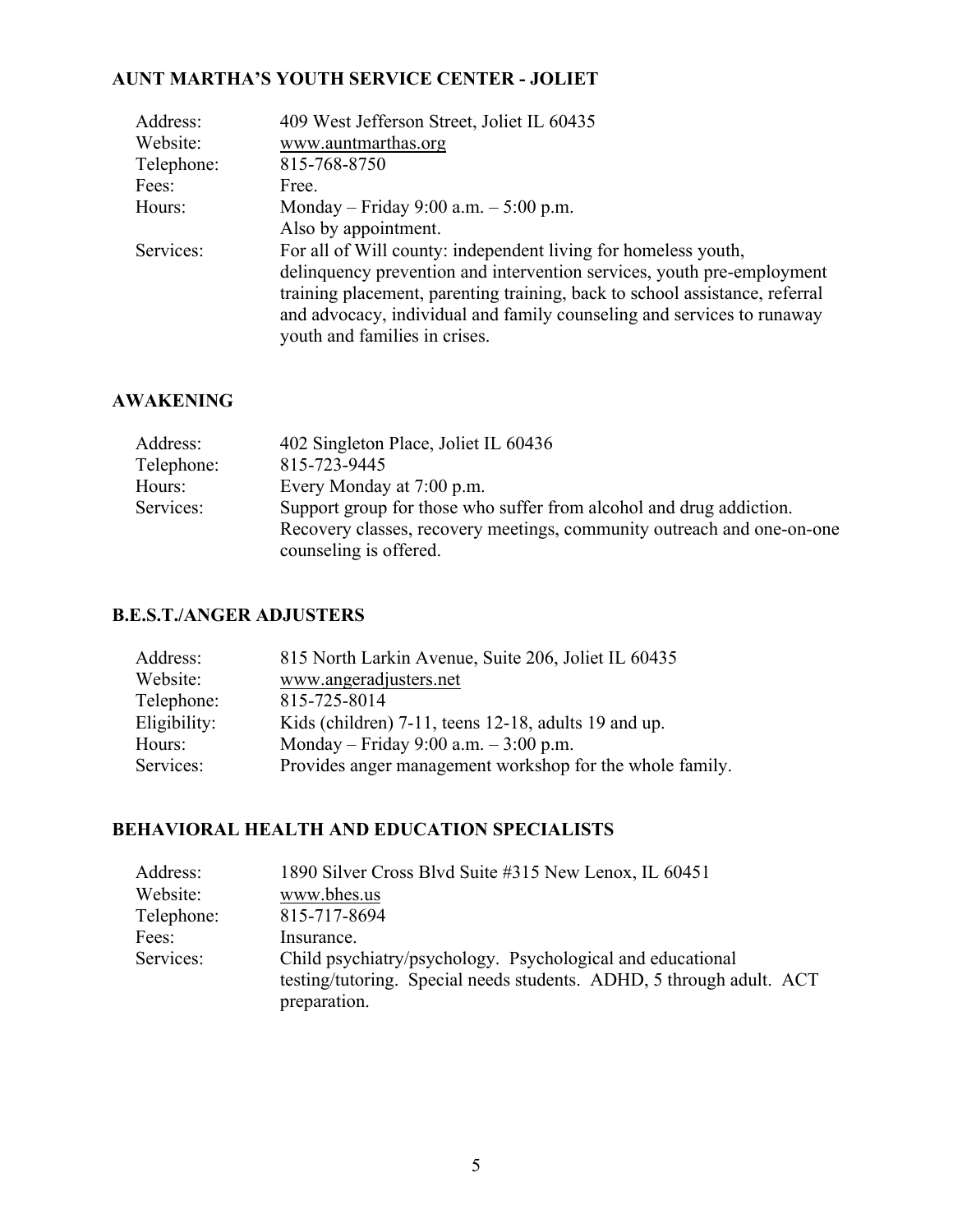#### **BEREAVEMENT SUPPORT GROUP**

| <b>Grundy County Hospice</b>                                    |
|-----------------------------------------------------------------|
| 1802 North Division, suite 307,<br>Morris IL 60450              |
| www.grundyhospice.org                                           |
| 815-942-8525                                                    |
| Monday – Friday 8:00 a.m. – $3:00$ p.m.                         |
| Widow's Group: 2 <sup>nd</sup> Thursday of Every Month 6-7:30pm |
| Cancer Group: 3 <sup>rd</sup> Monday of Every Month 7-8pm       |
| Provides support for those grieving the loss of a loved one.    |
|                                                                 |

#### **BIG BROTHERS/BIG SISTERS OF WILL COUNTY**

| Address:   | 417 West Taylor Street,<br>Joliet IL 60435                                                                                                                                                                                                             |
|------------|--------------------------------------------------------------------------------------------------------------------------------------------------------------------------------------------------------------------------------------------------------|
| Website:   | www.bbbswillgrundy.org                                                                                                                                                                                                                                 |
| Telephone: | 815-723-2227                                                                                                                                                                                                                                           |
| Fees:      | Free.                                                                                                                                                                                                                                                  |
| Hours:     | Monday – Thursday 9:00 a.m. $-8:00$ p.m.                                                                                                                                                                                                               |
|            | Friday 9:00 a.m. $-4:00$ p.m.                                                                                                                                                                                                                          |
| Services:  | Agency matches volunteers with children on a one to one basis, volunteers<br>provide guidance and companionship for the children, group recreation<br>activities, after school learning program, in-school tutoring program for 'at<br>risk' children. |

### **BIRTHRIGHT OF JOLIET**

| Address:   | 310 North Hammes Avenue, Suite LL6, Joliet IL 60435                    |
|------------|------------------------------------------------------------------------|
| Website:   | www.birthright.org                                                     |
| Telephone: | 815-725-3411                                                           |
|            | 800-550-4900 (24-hour hotline)                                         |
| Fees:      | Free.                                                                  |
| Hours:     | Monday – Friday, morning and evening hours.                            |
| Services:  | Free pregnancy testing, maternity clothes, layettes, diapers, formula, |
|            | information about adoption, housing, medical help, counseling, finding |
|            | baby equipment.                                                        |

#### **BLUE CROSS/BLUE SHIELD OF ILLINOIS**

| Address:  | 162 Mountain Laurel Court, Romeoville IL 60446                   |
|-----------|------------------------------------------------------------------|
| Website:  | wwwbcbsil.com                                                    |
| Fees:     | Free consultation.                                               |
| Services: | Life/health insurance. HMO, PPO, Humana One, and short-term life |
|           | insurance for those recently laid off or unemployed.             |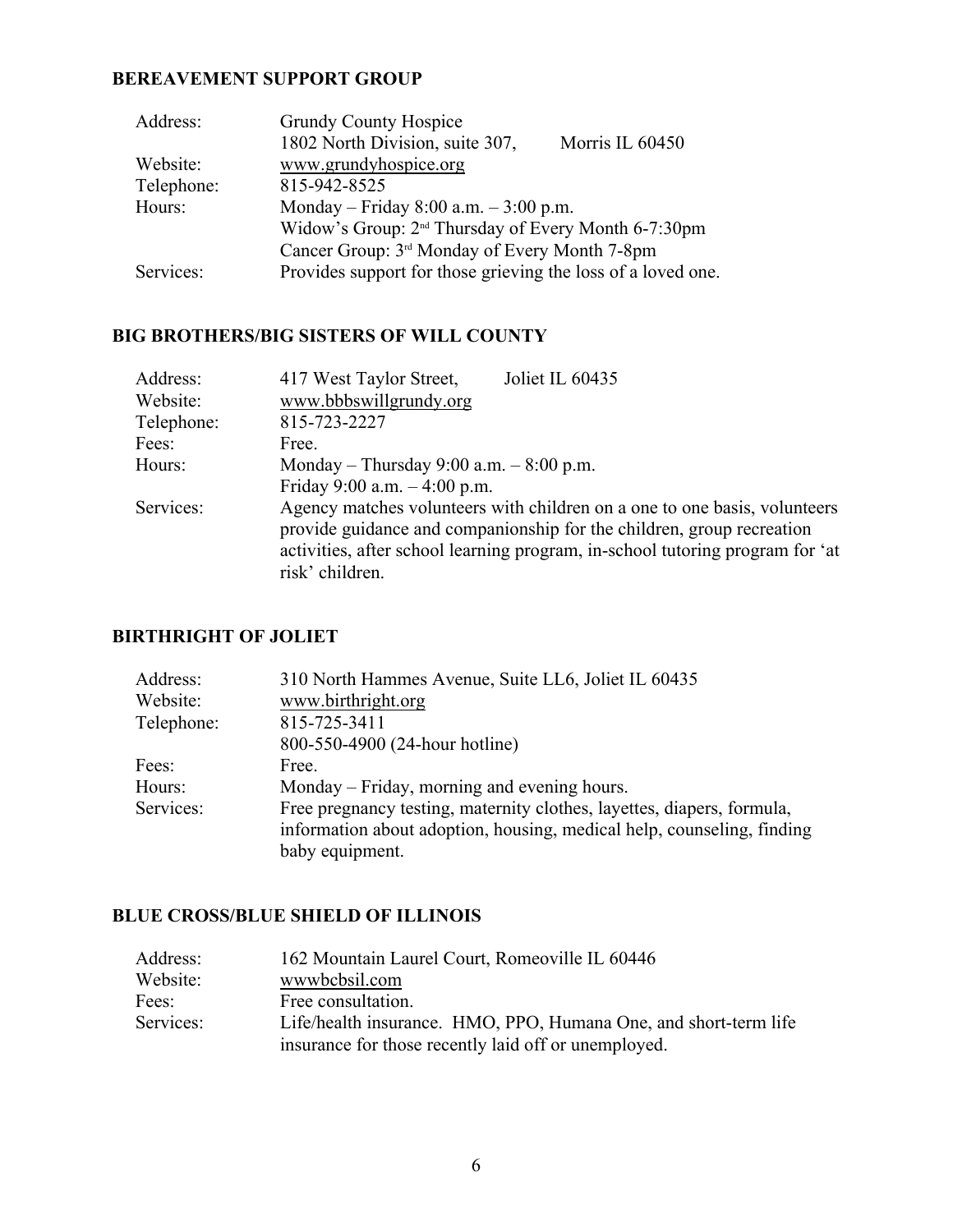### **BOLINGBROOK PARK DISTRICT**

| Address:   | 201 Recreation Drive, Bolingbrook IL 60490                                              |
|------------|-----------------------------------------------------------------------------------------|
| Website:   | www.bolingbrookparks.org                                                                |
| Telephone: | 630-739-0272                                                                            |
| Fees:      | Financial aid available.                                                                |
| Services:  | Recreation activities, gymnastics, karate, swimming, climbing wall,<br>preschool, JBSRA |

#### **BOY SCOUTS OF AMERICA**

| Address:   | Rainbow Council                                                       |
|------------|-----------------------------------------------------------------------|
|            | 2600 North Winterbottom Road, Morris IL 60450                         |
| Website:   | www.scouting.org                                                      |
| Telephone: | 815-942-1793                                                          |
| Hours:     | Monday – Friday 9:00 a.m. – $5:00$ p.m.                               |
| Services:  | Character development, citizenship training, personal fitness/outdoor |
|            | program, career orientation and community service.                    |

#### **BRIDGES PROGRAM**

| Address:   | 407 West Jefferson Street, Joliet IL 60436                                                                                                                                                                                                                                                                                                                                                                       |
|------------|------------------------------------------------------------------------------------------------------------------------------------------------------------------------------------------------------------------------------------------------------------------------------------------------------------------------------------------------------------------------------------------------------------------|
| Telephone: | 815-727-8521 (central intake)                                                                                                                                                                                                                                                                                                                                                                                    |
|            | 815-727-5065 (program office)                                                                                                                                                                                                                                                                                                                                                                                    |
| Fees:      | Sliding scale, Medicare, Medicaid and insurance.                                                                                                                                                                                                                                                                                                                                                                 |
| Hours:     | Vary.                                                                                                                                                                                                                                                                                                                                                                                                            |
| Services:  | Counseling and psychotherapy, psychiatric assessment and treatment,<br>medication management, case management, crisis intervention. Children<br>and adolescents transitioning from inpatient settings or completing SASS<br>services. Focus of this program is to provide community-based, high<br>intensity services to assist in transitioning from higher levels of care to a<br>standard outpatient program. |

### **BRIDGES TO A NEW DAY**

| Address:   | 1135 East 9th Street, Lockport IL 60441                                  |
|------------|--------------------------------------------------------------------------|
| Website:   | www.bridgestoanewday.org                                                 |
| Telephone: | 815-838-2690                                                             |
| Fees:      | Sliding scale/Fee based on financial need                                |
| Hours:     | Vary.                                                                    |
| Services:  | Providing prevention, intervention and educational services which foster |
|            | non-violence in the lives of children and adults. Counseling, free       |
|            | domestic violence program, parenting program, support groups, advocacy,  |
|            | workshops.                                                               |
|            |                                                                          |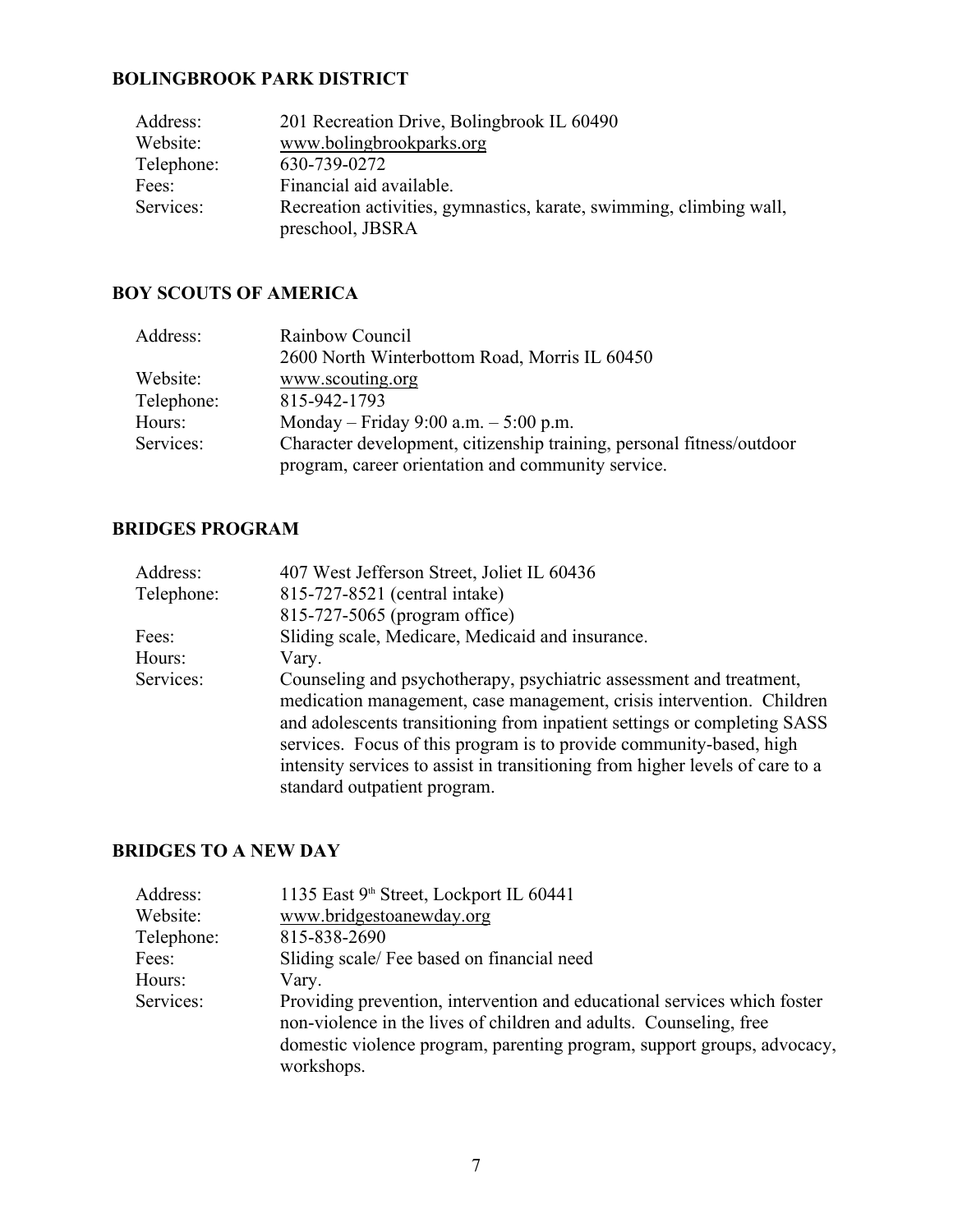#### **BUILDING BLOCKS DEVELOPMENTAL SERVICES**

| Address:   | 2218 Country Ridge Drive, Plainfield IL 60586                                                         |
|------------|-------------------------------------------------------------------------------------------------------|
| Telephone: | 815-272-5117                                                                                          |
| Fees:      | Sliding scale.                                                                                        |
| Services:  | Pediatric occupational therapy. Services for autism, Asperger's syndrome<br>and developmental delays. |

#### **BUREAU OF BLIND SERVICES**

| Address:   | Illinois Department of Human Services                                                                                                                                                                                         |
|------------|-------------------------------------------------------------------------------------------------------------------------------------------------------------------------------------------------------------------------------|
|            | 888 South Edgelawn Drive, suite 1771, Aurora IL 60506                                                                                                                                                                         |
| Telephone: | 630-892-7417                                                                                                                                                                                                                  |
| Fees:      | None.                                                                                                                                                                                                                         |
| Hours:     | Monday – Friday 8:00 a.m. – 5:30 p.m.                                                                                                                                                                                         |
| Services:  | Independent living skills for the home environment, teachers work with<br>people in their homes to learn how to do tasks differently, vocation<br>rehabilitation counseling, job training, job retention, assistance with job |
|            | placement, instruction on use of whitecane. Counties covered: Will,                                                                                                                                                           |
|            | Grundy, Kankakee, Kane and Kendall.                                                                                                                                                                                           |

#### **BUSCH & LAWN CLINICAL SERVICES**

| Address:   | $2272$ 95 <sup>th</sup> Street, Suite 305, Naperville IL 60564 |
|------------|----------------------------------------------------------------|
| Website:   | www.busch-lawmclinicalservices.com                             |
| Telephone: | 630-753-9800                                                   |
| Fees:      | Insurance.                                                     |
| Services:  | Psychological treatment and support for children and adults.   |
|            |                                                                |

### **CARES (Crisis and Referral Entry Services)**

| Website:   | www.hfs.illinois.gov                                                    |
|------------|-------------------------------------------------------------------------|
| Telephone: | 800-345-9049                                                            |
| Fees:      | State funded/Medicaid                                                   |
| Services:  | Intervention services for psychotic, suicidal or homicidal children and |
|            | adolescents who receive Medicaid or are uninsured. CARES gets in touch  |
|            | with a SASS worker who provides intervention within two hours.          |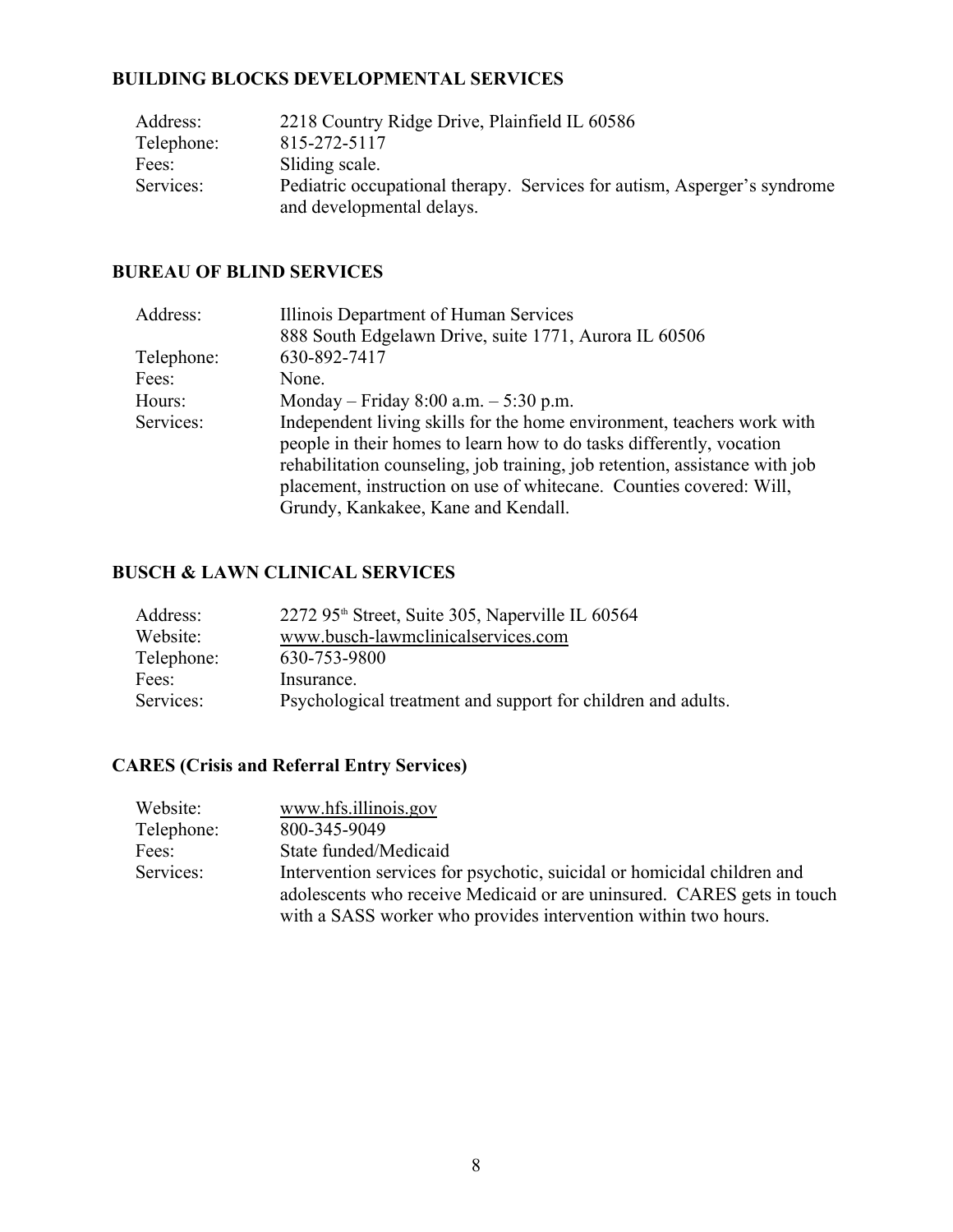#### **CASA OF WILL COUNTY/COURT APPOINTED SPECIAL ADVOCATES**

| Address:<br>Website: | Joliet IL 60431<br>3200 West McDonough Street,<br>www.casaofwillcounty.org |  |
|----------------------|----------------------------------------------------------------------------|--|
| Telephone:           | 815-730-7072 OR 815-730-7071                                               |  |
| Fees:                | Free (court appointed).                                                    |  |
| Hours:               | Monday – Friday 8:00 a.m. – 4:00 p.m.                                      |  |
| Services:            | Court appointed special advocated who support children exposed to abuse    |  |
|                      | and neglect. These advocates follow the child through the juvenile court   |  |
|                      | system and provide reports to the judge regarding the child's placement.   |  |

#### **CATHOLIC CHARITIES COMMUNITY SERVICES/DAYBREAK**

| Address:   | 611 East Cass Street, Joliet IL 60432                                                                                                         |
|------------|-----------------------------------------------------------------------------------------------------------------------------------------------|
| Website:   | www.cc-doj.org                                                                                                                                |
| Telephone: | 815-774-4663                                                                                                                                  |
| Fees:      | Sliding scale/free.                                                                                                                           |
| Hours:     | 24 hours/7 days a week, after 9:00 p.m. – need police referral.                                                                               |
| Services:  | Shelter for men, women and families. Transitional housing for women<br>with children. Emergency services including but not limited to rental, |
|            | food, transportation, medication and clothing. Shepherd's Table soup                                                                          |
|            | kitchen serving a noon meal daily. Support services in the area of case                                                                       |
|            | management, education, employment and health/wellness.                                                                                        |

### **CATHOLIC CHARITIES HANDS OF HOPE COUNSELING SERVICES**

| Address:   | 203 North Ottawa Street, Joliet IL 60432                           |
|------------|--------------------------------------------------------------------|
| Website:   | www.cc-doj.org                                                     |
| Telephone: | 815-730-4891                                                       |
| Fees:      | Vary.                                                              |
| Hours:     | Monday – Friday 8:30 a.m. – 4:30 p.m.                              |
| Services:  | Counselors assist individuals, family or a group through problems. |
|            |                                                                    |

#### **CATHOLIC CHARITIES EARLY CHILDHOOD SERVICES – HEAD START**

| Address:   | 203 North Ottawa Street, Joliet IL 60432                                   |
|------------|----------------------------------------------------------------------------|
| Website:   | www.cc-doj.org                                                             |
| Telephone: | 815-723-3405 ext. 1200                                                     |
| Fees:      | Part-day is free, co-payment for full-day based on family size and income. |
| Hours:     | Part-day 8:15 a.m. $-11:45$ a.m. and 12:30 p.m. $-4:00$ p.m.               |
|            | Full-day 7:00 a.m. $-6:00$ p.m. and 6:00 a.m. $-6:00$ p.m.                 |
| Services:  | This program serves children age's birth to five years old. The parents    |
|            | and children receive information and assistance in health social services, |
|            | nutrition and mental health.                                               |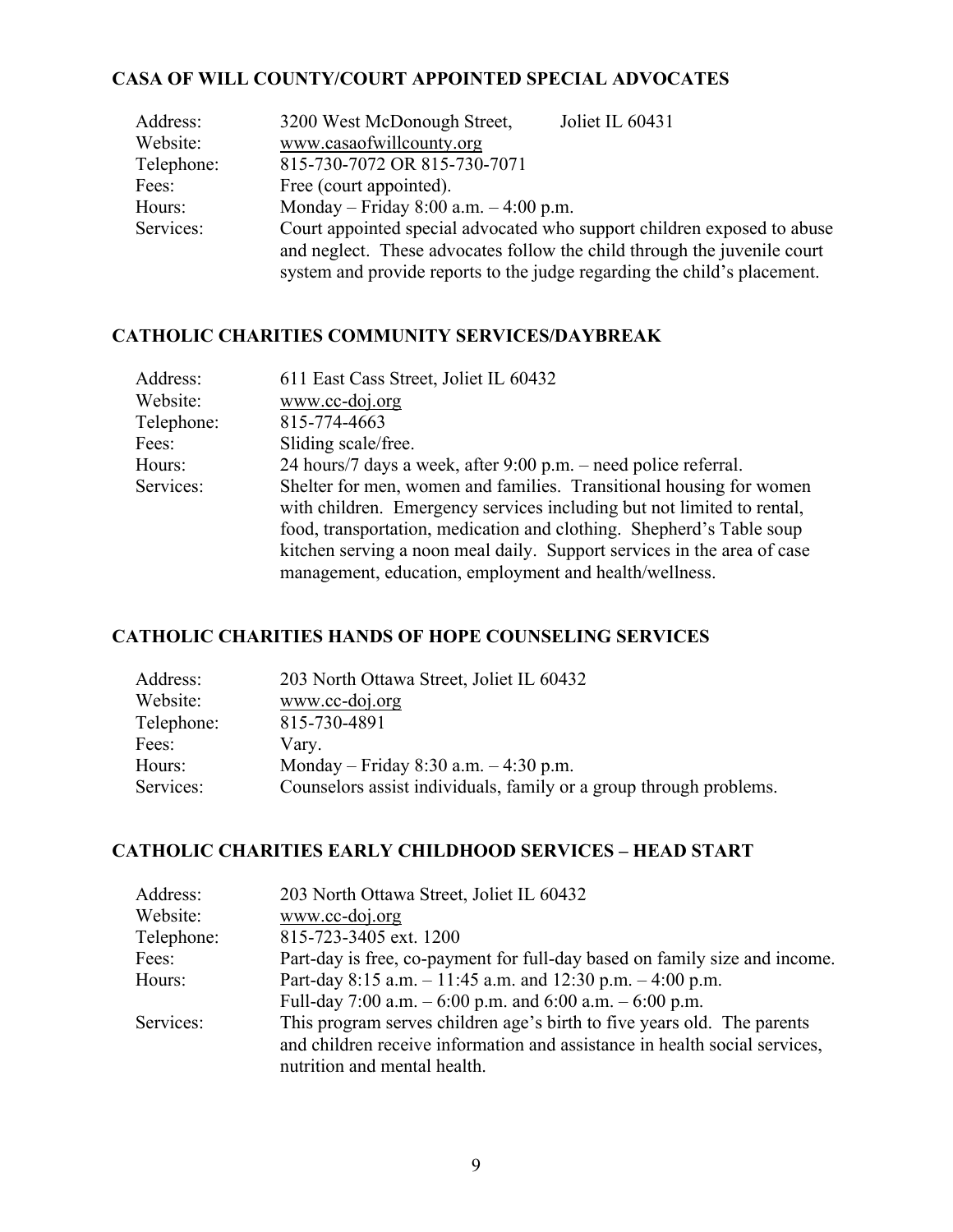#### **CENTER FOR FAMILY MINISTRY**

| Address:   | St. Charles Pastoral Center                    |  |
|------------|------------------------------------------------|--|
|            | 101 W. Airport Road, Romeoville, IL 60446      |  |
| Website:   | www.dioceseofjoliet.org/familyministry         |  |
| Telephone: | 815-838-5334                                   |  |
| Services:  | Provides referrals for divorce or bereavement. |  |

#### **CENTER FOR SLEEP MEDICINE**

| Address:   | 1259 Rickert Drive, Suite 100, Naperville, IL 60540                                                                                                                                       |
|------------|-------------------------------------------------------------------------------------------------------------------------------------------------------------------------------------------|
| Website:   | www.sleepmedcenter.com                                                                                                                                                                    |
| Telephone: | 630-527-9950                                                                                                                                                                              |
| Services:  | Sleep medicine serviced for ages 0 to 18. Caring for obstructive sleep<br>apnea syndrome, insomnia, excessive daytime sleepiness, bedwetting,<br>restless legs syndrome and sleepwalking. |

#### **CHICAGO LAKESHORE HOSPITAL**

| Address:   | 4840 North Marine Drive, Chicago IL 60640                            |
|------------|----------------------------------------------------------------------|
| Website:   | www.chicagolakeshorehospital.com                                     |
| Telephone: | 800-888-0560                                                         |
| Fees:      | Free assessments, Medicaid, Medicare.                                |
| Services:  | 24-hour level of care assessments. Inpatient/outpatient services for |
|            | children, adolescents and adults for mental health, behavioral and   |
|            | substance abuse issues.                                              |

#### **CHILD ABUSE AND NEGLECT HOTLINE**

| Telephone:      | 800-252-2873 |  |
|-----------------|--------------|--|
| Hours:          | 24 hours.    |  |
| <b>Services</b> | Hotline.     |  |

#### **CHILD AND FAMILY CONNECTIONS**

| Address:   | 2300 Glenwood Avenue, Joliet IL 60435                                     |
|------------|---------------------------------------------------------------------------|
| Website:   | www.childandfamilyconnections.org                                         |
| Telephone: | 815-730-2617                                                              |
| Fees:      | Initial evaluations are free, sliding scale for on-going therapies.       |
| Hours:     | Monday – Friday 8:00 a.m. – 5:00 p.m.                                     |
| Services:  | Responsible for finding children under three with special needs or        |
|            | developmental concerns and referring these children and their families to |
|            | the most appropriate service providers.                                   |
|            |                                                                           |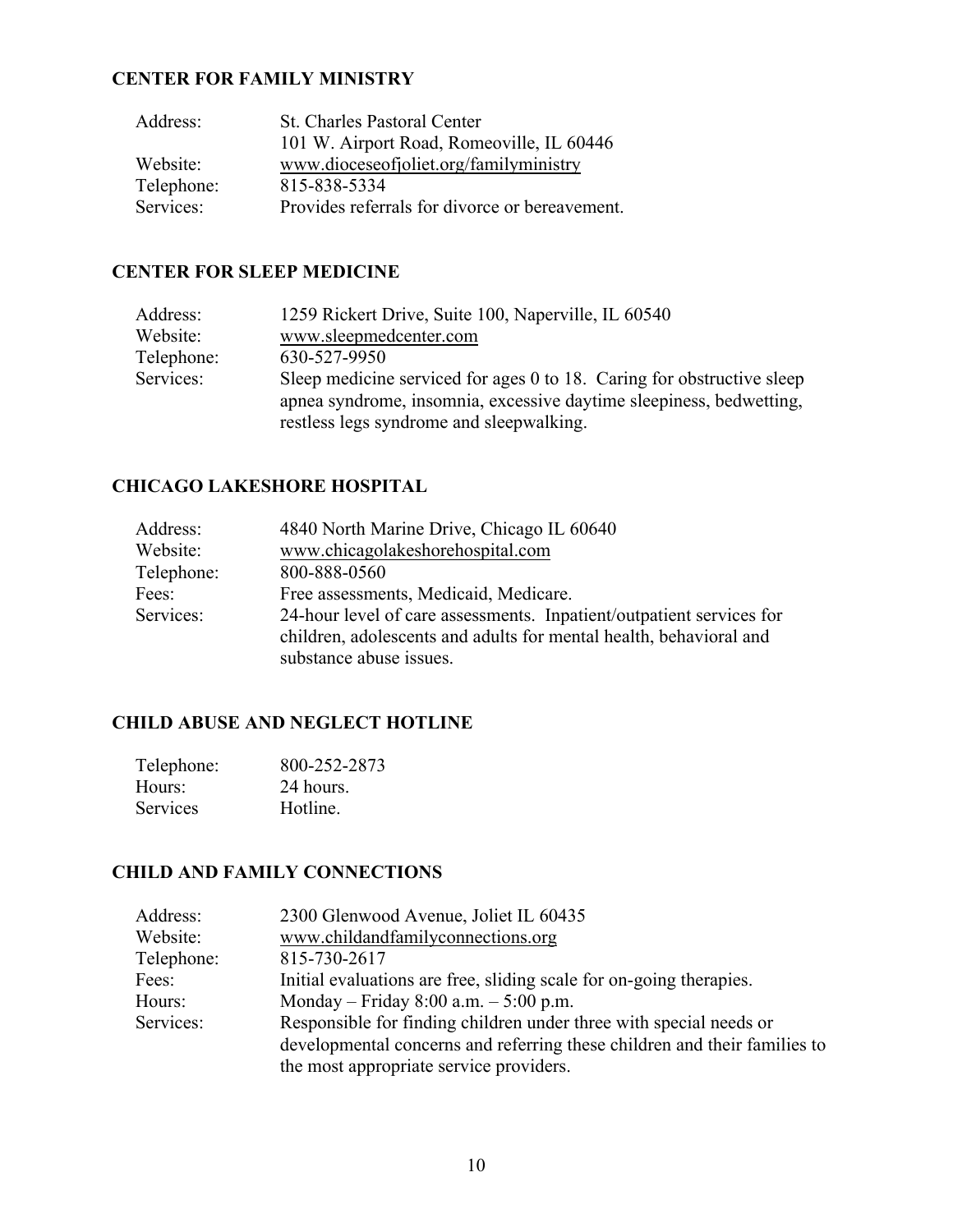#### **CHILD CARE RESOURCE AND REFERRAL**

| Address:   | 801 North Larkin Avenue, suite 202, Joliet IL 60435                       |
|------------|---------------------------------------------------------------------------|
| Website:   | www.childcarehelp.com                                                     |
| Telephone: | 815-741-1163 (administration)                                             |
| Fees:      | Vary.                                                                     |
| Hours:     | Monday – Thursday 8:30 a.m. $-4:30$ p.m.                                  |
|            | Friday $8:30 - 4:30$ by appointment only                                  |
| Services:  | Parent referral services. Financial assistance for parents. Training for  |
|            | early childhood providers. Preschool for all program. SELF-Social         |
|            | Emotional Learning Facilitation done in licensed provider's homes or      |
|            | facilities. Financial assistance for childcare while parent is working or |
|            | going to school.                                                          |

#### **CHILDHOOD TRAUMA TREATMENT PROGRAM (CTTP)**

| Address:   | 391 Quadrangle Drive, Suite N4, Bolingbrook, IL 60440                 |
|------------|-----------------------------------------------------------------------|
| Telephone: | 630-679-0127                                                          |
|            | 800-216-1110                                                          |
| Services:  | CTTP is a team practice of licensed professionals which provides      |
|            | individual, family and marital therapy to victims of childhood sexual |
|            | abuse and their families. The program also serves children exposed to |
|            | other forms of severe trauma.                                         |

### **COMMUNITY SERVICE COUNCIL OF NORTHERN WILL COUNTY**

| Address:   | 440 Quadrangle Dr. Suite C Bolingbrook, IL 60440  |
|------------|---------------------------------------------------|
| Website:   | www.thecsc.org                                    |
| Telephone: | 815-886-5000                                      |
|            | 630-759-9494                                      |
| Services:  | Provides family, marital and individual services. |

#### **CORNERSTONE SERVICES, INC.**

| Address:   | 800 Black Road, Joliet IL 60435                                            |
|------------|----------------------------------------------------------------------------|
| Website:   | www.cornerstoneservices.org                                                |
| Telephone: | 815-727-6667                                                               |
| Fees:      | Free.                                                                      |
| Hours:     | Monday – Friday 8:00 a.m. – 4:30 p.m.                                      |
| Services:  | Supervised and intermittent residential services for the developmentally   |
|            | disable. Supported housing for homeless, mentally ill adults and families, |
|            | persons with mental illness and HIV/AIDS. Outpatient mental health         |
|            | counseling and therapy, medication management, psychosocial                |
|            | rehabilitation for mentally ill adults. Services individuals 18 and over.  |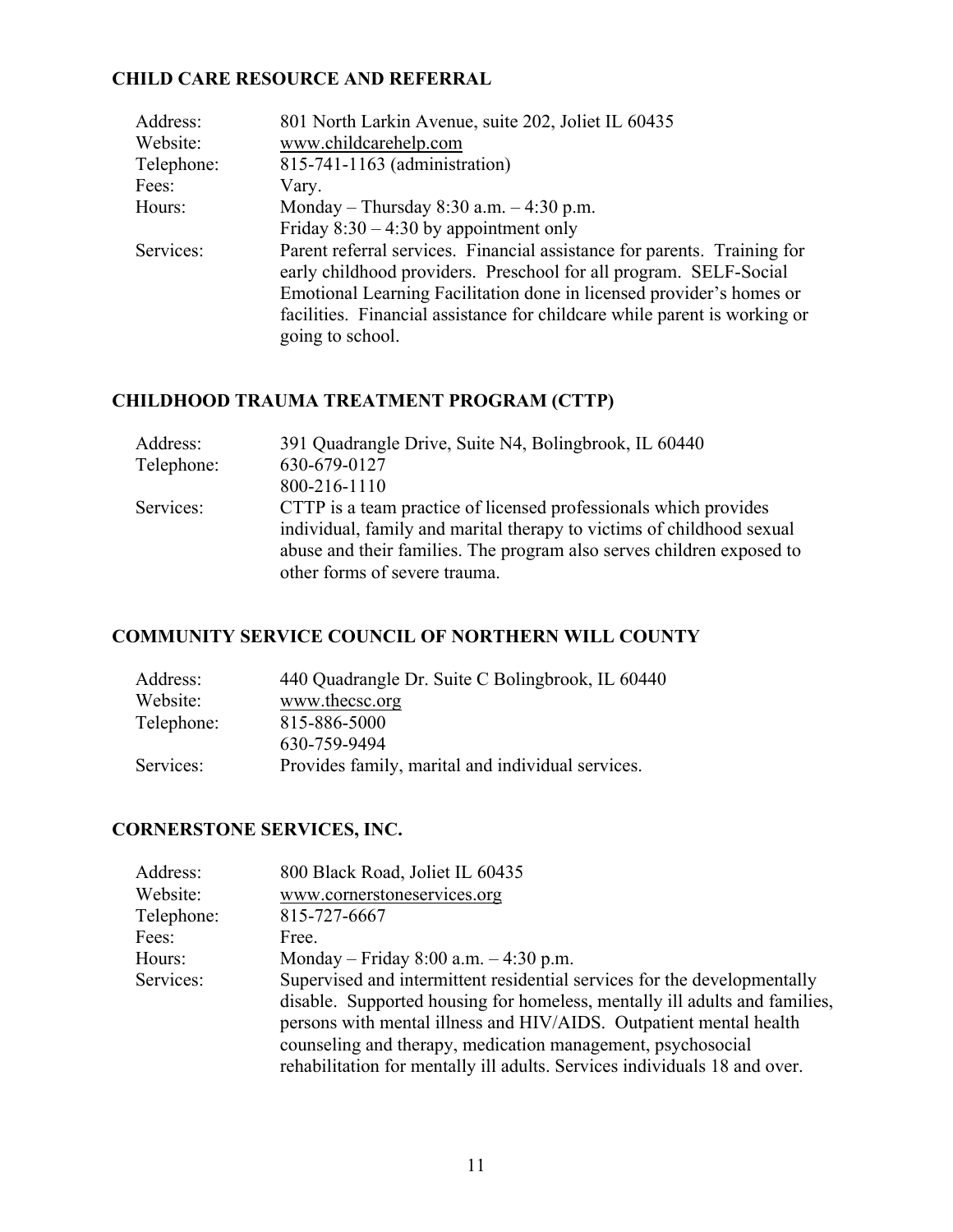#### **CRIMESTOPPERS OF WILL COUNTY, INC.**

| Address:   | PO Box 2373, Joliet IL 60434                                                      |
|------------|-----------------------------------------------------------------------------------|
| Website:   | www.crimestoppersofwillcounty.org                                                 |
| Telephone: | 800-323-6734                                                                      |
| Hours:     | 24 hours a day, 7 days a week.                                                    |
| Services:  | Crime reporting $-$ by witness; paying of rewards up to \$1000.00<br>anonymously. |

#### **CRISIS LINE OF WILL COUNTY**

| Address:   | PO Box 2354, Joliet IL 60434                                            |
|------------|-------------------------------------------------------------------------|
| Website:   | www.crisisline247.org                                                   |
| Telephone: | 815-744-5280 (non-emergency)                                            |
| Fees:      | Free.                                                                   |
| Hours:     | 24 hours a day, 7 days a week, 365 days a year.                         |
| Services:  | Information and referral, telephone counseling, sunshine program,       |
|            | latchkey program, suicide prevention and emergency crisis intervention. |
|            | HOTLINES: Joliet 815-722-3344; Mokena 708-479-1399; Frankfort 815-      |
|            | 469-6166; Peotone 708-258-3333; Wilmington 815-476-6969;                |
|            | Bolingbrook 630-759-4555; New Lenox 815-485-7366.                       |

### **DCFS (DEPARTMENT OF CHILDREN AND FAMILY SERVICES)**

| Address:     | State of Illinois                                                           |
|--------------|-----------------------------------------------------------------------------|
|              | 1619 West Jefferson Street, Joliet IL 60435                                 |
| Website:     | www.state.il.us/dcfs                                                        |
| Telephone:   | 815-730-4000                                                                |
|              | 800-252-2873                                                                |
| Eligibility: | Need for child welfare services.                                            |
| Hours:       | 24 hours a day, 7 days a week.                                              |
| Services:    | Investigation and follow-up services for child abuse and neglect, licensing |
|              | of day care homes, foster homes.                                            |

### **DAYBREAK EMERGENCY SERVICES**

.

| 611 East Cass Street, Joliet IL 60432                                                                                                         |
|-----------------------------------------------------------------------------------------------------------------------------------------------|
| www.cc-doj.org                                                                                                                                |
| 815-774-4663                                                                                                                                  |
| Free.                                                                                                                                         |
| Monday – Friday 8:30 a.m. – 4:30 p.m.                                                                                                         |
| Short-term and longer-term financial and case management services for<br>those in current verifiable crisis/emergency. Improve individual and |
| family functioning, self-sufficiency and quality of life.                                                                                     |
|                                                                                                                                               |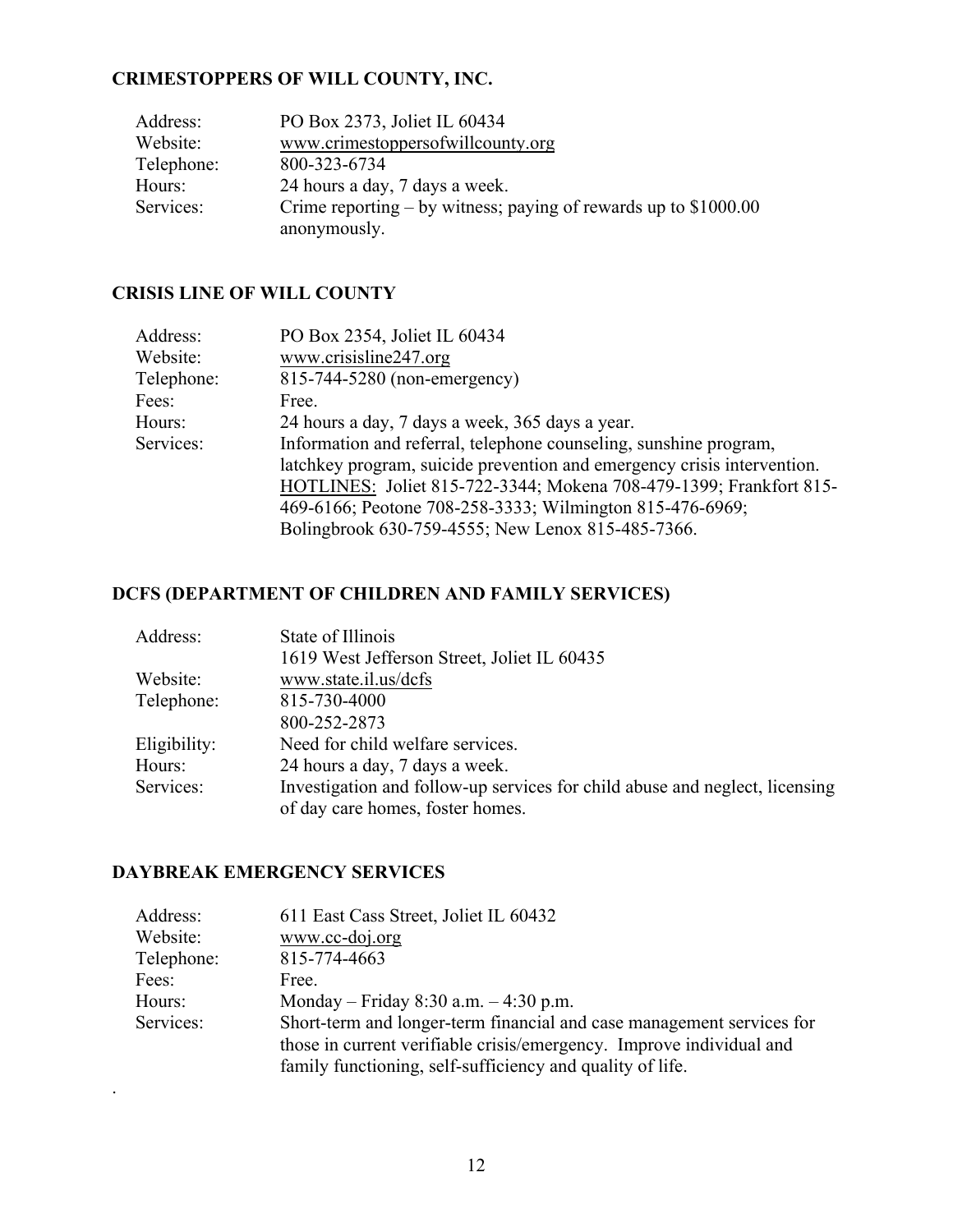#### **DISPLACED HOMEMAKER/SINGLE PARENT PROGRAM (Adult Education Program)**

| Address:   | JJC                                                                       |
|------------|---------------------------------------------------------------------------|
|            | 214 North Ottawa, $3rd$ floor, Joliet IL 60432                            |
| Telephone: | 815-280-1333                                                              |
| Hours:     | Monday – Thursday $8:00$ a.m. – $7:00$ p.m.                               |
| Services:  | Monthly workshops on assertiveness training, stress, credit and legal     |
|            | concerns, self-assessment, career decision making and job seeking skills. |
|            | Resume writing, support group, education and job counseling.              |

#### **DOBYNE, MALINDA LCSW**

| Address:   | 13246 Route 59, Suite 210, Plainfield IL 60585 |
|------------|------------------------------------------------|
| Telephone: | 630-781-9041                                   |
| Fees:      | Insurance.                                     |
| Services:  | Individual, family and marital therapy.        |

#### **EASTER SEAL REHABILITATION CENTER WILL-GRUNDY COUNTIES, INC.**

| 212 Barney Drive, Joliet IL 60435                                       |
|-------------------------------------------------------------------------|
| www.joliet.easterseals.com                                              |
| 815-725-2194                                                            |
| Insurance, Medicaid, All Kids.                                          |
| Monday – Friday 7:30 a.m. – 5:30 p.m.                                   |
| Occupational therapy, physical therapy, speech therapy, early childhood |
| intervention program, mainstreamed developmental daycare for children   |
| with and without disabilities, foster care program.                     |
|                                                                         |

#### **EDGEWOOD CLINICAL SERVICES**

| Address:   | 1288 Rickert Drive, Suite 120, Naperville IL 60540                                                                                                    |
|------------|-------------------------------------------------------------------------------------------------------------------------------------------------------|
|            | 14722 South Naperville Road, Suite 112, Plainfield IL 60544                                                                                           |
| Website:   | www.edgewoodclinicalservices.com                                                                                                                      |
| Telephone: | 630-428-7890                                                                                                                                          |
| Fees:      | Insurance, sliding scale.                                                                                                                             |
| Services:  | Counseling services for children, couples and families. Group therapy for<br>children. Psychological and neurological testing/diagnostic assessments. |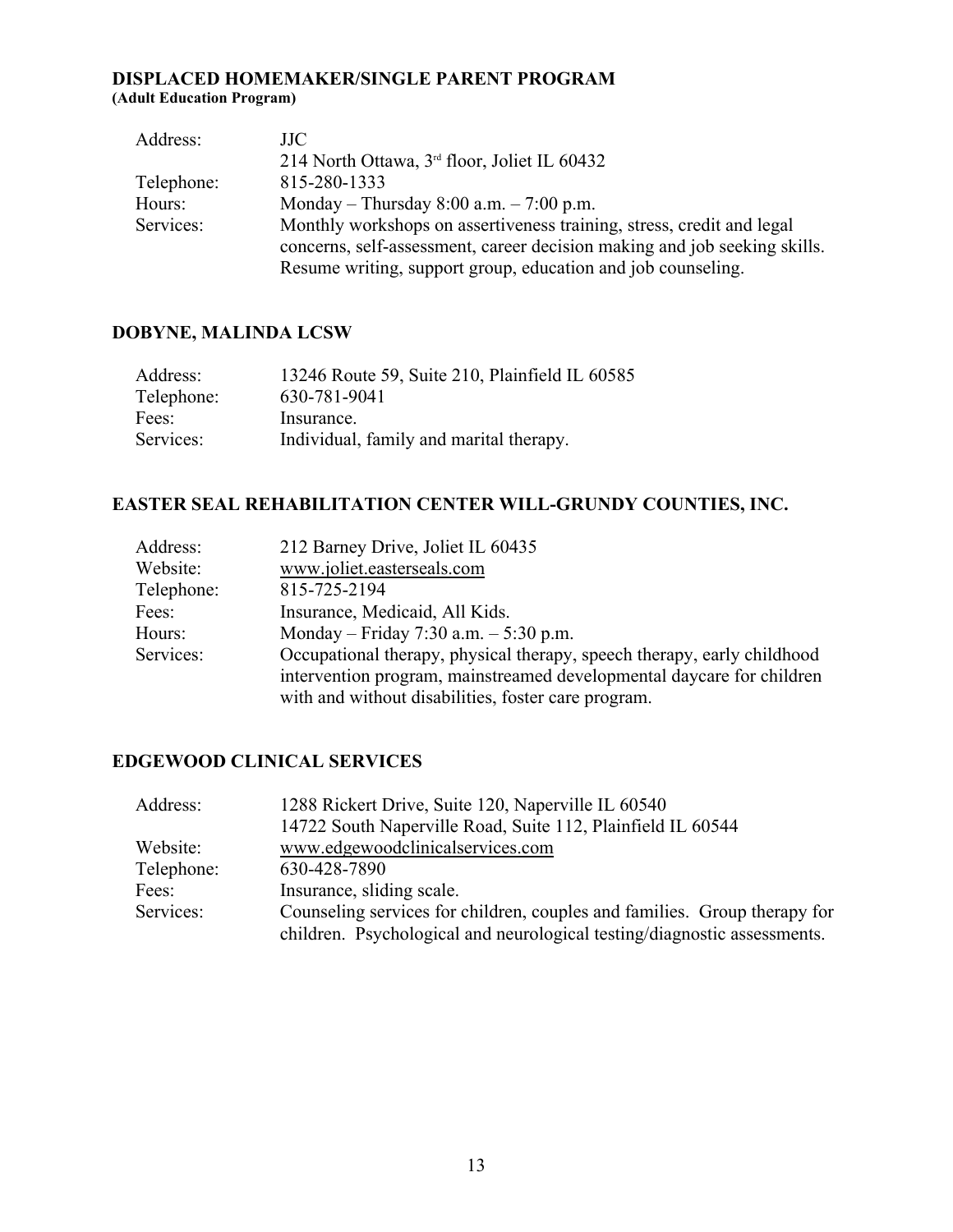#### **ENERGY CONSERVATION AND HOME REPAIR (Center for Community Concerns)**

| Address:   | 304 North Scott Street, Joliet IL 60432                                                                       |
|------------|---------------------------------------------------------------------------------------------------------------|
| Website:   | www.wcccc.net                                                                                                 |
| Telephone: | 815-722-0722, ext 214                                                                                         |
| Hours:     | Monday – Friday 8:00 a.m. – 4:00 p.m.                                                                         |
| Services:  | Program is designed to assist low income homeowners with repairs such<br>as roofing, electrical and plumbing. |

### **FAIRMONT FOOD PANTRY**

**(Lockport and Crest Hill residents only)**

| Address:   | 525 Barry Avenue, Lockport IL 60441              |
|------------|--------------------------------------------------|
| Telephone: | 815-723-3577                                     |
| Fees:      | Free.                                            |
| Hours:     | Tuesdays and Thursdays $9:00$ a.m. $-11:00$ a.m. |
| Services:  | Food pantry.                                     |
|            |                                                  |

#### **FAMILY BEHAVIORAL HEALTH**

| Address:   | 24821 W. 135th, Plainfield IL 60544                                       |
|------------|---------------------------------------------------------------------------|
| Website:   | www.fbhchicago.com                                                        |
| Telephone: | 815-254-7400                                                              |
| Services:  | Psychiatry services and counseling services for children, adolescents and |
|            | adults. Insurance or self pay.                                            |

#### **FAMILY COUNSELING CENTER OF WILL COUNTY**

| Address:   | Central Office                                                             |
|------------|----------------------------------------------------------------------------|
|            | 62 West Washington Street, Joliet IL 60432                                 |
| Telephone: | 815-722-4384                                                               |
| Services:  | Behavioral health services, counseling and psychotherapy for individuals,  |
|            | couples and parent-child. Bilingual (Spanish/English) therapists available |
|            | and accepts Medicaid.                                                      |

#### **FOREST PARK COMMUNITY CENTER**

| Address:     | 1017 Woodruff Road, Joliet IL 60432                                     |
|--------------|-------------------------------------------------------------------------|
| Website:     | www.forestparkcommunitycenter.org                                       |
| Telephone:   | 815-727-7898                                                            |
| Fees:        | Vary.                                                                   |
| Eligibility: | Open to anyone.                                                         |
| Hours:       | Monday – Friday 8:00 a.m. – $5:00$ p.m.                                 |
| Services:    | G.E.D. classes, education programs for children and youth, food pantry, |
|              | clothing.                                                               |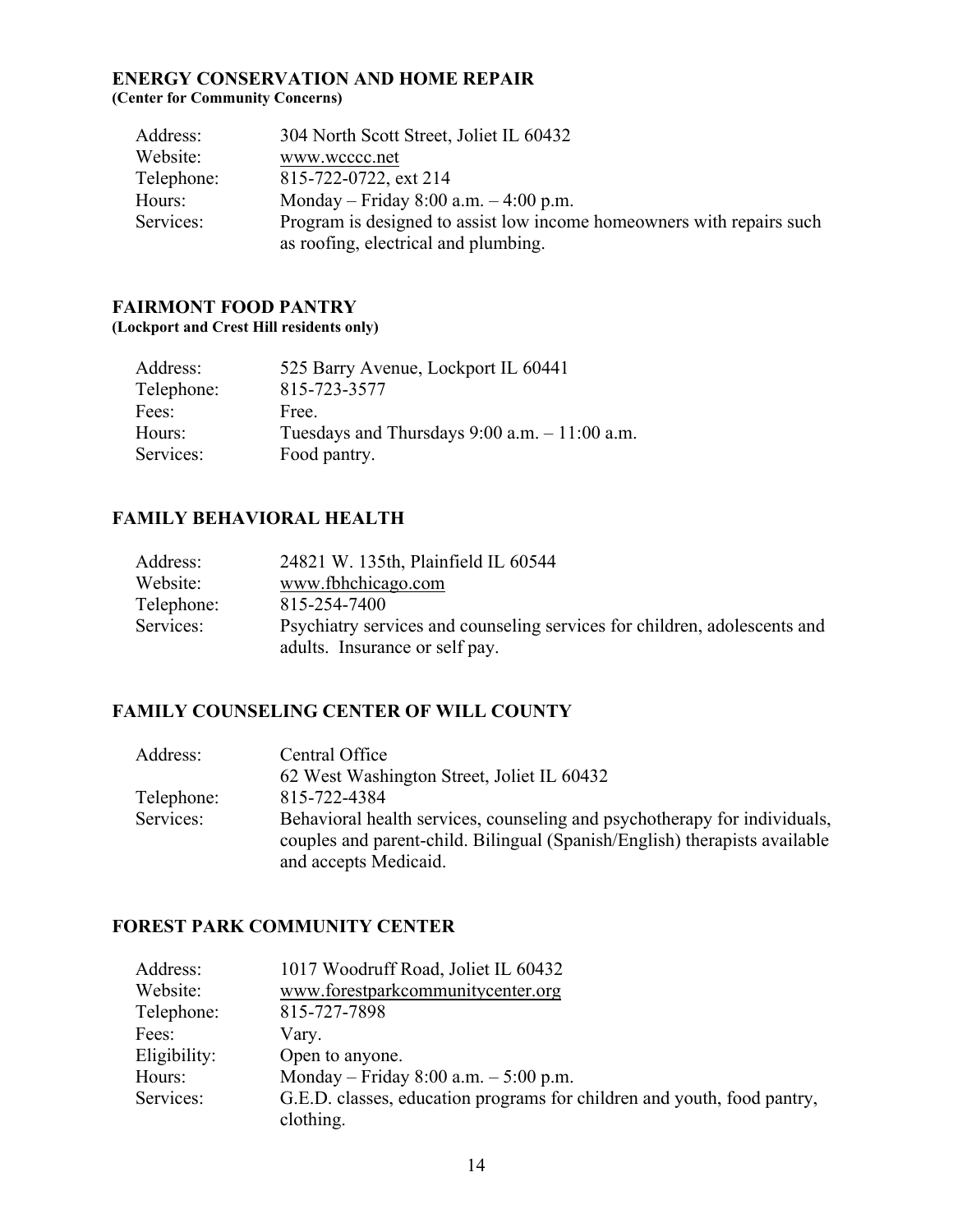#### **G.W. BUCK BOYS AND GIRLS CLUB**

| Address:   | 226 East Clinton Street, Joliet IL 60432                                  |
|------------|---------------------------------------------------------------------------|
| Website:   | www.jolietboysandgirlsclub.org                                            |
| Telephone: | 815-723-3434                                                              |
| Fees:      | $$5.00$ per year                                                          |
| Services:  | Provide recreational, educational, vocational programs for all youngsters |
|            | ages $6 - 18$ . Afterschool program until 6:00 pm.                        |

#### **GAMBLERS ANONYMOUS – JOLIET**

| First Presbyterian Church               |
|-----------------------------------------|
| 805 Western Avenue, Joliet IL 60435     |
| www.gamblersanonymous.org               |
| 815-727-9259                            |
| Vary.                                   |
| Support group meets Mondays at 7:00 pm. |
|                                         |

#### **GIRLS AND BOYS TOWN NATIONAL HOTLINE**

| Website:   | www.boystown.org |  |
|------------|------------------|--|
| Telephone: | 800-448-3000     |  |
| Hours:     | 24 hours a day.  |  |
| Services:  | Hotline.         |  |

#### **GROUNDWORK (GUARDIAN ANGEL COMMUNITY SERVICES)**

| Address:   | 1550 Plainfield Road, Joliet IL 60435                               |
|------------|---------------------------------------------------------------------|
| Website:   | www.guardianangelhome.org                                           |
| Telephone: | 815-729-1228 (Will County)                                          |
|            | 815-941-2261 (Grundy County)                                        |
| Fees:      | Free.                                                               |
| Hours:     | 24 hours a day, 7 days a week.                                      |
| Services:  | 24-hour hotline, IDVA advocacy, individual counseling, group        |
|            | counseling, shelter, medical and legal advocacy, crisis counseling, |
|            | domestic violence shelter.                                          |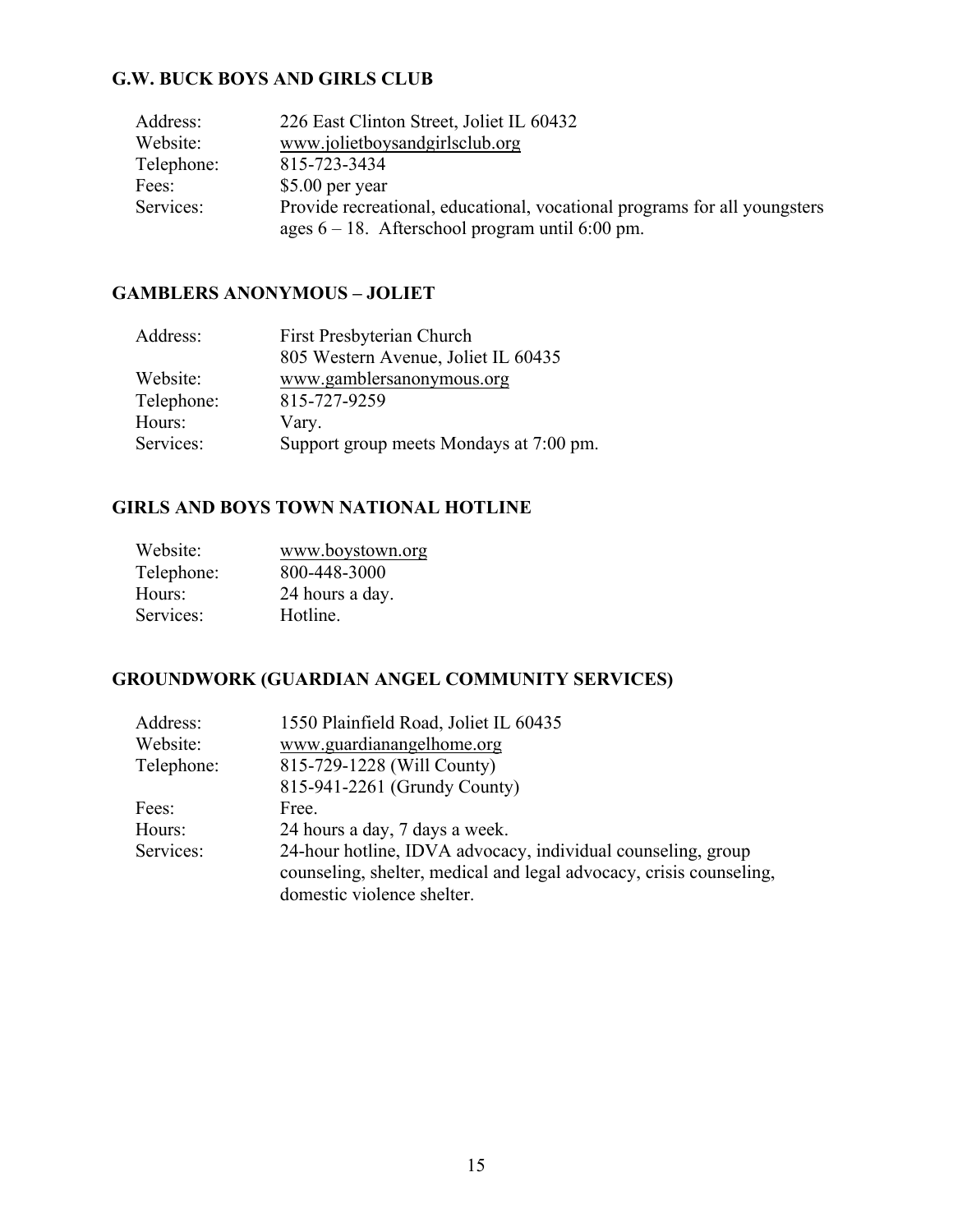#### **GUARDIAN ANGEL COMMUNITY SERVICES**

| Address:   | 1550 Plainfield Road, Joliet IL 60435                                       |
|------------|-----------------------------------------------------------------------------|
| Website:   | www.guardianangelhome.org                                                   |
| Telephone: | 815-729-0930                                                                |
| Services:  | Range of services. Provide sexual assault services, domestic violence       |
|            | victim services, Partner Abuse Intervention Program (domestic violence      |
|            | offender program usually court ordered), Susie's Caring Place (transitional |
|            | living for survivors of domestic violence), Adult Protection Services,      |
|            | Alternative School                                                          |

#### **GUARDIAN ANGEL COMMUNITY SERVICES – SEXUAL ASSAULT**

| Address:   | 1550 Plainfield Road, Joliet IL 60435                                      |
|------------|----------------------------------------------------------------------------|
| Website:   | www.guardianangelhome.org                                                  |
| Telephone: | 815-730-8984                                                               |
| Fees:      | Free.                                                                      |
| Hours:     | Monday – Friday 8:30 a.m. – 4:30 p.m.                                      |
| Services:  | Counseling for adults and children. Advocacy to assist with medical, legal |
|            | and other considerations related to sexual violence.                       |

#### **GUIDING LIGHT COUNSELING**

| Address:   | 1050 International Parkway, Woodridge IL, 60517     |
|------------|-----------------------------------------------------|
| Website:   | www.guidinglightcounseling.org                      |
| Telephone: | 630-739-7500                                        |
| Fees:      | Insurance, sliding scale.                           |
| Services:  | Individual, group, families and couples counseling. |

### **HARTGROVE HOSPITAL**

| Address:   | 5730 West Roosevelt Road, Chicago IL 60644                                |
|------------|---------------------------------------------------------------------------|
| Website:   | www.hartgrovehospital.com                                                 |
| Telephone: | 800-478-4783                                                              |
|            | 773-413-1700                                                              |
| Fees:      | Insurance.                                                                |
| Services:  | Behavioral health services include inpatient specialized services such as |
|            | Latino Program, Young Adult Program, Sexually Aggressive Pediatric and    |
|            | Adolescent Evaluations. Neuropsychiatric services. Substance abuse sub-   |
|            | program. Pediatric and pre-adolescent partial hospital programs for       |
|            | individuals ages 6-17. Adolescent outpatient services including           |
|            | psychiatric evaluation, medication management, individual, family and     |
|            | group therapy. Animal assistant therapy. Horticultural services and self  |
|            | injurious programs.                                                       |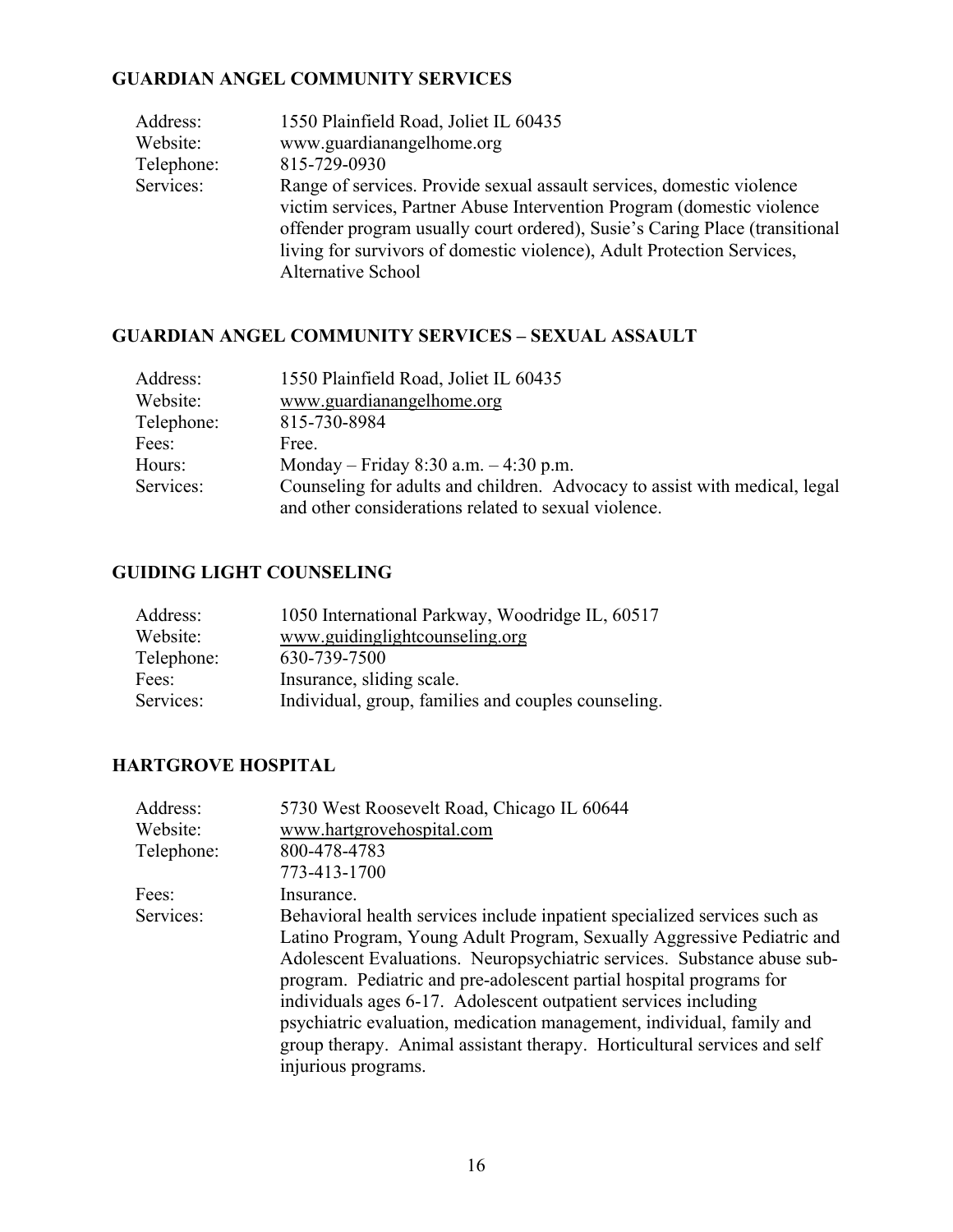#### **HARVEY BROOKS FOUNDATION**

| Address:   | 503 South Water Street, Joliet IL 60432                                      |
|------------|------------------------------------------------------------------------------|
| Website:   | www.hbrooksfoundation.org                                                    |
| Telephone: | 815-722-2570                                                                 |
| Fees:      | Most programs are free.                                                      |
| Hours:     | Monday – Friday 9:00 a.m. – $3:00$ p.m.                                      |
| Services:  | Provides youth and adult development programs. Scholastic after school       |
|            | tutoring, life skills programs, substance abuse support groups, recreational |
|            | programs, and child and adult nutrition programs.                            |

#### **HEART HAVEN OUTREACH (H2O)**

| Address:   | 201 Canterbury Lane, Suite C, Bolingbrook IL 60440                       |
|------------|--------------------------------------------------------------------------|
| Website:   | www.hearthavenoutreach.org                                               |
| Telephone: | 630-226-8403                                                             |
| Fees:      | Free.                                                                    |
| Services:  | High school teen support groups, mentoring, character and life skills    |
|            | education. Service projects. Recreational trips and activities. Tutoring |
|            | services.                                                                |

#### **HERITAGE COUNSELING CENTER, INC.**

| Address:   | 24020 West River Walk Court, Suite 100, Plainfield IL 60544          |
|------------|----------------------------------------------------------------------|
| Website:   | www.heritagecounsling.com                                            |
| Telephone: | 815-577-8970                                                         |
| Fees:      | Sliding scale.                                                       |
| Services:  | Individual, marital and family Christian/Christ centered counseling. |

### **HERITAGE WOODS BOLINGBROOK**

| Address:   | 550 Kildeer Drive, Bolingbrook IL 60440                         |
|------------|-----------------------------------------------------------------|
| Website:   | www.bma-mgmt.com/heritagewoodsbolingbrook                       |
| Telephone: | 630-783-9640                                                    |
| Fees:      | Insurance, Medicaid, Sliding scale.                             |
| Services:  | Supportive living for individuals 65 and older/Assisted Living. |

#### **HILL MEMORIAL CENTER**

| Address:   | 402 Singleton Place, Joliet IL 60436                      |
|------------|-----------------------------------------------------------|
| Telephone: | 815-723-0942                                              |
| Fees:      | Free                                                      |
|            | Eligibility: Federal household income guideline required. |
| Hours:     | Monday – Friday 9:00 a.m. – 4:00 p.m.                     |
| Services:  | Food pantry, clothing bank, youth development, day care.  |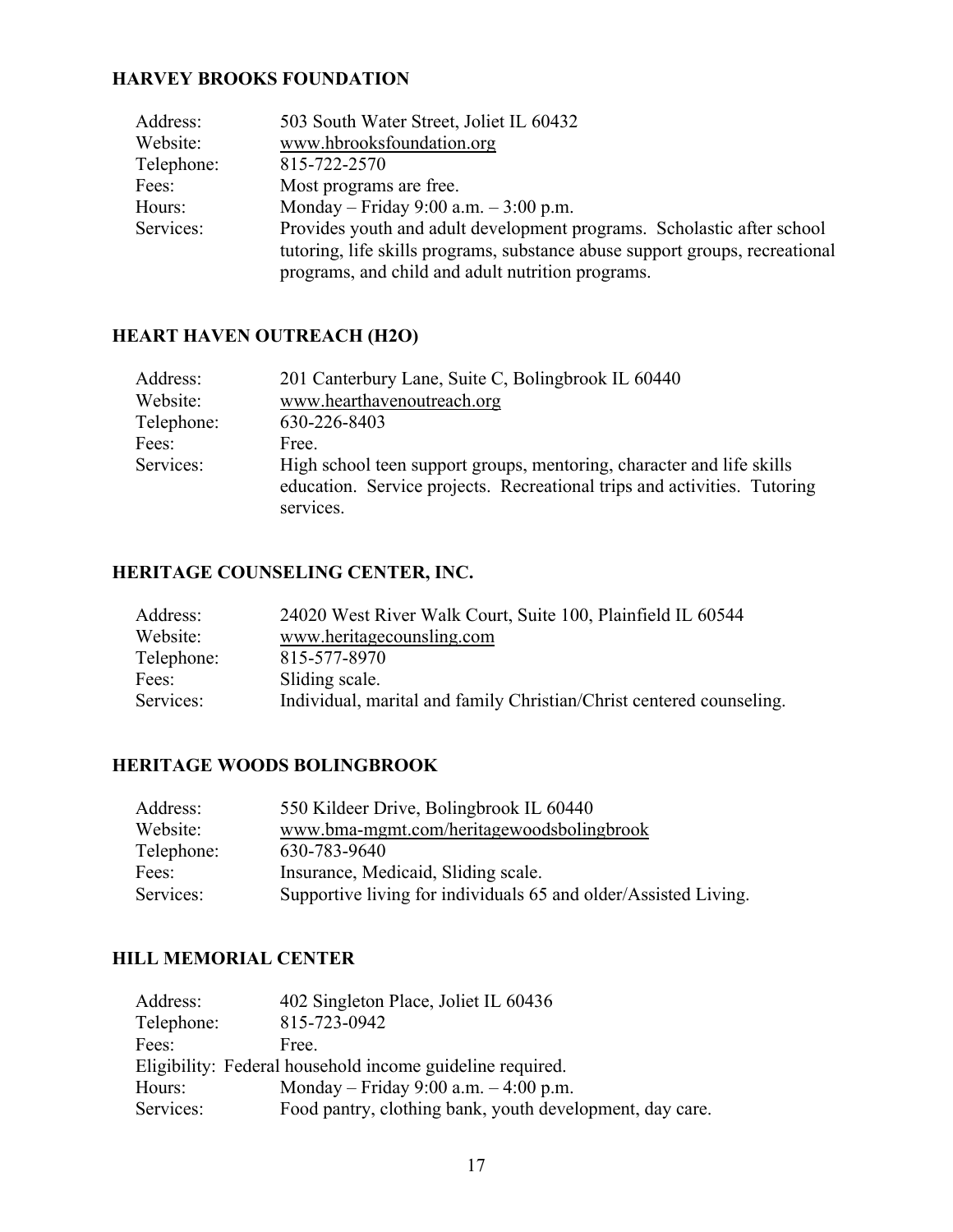#### **HOUSING AUTHORITY OF JOLIET**

#### **ILLINOIS DEPARTMENT OF EMPLOYMENT SECURITY**

| Address:   | 250 North Chicago Street, Joliet IL 60432               |
|------------|---------------------------------------------------------|
| Website:   | www.ides.illinois.gov                                   |
| Telephone: | 815-740-5148                                            |
| Hours:     | Monday – Friday 8:00 a.m. – 5:00 p.m.                   |
| Services:  | Provide unemployment insurance and employment services. |

#### **ILLINOIS DEPARTMENT OF HUMAN SERVICES – JOLIET**

| Address:   | Office of Rehabilitation Services                                       |
|------------|-------------------------------------------------------------------------|
|            | 1617 West Jefferson Street, Joliet IL 60435                             |
| Website:   | www.dhs.state.il.us                                                     |
| Telephone: | 815-730-4200                                                            |
| Hours:     | Monday – Friday 8:30 a.m. – $5:00$ p.m.                                 |
| Services:  | Vocational rehabilitation, diagnostic, physical and mental restoration, |
|            | vocation training, counseling; guidance, job placements, home service   |
|            | program.                                                                |
|            |                                                                         |

### **ILLINOIS DEPARTMENT OF PUBLIC AID – CHILD SUPPORT**

| Address:   | Division of Child Support Enforcement                                         |
|------------|-------------------------------------------------------------------------------|
|            | 57 West Jefferson, suite 300, Joliet IL 60432                                 |
| Website:   | www.hfs.illinois.gov                                                          |
| Telephone: | 800-447-4278                                                                  |
| Hours:     | Monday – Friday 8:30 a.m. – 5:00 p.m.                                         |
| Services:  | Provides help to any individual (on public aid or not) needing child          |
|            | support services, help in locating the child's father, determining paternity, |
|            | obtaining a court order to establish support, out-of-state claims.            |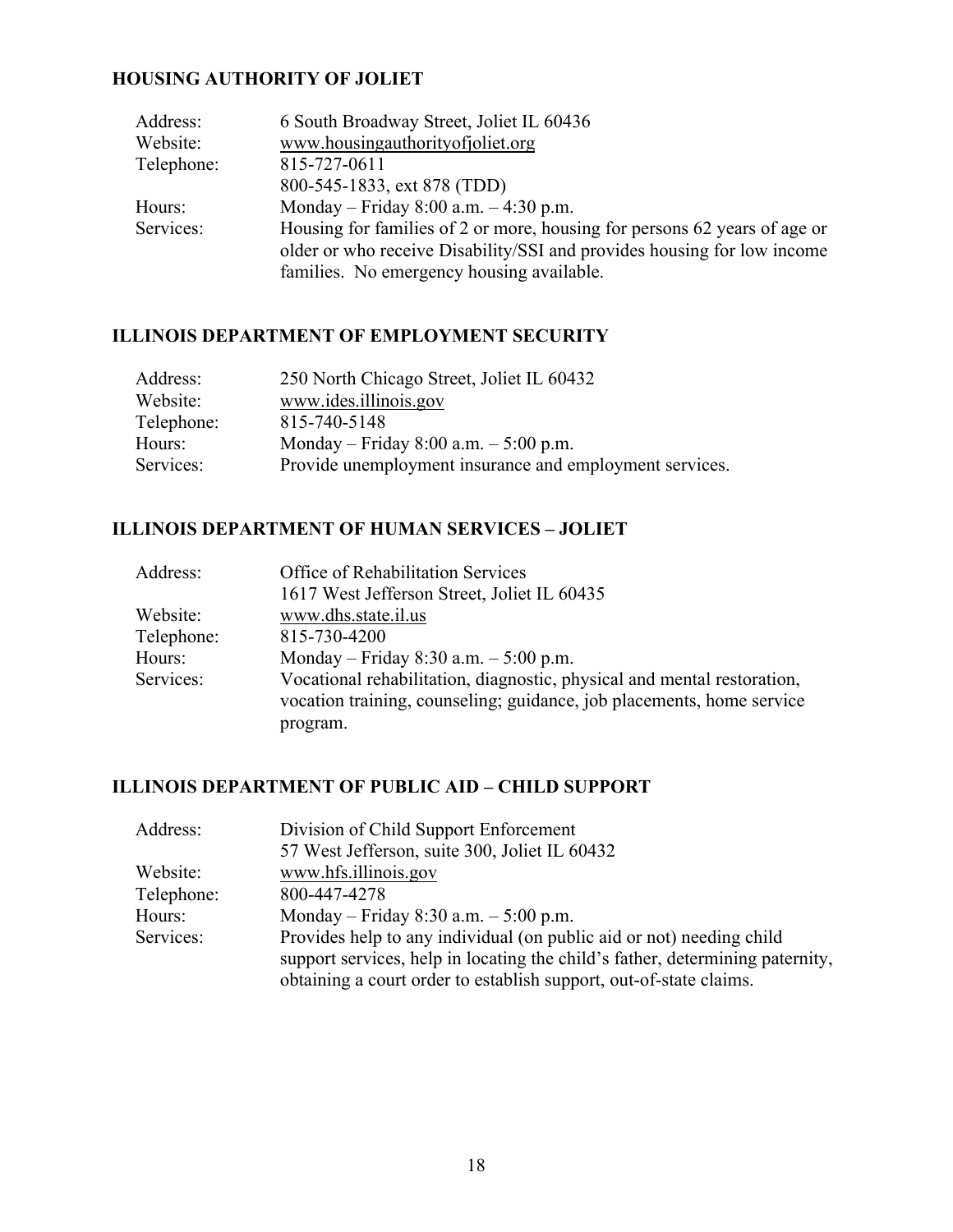### **ILLINOIS DEPARTMENT OF PUBLIC AID – JOLIET**

| Address:   | 45 East Webster Street, Joliet IL 60432                               |
|------------|-----------------------------------------------------------------------|
| Website:   | www.hfs.illinois.gov                                                  |
| Telephone: | 815-740-5350                                                          |
| Hours:     | Monday – Friday 8:00 a.m. – 5:00 p.m.                                 |
| Services:  | Income assistance for qualifying families and individuals, including  |
|            | people who are indigent, disabled and/or aged, food stamps, medical   |
|            | assistance, employment and educational training program and necessary |
|            | support services, health care during your pregnancy for you and your  |
|            | baby, health exams and immunizations for children, referral to other  |
|            | community programs and shelters, family support services.             |
|            |                                                                       |

#### **ILLINOIS POISON CENTER**

| Website:   | www.illinoispoisoncenter.org                         |
|------------|------------------------------------------------------|
| Telephone: | 800-222-1222                                         |
| Hours:     | 24 hours a day, 7 days a week.                       |
| Services:  | 24-hour phone line to provide information on poison. |

#### **INTERM HEALTH CARE**

| Address:   | 310 North Hammes, suite 301E, Joliet IL 60435                             |
|------------|---------------------------------------------------------------------------|
| Website:   | www.intermhealthcare.com/joliet                                           |
| Telephone: | 815-725-9091                                                              |
| Hours:     | Monday – Friday 8:00 a.m. – 4:00 p.m.                                     |
| Services:  | RN's, home health aides, physical therapy, speech therapy, occupational   |
|            | therapy, nutritional guidance, antibiotic therapy, medication monitoring. |

### **JBSRA (Joliet-Bolingbrook Special Recreation Association)**

| Address:   | 230 East Briarcliff Road, Bolingbrook IL 60440                             |
|------------|----------------------------------------------------------------------------|
| Website:   | www.bolingbrookparts.org/programs/jbsra                                    |
| Telephone: | 630-783-6584                                                               |
| Fees:      | Scholarships, financial assistance.                                        |
| Services:  | Year-round recreations programs for individuals with disabilities. Special |
|            | Olympics. Presentations regarding services offered.                        |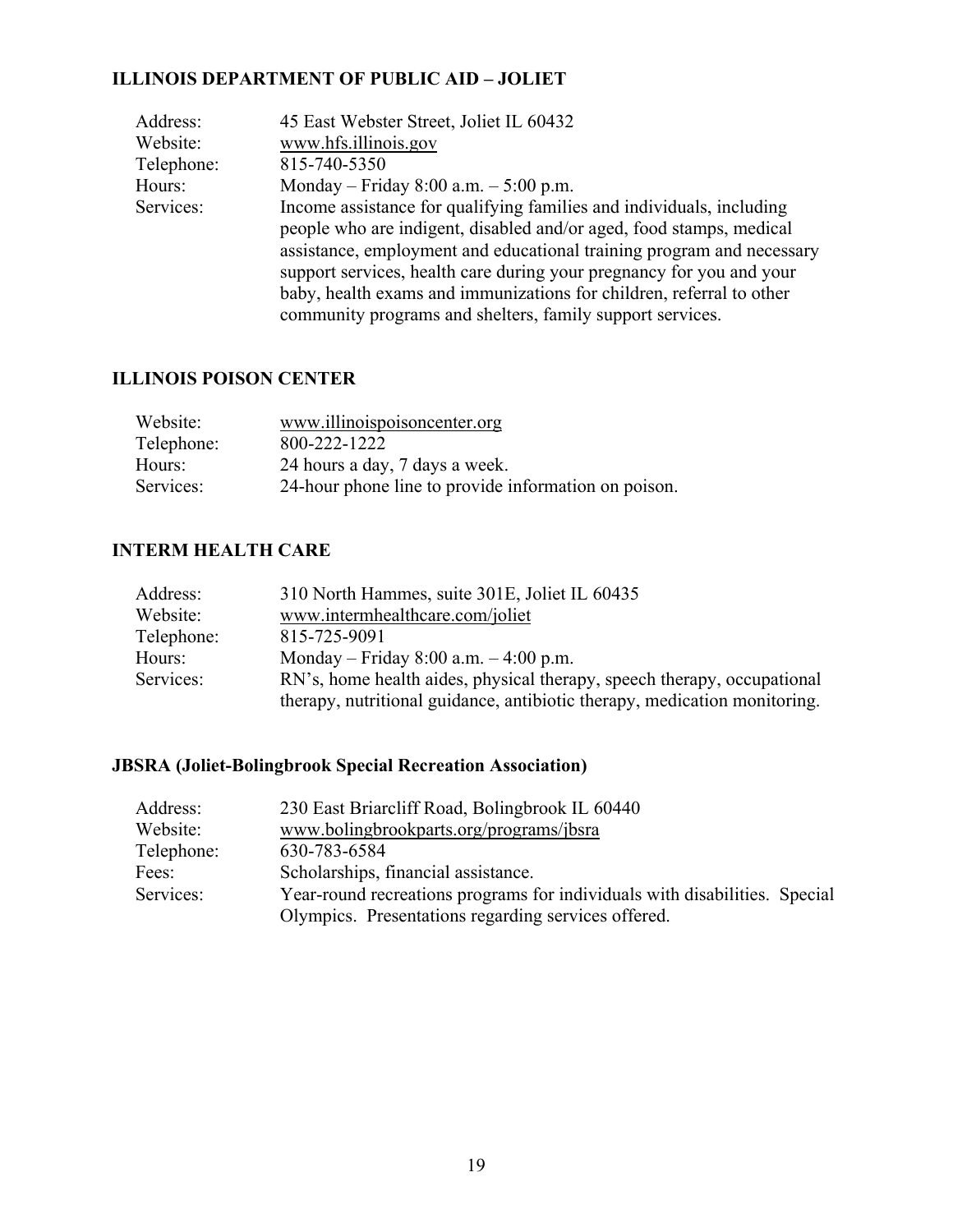### **JJC DIVISION OF ADULT AND FAMILY SERVICES**

| Address:     | 214 North Ottawa Street, Joliet IL 60432                                                                                                                                                                                                                                                                                                                                                                                                                                                                                                  |
|--------------|-------------------------------------------------------------------------------------------------------------------------------------------------------------------------------------------------------------------------------------------------------------------------------------------------------------------------------------------------------------------------------------------------------------------------------------------------------------------------------------------------------------------------------------------|
| Website:     | www.jjc.edu/DAFS                                                                                                                                                                                                                                                                                                                                                                                                                                                                                                                          |
| Telephone:   | 815-280-1333                                                                                                                                                                                                                                                                                                                                                                                                                                                                                                                              |
| Fees:        | Free.                                                                                                                                                                                                                                                                                                                                                                                                                                                                                                                                     |
| Eligibility: | Adult students or students dropped from high school.                                                                                                                                                                                                                                                                                                                                                                                                                                                                                      |
| Hours:       | Monday – Thursday $8:00$ a.m. – 7:30 p.m.                                                                                                                                                                                                                                                                                                                                                                                                                                                                                                 |
|              | Fridays: $8:00$ a.m. $-4:30$ p.m.                                                                                                                                                                                                                                                                                                                                                                                                                                                                                                         |
| Services:    | Provides adult education instruction, support and transition programs and<br>services for adults 16 years and older who have not completed high<br>school, who need to brush up on reading, writing, or math skills for further<br>education/training, and/or who are not native English speakers/writers.<br>Programs and services include: GED, I-Pathways, Adult High School<br>Diploma Program, Early School Leavers Transition Program, Spanish<br>GED, Adult Basic Education, English as a Second Language and U.S.<br>Citizenship. |

#### **JJC STAR (Student Accommodations and Resources)**

| Address:   | 1215 Houbolt Road, Joliet IL 60431                                                                                                                                                    |
|------------|---------------------------------------------------------------------------------------------------------------------------------------------------------------------------------------|
| Website:   | www.jjc.edu/into/star                                                                                                                                                                 |
| Telephone: | 815-729-9020 (This is the main number, when you call ask for JJC STAR)                                                                                                                |
| Fees.      | Free.                                                                                                                                                                                 |
| Services:  | Accommodations under ADA and Section 504 of the Rehabilitation Act;<br>academic services, support, college/career planning, tutoring, assistive<br>technology and extended test time. |

### **JOLIET AREA COMMUNITY HOSPICE**

| Address:  | 250 Water Stone Circle, Joliet IL 60431                                     |
|-----------|-----------------------------------------------------------------------------|
| Website:  | www.joliethospice.org                                                       |
| Telephone | 815-740-4104 or 800-360-1817                                                |
| Fees:     | Medicare, Medicaid, insurance, financial assistance.                        |
| Services: | The mission of Joliet Area Community Hospice is to provide                  |
|           | comprehensive, holistic, community based support services and care for      |
|           | terminally ill persons, their caregivers, and loved ones without regard to  |
|           | economic status; to enable the dying person to live peacefully, in comfort, |
|           | and with dignity to the last moment of life. Including services for end of  |
|           | life medical needs, nursing, homemaking/home health aide, social worker,    |
|           | pastoral counselor, bereavement services (counseling, family workshops,     |
|           | support groups, and Journey Children's Camp), volunteer services.           |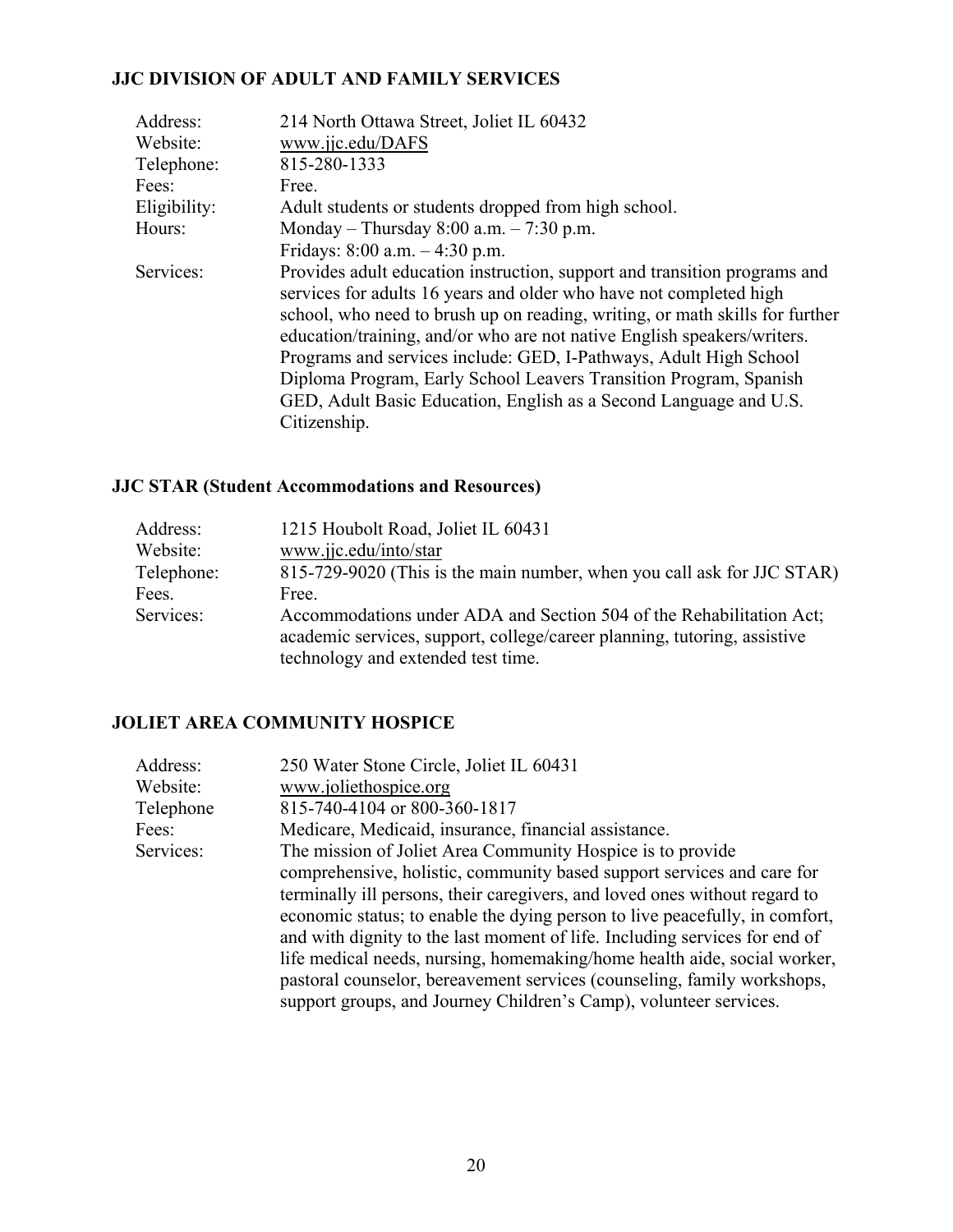#### **JOLIET JOB CORPS CENTER**

| Address:   | 1101 Mills Road, Joliet IL 60433                                           |
|------------|----------------------------------------------------------------------------|
| Website:   | www.joliet.jobcorps.com                                                    |
| Telephone: | 800-733-5627 or 800-733-JOBS                                               |
| Services:  | Offers hands-on career technical training, academic training, and career   |
|            | planning, on the job training, job placement and residential youth program |
|            | that offers academic and vocational training.                              |

#### **JOLIET JUNIOR COLLEGE**

| Address:   | 1215 Houbolt Road, Joliet IL 60431                                      |
|------------|-------------------------------------------------------------------------|
| Website:   | www.jjc.edu                                                             |
| Telephone: | 815-729-9020                                                            |
| Hours:     | Vary.                                                                   |
| Services:  | Transfer programs, vocation programs including business, culinary arts, |
|            | electronics and nursing; community services, adult basic learning,      |
|            | tutoring, counseling, advising, financial aid, child care.              |

#### **JOLIET PARK DISTRICT**

| Address:   | 3000 West Jefferson Street, Joliet IL 60435                            |
|------------|------------------------------------------------------------------------|
| Website:   | www.jolietpark.org                                                     |
| Telephone: | 815-741-7275                                                           |
| Hours:     | Varied with each program.                                              |
| Services:  | Wide variety of recreational programs and special events for all ages. |

### **JOLIET PUBLIC LIBRARY**

| Address:   | <b>Main Branch</b>                                                           |
|------------|------------------------------------------------------------------------------|
|            | 150 North Ottawa Street, Joliet IL 60432                                     |
|            | <b>Black Road Branch</b>                                                     |
|            | 3395 Black Road, Joliet IL 60431                                             |
| Website:   | www.joliet.il.us                                                             |
| Telephone: | 815-740-2660                                                                 |
| Hours:     | Monday – Thursday 9:00 a.m. – 9:00 p.m., Friday & Saturday 9:00 a.m. –       |
|            | 5:00 p.m., Sunday 1:00 p.m. $-$ 5:00 p.m.                                    |
| Services:  | Reference and information service, adult learning center, blind and          |
|            | physically handicapped reading aids. Activities and programs for all ages    |
|            | (including toddlers, school aged children, and teens) such as lap-sits,      |
|            | toddler time, pre-school story time (in English and Spanish), crafts, clubs, |
|            | and summer reading activities and programs.                                  |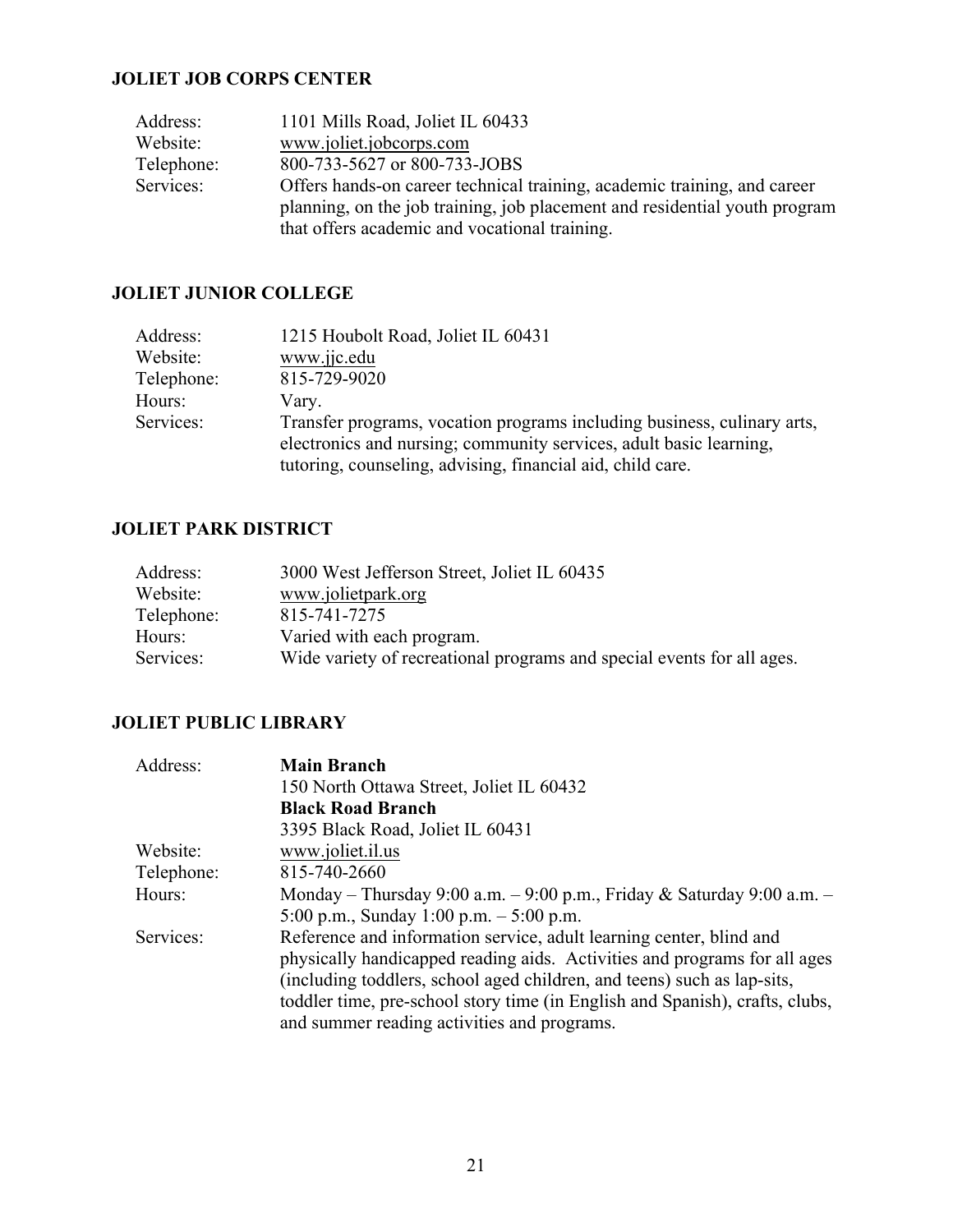#### **KIDS FIRST PEDIATRIC DENTISTRY**

| Address:   | 1534 Weatherstone Lane, Elgin IL 60123                                                         |
|------------|------------------------------------------------------------------------------------------------|
| Website:   | www.kidsfirstpd.com                                                                            |
| Telephone: | 847-717-5437                                                                                   |
|            | Services: Dr. Matt Karsten is a pediatric dentist specializing in children with special needs. |
|            |                                                                                                |

#### **LAMB'S FOLD WOMEN CENTER**

| Address:   | 81 North Ottawa Street, Joliet IL 60436                                                                                                                                                                        |
|------------|----------------------------------------------------------------------------------------------------------------------------------------------------------------------------------------------------------------|
| Website:   | www.lambsfold.org                                                                                                                                                                                              |
| Telephone: | 815-723-5262                                                                                                                                                                                                   |
| Hours:     | 24 hours a day, 7 days a week.                                                                                                                                                                                 |
| Services:  | Transitional housing for adult women with or without children for up to 2<br>years. Offers food, clothing and life skills training that is intended to<br>assist in self-sufficiency. Call for an appointment. |

#### **LEGACY CLINICAL CONSULTANTS, LCC**

| Address:   | 13717 South Route 59, Suite 159, Plainfield IL 60585                                                                                                                                                                                                                                                     |
|------------|----------------------------------------------------------------------------------------------------------------------------------------------------------------------------------------------------------------------------------------------------------------------------------------------------------|
| Website:   | www.legacyclinicalconsultants.com                                                                                                                                                                                                                                                                        |
| Telephone: | 630-527-1664                                                                                                                                                                                                                                                                                             |
|            | 815-577-3666                                                                                                                                                                                                                                                                                             |
| Fees:      | Sliding scale.                                                                                                                                                                                                                                                                                           |
| Services:  | Psychological assessments. Anxiety-based school refusal group (k-12).<br>Intensive outpatient anxiety groups for adolescents. Individual, marital<br>and family therapy. Executive/life coaching. Human resources<br>consultation. School and ADHD assessment. Speaking engagements.<br>Parent coaching. |

#### **LEWIS UNIVERSITY**

| Address:   | 1 University Parkway, Romeoville IL 60446            |
|------------|------------------------------------------------------|
| Website:   | www.lewisu.edu                                       |
| Telephone: | 815-836-5250                                         |
| Fees:      | Scholarship, financial aid available.                |
| Services:  | Bachelor/Master degree programs. Doctor of Education |

#### **LIFELINE EMERGENCY RESPONSE SYSTEM**

| 1200 Maple Road, Joliet IL 60432                                          |
|---------------------------------------------------------------------------|
| 815-300-7117                                                              |
| \$20.00 on line fee (on time charge), \$30.00 monthly.                    |
| Monday – Friday 8:00 a.m. – 4:30 p.m.                                     |
| In home monitoring services, reminder calls and social interaction calls. |
|                                                                           |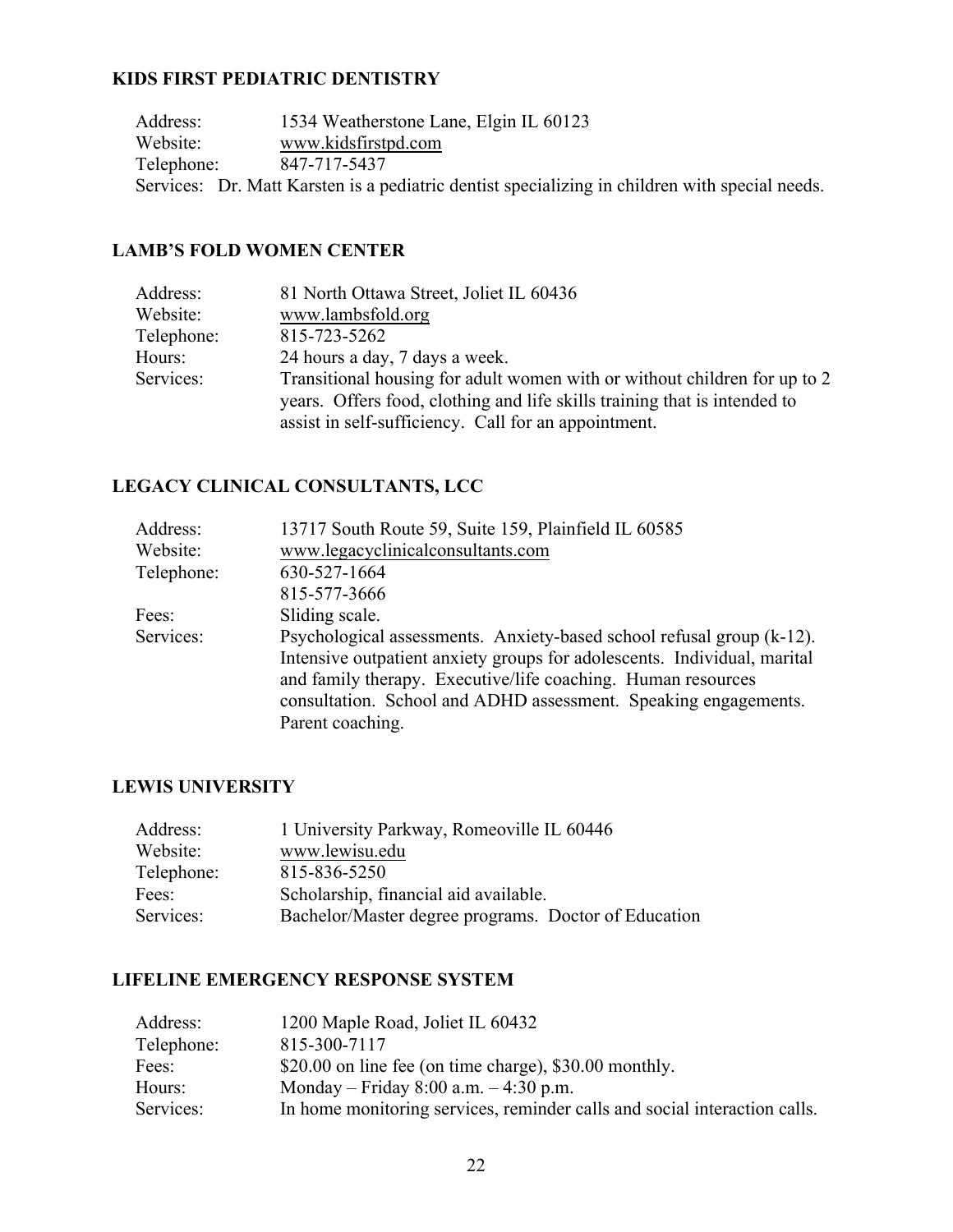### **LIFEWORKS INTERVENTION**

| Address:   | 2400 Glenwood Avenue St. 126, Joliet IL 60435              |
|------------|------------------------------------------------------------|
| Telephone: | 815-730-7521                                               |
| Fees:      | Insurance, Medicaid, sliding scale.                        |
| Services:  | Inpatient and Intensive outpatient. Methadone maintenance. |

#### **LIHEAP**

#### **LINDEN OAKS AT EDWARD**

| Address:   | 801 South Washington, Naperville IL 60540                                                                                                                                                                                                                                  |
|------------|----------------------------------------------------------------------------------------------------------------------------------------------------------------------------------------------------------------------------------------------------------------------------|
| Website:   | www.edward.org                                                                                                                                                                                                                                                             |
| Telephone: | 630-305-5500                                                                                                                                                                                                                                                               |
| Fees:      | Insurance.                                                                                                                                                                                                                                                                 |
| Services:  | Free level of care assessments. Specialty services in eating disorders,<br>compulsive overeating, anxiety, and self-injury and geriatric issues.<br>Generalized psychiatric disorders. Inpatient, outpatient, intensive<br>outpatient and partial hospitalization program. |

### **LIVING ALTERNATIVES PREGNANCY RESOURCE CENTER**

| Address:   | 1429 Plainfield Road, Joliet IL 60435                                             |
|------------|-----------------------------------------------------------------------------------|
| Website:   | www.hopeforafuture.com                                                            |
| Telephone: | 815-744-7755                                                                      |
| Fees:      | Free.                                                                             |
| Services:  | Confidential pregnancy test. Prenatal parenting classes and free ultra<br>sounds. |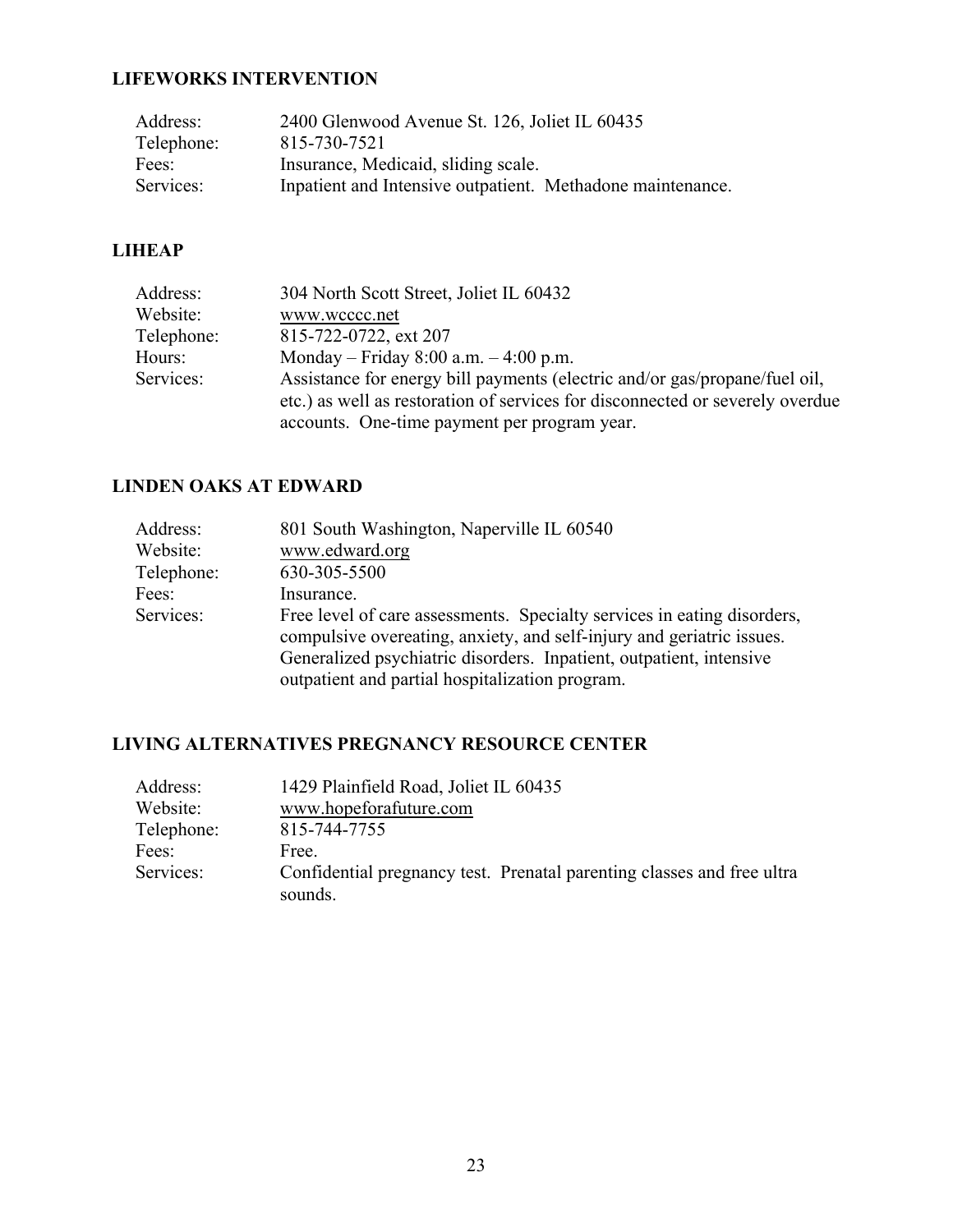#### **MEALS ON WHEELS**

| Address:   | 251 North Center Street, Joliet IL 60435                                  |
|------------|---------------------------------------------------------------------------|
| Website:   | www.mowaa.org                                                             |
| Telephone: | 815-723-9713                                                              |
| Fees:      | No one is denied a meal for inability to contribute. Meals on a donations |
|            | basis, suggested donation is \$2.00.                                      |
| Hours:     | Monday – Friday 8:30 a.m. $-4:30$ p.m.                                    |
| Services:  | Provides one hot meal/dessert delivered to clients. Dining room sites     |
|            | available.                                                                |

#### **MORNINGSTAR MISSION COUNSELING CENTER**

| Address:   | 621 Rollingwood Drive, Shorewood IL 60404                            |
|------------|----------------------------------------------------------------------|
| Telephone: | 815-725-5188                                                         |
| Fees:      | Sliding scale.                                                       |
| Hours:     | By appointment.                                                      |
| Services:  | Individual, family, marital, addiction, anger management, full range |
|            | counseling.                                                          |

#### **MORNINGSTAR MISSION EMERGENCY SHELTER**

| 350 East Washington, Joliet IL 60433                                    |
|-------------------------------------------------------------------------|
| www.morningstarmission.org                                              |
| 815-726-9458                                                            |
| First seven nights are free. The next seven are \$3 per night. The next |
| seven are \$4 per night, etc. Increases by \$1 a night per week.        |
| 7 days a week $6:00$ p.m. $-7:00$ a.m.                                  |
| Emergency shelter for men 18 years or older. Minor male children must   |
| be accompanied by legal guardian.                                       |
|                                                                         |

### **MORNINGSTAR MISSION WOMEN AND FAMILY COUNSELING**

| Address:   | 350 E Washington Street, Joliet IL 60433                                    |
|------------|-----------------------------------------------------------------------------|
| Website:   | www.morningstarmission.org                                                  |
| Telephone: | 815-722-5780                                                                |
| Services:  | Addictions, outpatient and intensive outpatient treatment services,         |
|            | individual/family counseling and involvement, Alateen, Al-anon              |
|            | involvement, family vouchers for food, clothing and furniture, workshops,   |
|            | anger management, domestic violence, victimization, tools to deal with      |
|            | depression, grief, anxiety, worry, guilt, shame, perfectionism and changing |
|            | criminal thinking, aftercare or continuing care, relapse prevention.        |
|            |                                                                             |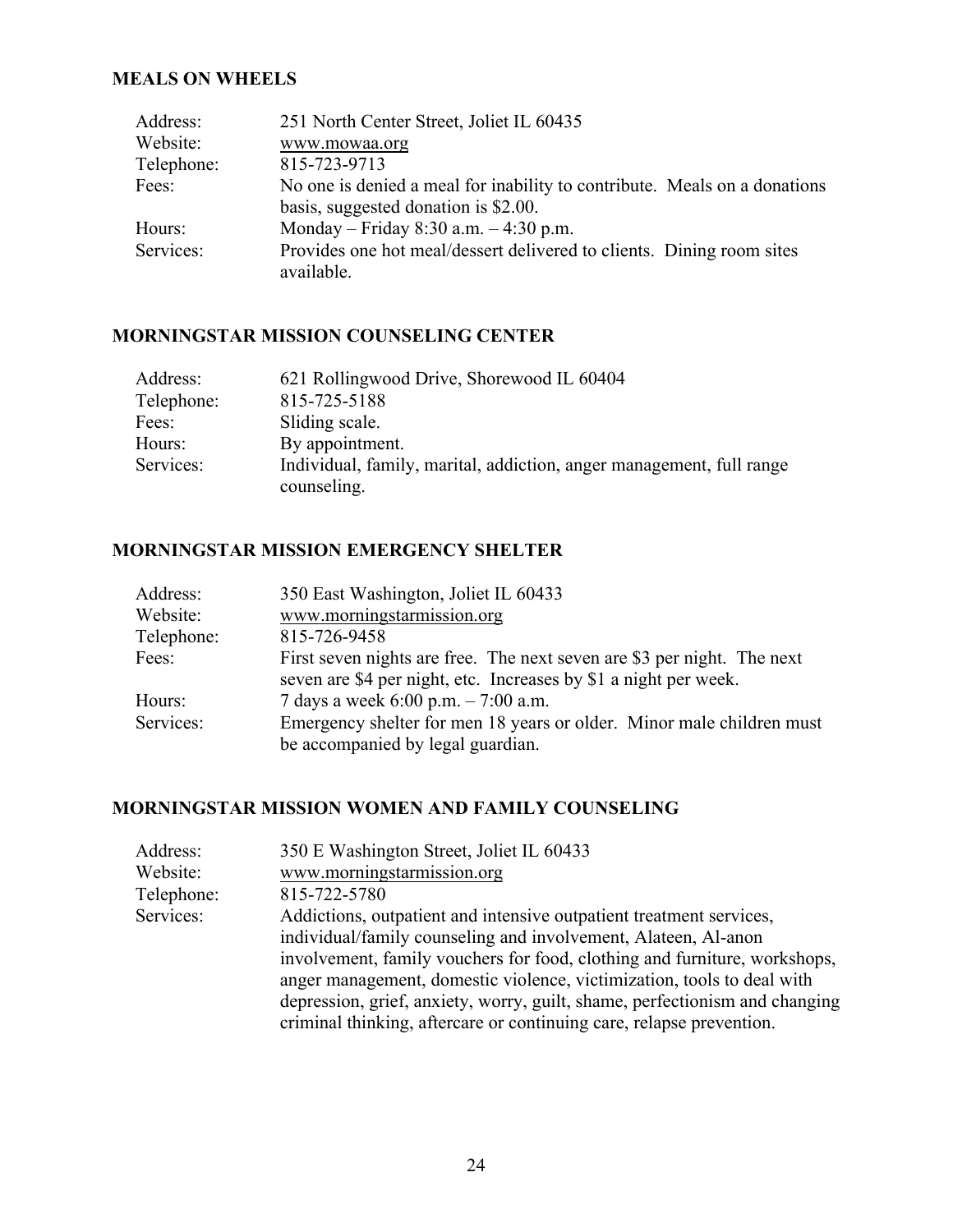#### **MORNINGSTAR MISSION WOMEN AND FAMILY MINISTRIES**

| Address:   | 350 East Washington Street, Joliet IL 60433                             |
|------------|-------------------------------------------------------------------------|
| Website:   | www.morningstarmission.org                                              |
| Telephone: | 815-722-5780, ext 229                                                   |
| Hours:     | Monday – Friday 9:00 a.m. – 4:00 p.m.                                   |
| Services:  | Emergency food basket once a year. Clothing and furniture voucher one a |
|            | year. One-on-one counseling for addiction, anger management and other   |
|            | areas.                                                                  |

#### **MUST (Mothers United to Save our Teens)**

| Address:   | PO Box 1893, Bolingbrook IL 60440                                                                                                                   |
|------------|-----------------------------------------------------------------------------------------------------------------------------------------------------|
| Telephone: | 630-803-0472                                                                                                                                        |
| Fees:      | Free.                                                                                                                                               |
| Services:  | Support to teens and parents raising teens. Open-forum discussions and<br>activities that help parents and teens to get through everyday issues and |
|            | struggles. Professional referrals also provided.                                                                                                    |

#### **NAPERVILLE PEDIATRIC PSYCHOLOGY & DEVELOPMENT**

| Address:   | 1220 Hobson Road, Suite 112, Naperville IL 60540                          |
|------------|---------------------------------------------------------------------------|
| Website:   | www.napervilleppd.com                                                     |
| Telephone: | 630-548-9237                                                              |
| Fees:      | Sliding scale.                                                            |
| Services:  | Diagnostic assessment for autism, Asperger's syndrome, ADHD,              |
|            | cognitive, social-emotional. Educational assessment. Individual therapy.  |
|            | Group therapy. Social skills groups for ages $3 - 16$ . Adolescent female |
|            | self-image enhancement. Adolescent relationship enhancement. Group        |
|            | specific to children and adolescent with an Asperger's diagnosis.         |

### **NARCOTICS ANONYMOUS**

| Website:   | www.na.org                                                               |
|------------|--------------------------------------------------------------------------|
| Telephone: | 708-848-4884 (help line)                                                 |
| Hours:     | 24 hour help line                                                        |
| Services:  | A fellowship of men and women for the purpose of staying drug free after |
|            | drug rehabilitation. Meeting locations vary. Call for local area meeting |
|            | times/locations.                                                         |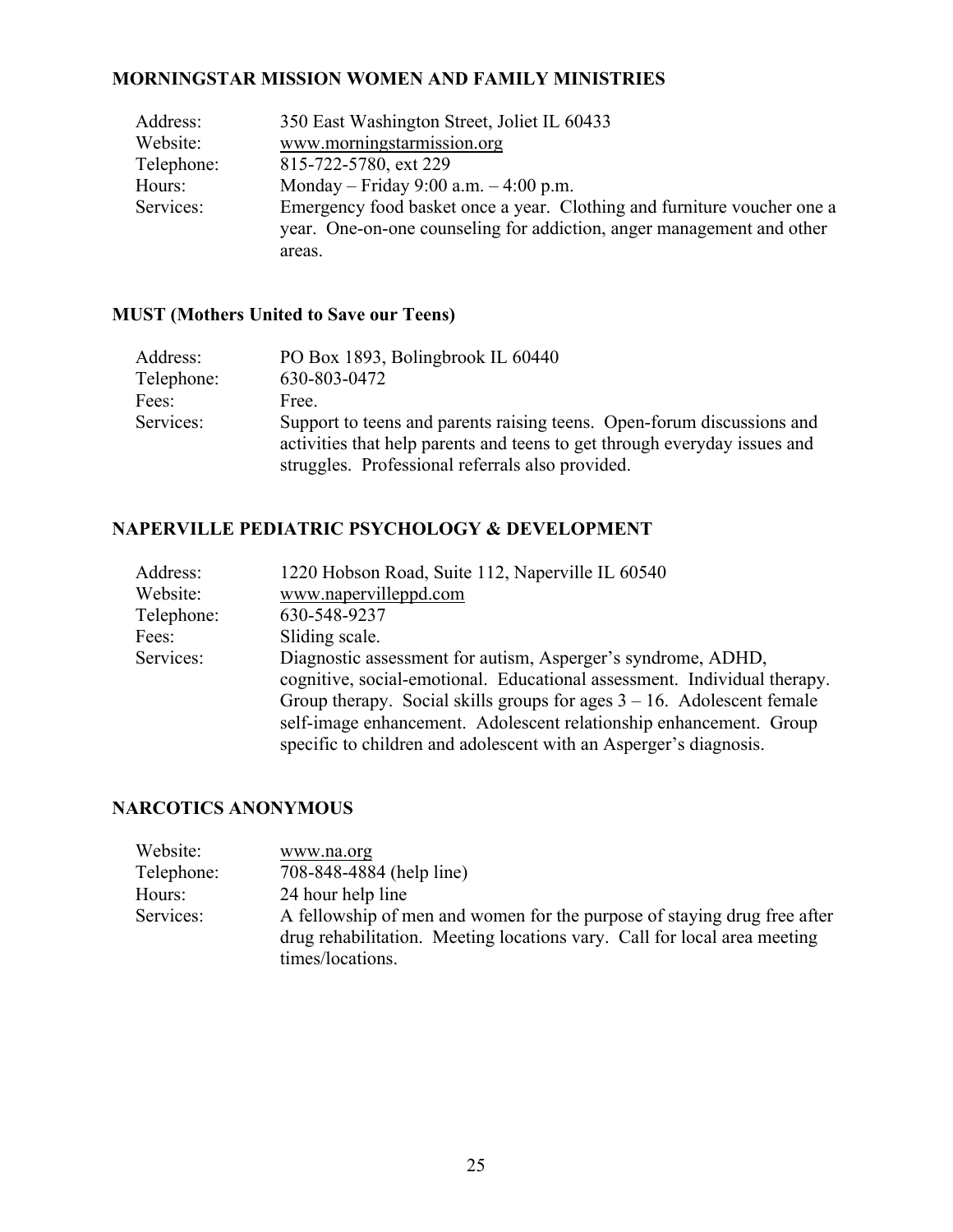#### **NATIONAL ALLIANCE OF MENTAL ILLNESS (NAMI)**

| Address:   | PO Box 3968, Joliet IL 60434                                                                   |
|------------|------------------------------------------------------------------------------------------------|
| Website:   | www.nami.org                                                                                   |
| Telephone: | 815-731-9103                                                                                   |
|            | 800-950-NAMI (6264) toll free                                                                  |
| Fees:      | Free.                                                                                          |
| Services:  | Education classes. Advocacy and support for people and families living<br>with mental illness. |

### **NATIONAL CENTER FOR LEARNING DISABILITIES**

| Address:   | 381 Park Avenue South, suite 1401, New York NY 10016                        |
|------------|-----------------------------------------------------------------------------|
| Website:   | www.ncld.org                                                                |
| Telephone: | 888-575-7373                                                                |
| Services:  | A toolkit in Spanish to help families recognize potential signs of LD.      |
|            | Work with the children to develop and enhance skills and to be an           |
|            | advocate for the children who are getting ready for school as well as those |
|            | already enrolled in $K - 12$ .                                              |

#### **OAKHILL WELLNESS AND COUNSELING CENTER**

| Address:   | 1112 South Washington Street, Suite 112, Naperville IL 60540              |
|------------|---------------------------------------------------------------------------|
| Website:   | www.oakhillwellness.com                                                   |
| Telephone: | 630-717-9858                                                              |
| Fees:      | Insurance, sliding scale.                                                 |
| Services:  | Clinical counseling to children, adolescents and adults on an individual, |
|            | small group or family basis. Social skills groups for 5 years of age to   |
|            | young adult. Specialties include autism, Asperger's disorder,             |
|            | family/parenting, depression and anxiety.                                 |

#### **PASSAGES COUNSELING CENTER, INC.**

| Address:   | 710 East Ogden Avenue, #330, Naperville IL 60563                      |
|------------|-----------------------------------------------------------------------|
| Website:   | www.passagescounseling.net                                            |
| Telephone: | 630-848-0445                                                          |
| Fees:      | Insurance, sliding scale.                                             |
| Services:  | Individual and group counseling. Substance abuse, divorce, family and |
|            | couple's therapy. Codependency.                                       |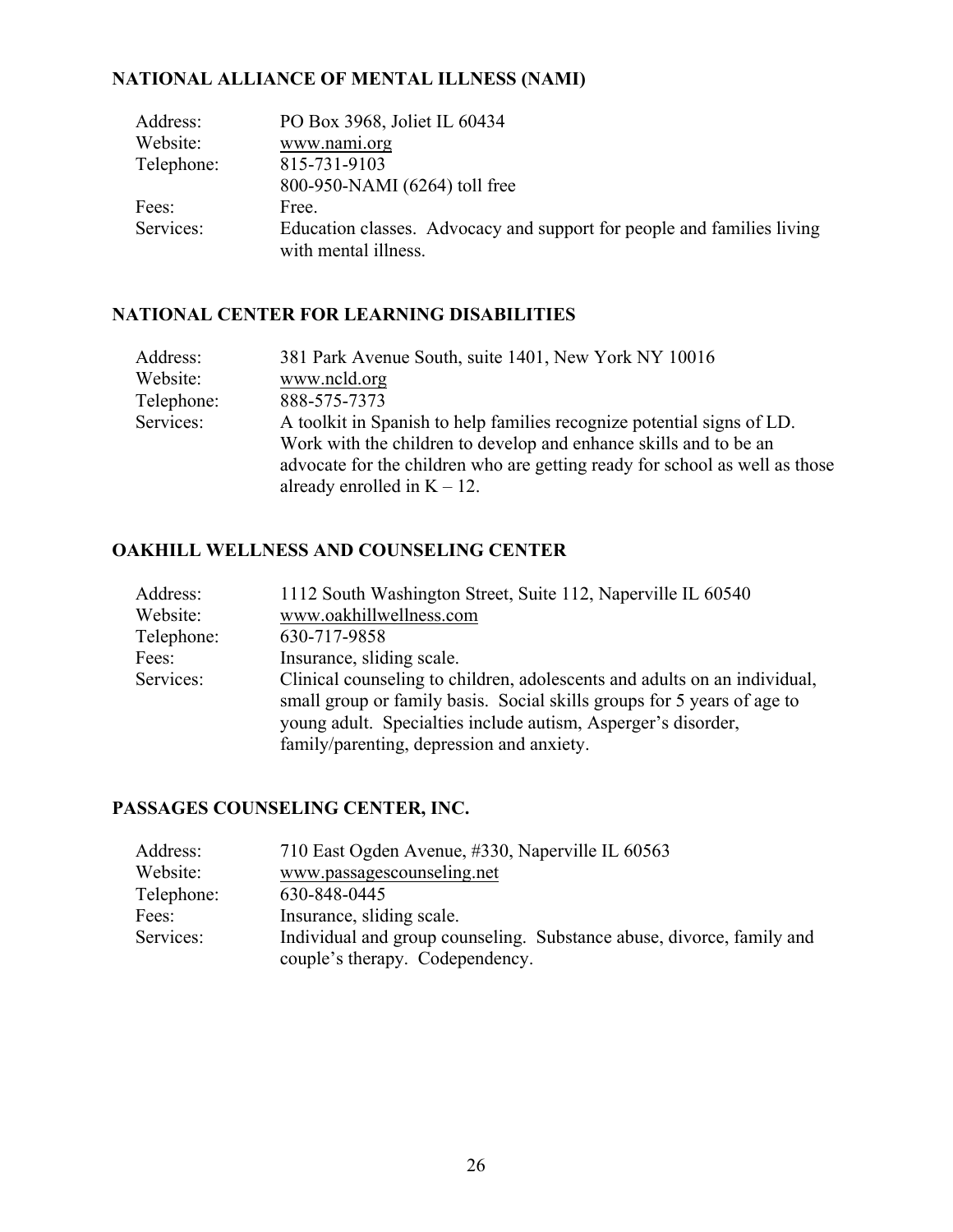### **PETER CLAVER CENTER**

| Address:   | 172 South Chicago Street, Joliet IL 60436                                  |
|------------|----------------------------------------------------------------------------|
| Website:   | www.peterclavercenter.com                                                  |
| Telephone: | 815-722-6361                                                               |
| Services:  | Many men, women and children have been given the opportunity to            |
|            | develop their abilities, further their education and improve their         |
|            | knowledge, obtain employment and become independent, contributing          |
|            | citizens of our community. Classes are open to all residents of Will       |
|            | County and provide an excellent opportunity to increase job skills, earn a |
|            | college degree and provide exercise and recreation.                        |
|            |                                                                            |

#### **PLANET CHIROPRACTIC**

| Address:   | 432 North Weber Road, Romeoville IL 60446                          |
|------------|--------------------------------------------------------------------|
| Website:   | www.maximizedlivingdrmajors.com                                    |
| Telephone: | 815-372-0170                                                       |
| Fees:      | Vary.                                                              |
| Services:  | Teaching stress-less skills. Cellular detox and heavy metal detox. |
|            | Nutrition, diets and financial wellness.                           |

#### **POWER CONNECTION**

| Address:   | 999 Remington Boulevard, Suite F. Bolingbrook IL 60440                   |
|------------|--------------------------------------------------------------------------|
| Website:   | www.thepowerconnection.org                                               |
| Telephone: | 815-545-9986                                                             |
| Fees:      | \$30 registration fee/volunteer work and classes are free.               |
| Services:  | Job training. Food pantry. Angel food ministries. Computer classes.      |
|            | Life skills classes. Resume writing. Forklift certification. GED program |
|            | and commercial drivers license certification.                            |

### **PREGNANCY RESOURCE CENTER OF WILL COUNTY**

| Address:   | 1429 Plainfield Road, Joliet IL 60435                                    |
|------------|--------------------------------------------------------------------------|
| Telephone: | 815-744-7755                                                             |
| Hours:     | Varv.                                                                    |
| Services:  | Free pregnancy testing, clothing closet, diapers, formula; post abortion |
|            | counseling recovery program, emergency counseling.                       |

#### **PREMIER ACADEMY**

| Address:   | 51 West Jackson Street, Joliet IL 60432                                        |
|------------|--------------------------------------------------------------------------------|
| Telephone: | 815-722-3333                                                                   |
| Fees:      | Free.                                                                          |
| Services:  | Educational services for $6th$ grade through high school students eligible for |
|            | expulsion or multiple suspensions.                                             |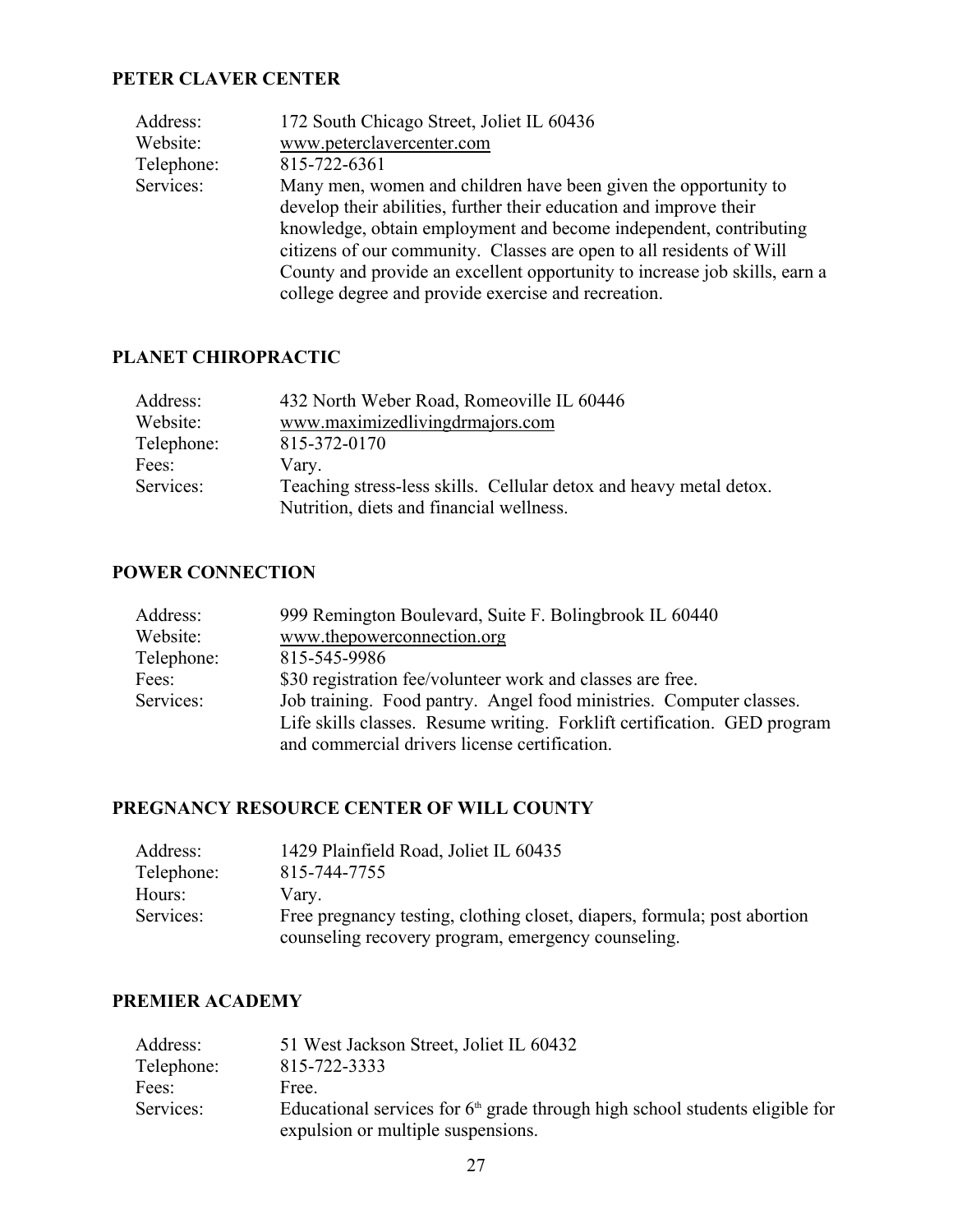#### **PRESENCE SAINT JOSEPH MEDICAL CENTER**

| 333 North Madison Street, Joliet IL 60435                                  |
|----------------------------------------------------------------------------|
| www.provena.org/stjoes                                                     |
| 815-725-7133                                                               |
| 24-hour emergency care.                                                    |
| Medical services, inpatient and outpatient, psychiatric unit, drug/alcohol |
| treatment, poison control center, crisis intervention, standard medical    |
| services, physician referral, support groups.                              |
|                                                                            |

#### **PRESENCE SAINT JOSEPH MEDICAL NUTRITION THERAPY**

| Address:   | 333 North Madison Street, Joliet IL 60435                                  |
|------------|----------------------------------------------------------------------------|
| Website:   | www.provena.org                                                            |
| Telephone: | 815-725-7133, ext. 4496                                                    |
| Fees:      | Vary.                                                                      |
| Services:  | Weight management programs broken down into three different groups for     |
|            | children ages 5-7, 8-12 and 13-17 years. Focus on medically oriented       |
|            | program with nutrition, lifestyle/behavioral changes and physical fitness. |

#### **PRIMERICA**

| Address:   | 16626 West 159 <sup>th</sup> Street, Suite 700, Lockport IL 60441         |
|------------|---------------------------------------------------------------------------|
| Website:   | www.primerica.com                                                         |
| Telephone: | 815-545-9986                                                              |
| Fees:      | Complimentary consultation.                                               |
| Services:  | Complimentary financial needs analysis to assist families in need of debt |
|            | relief.                                                                   |

### **PRISONER RELEASE MINISTRY, INC.**

| Address:   | Model Ex-Offenders Program                                                |
|------------|---------------------------------------------------------------------------|
|            | 37 East Cass Street, Joliet IL 60432                                      |
| Website:   | www.prisonerreleaseministry.com                                           |
| Telephone: | 815-723-8998                                                              |
| Fees:      | Free.                                                                     |
| Hours:     | Monday – Friday 8:00 a.m. – 4:00 p.m.                                     |
| Services:  | Intake/counseling, specialized employability training, job placement,     |
|            | retention counseling, job clinic. Clothing, transportation and work tools |
|            | are available on an emergency basis after employment for 30 days.         |
|            | Services are designed to help people that have been in jail find a job.   |
|            |                                                                           |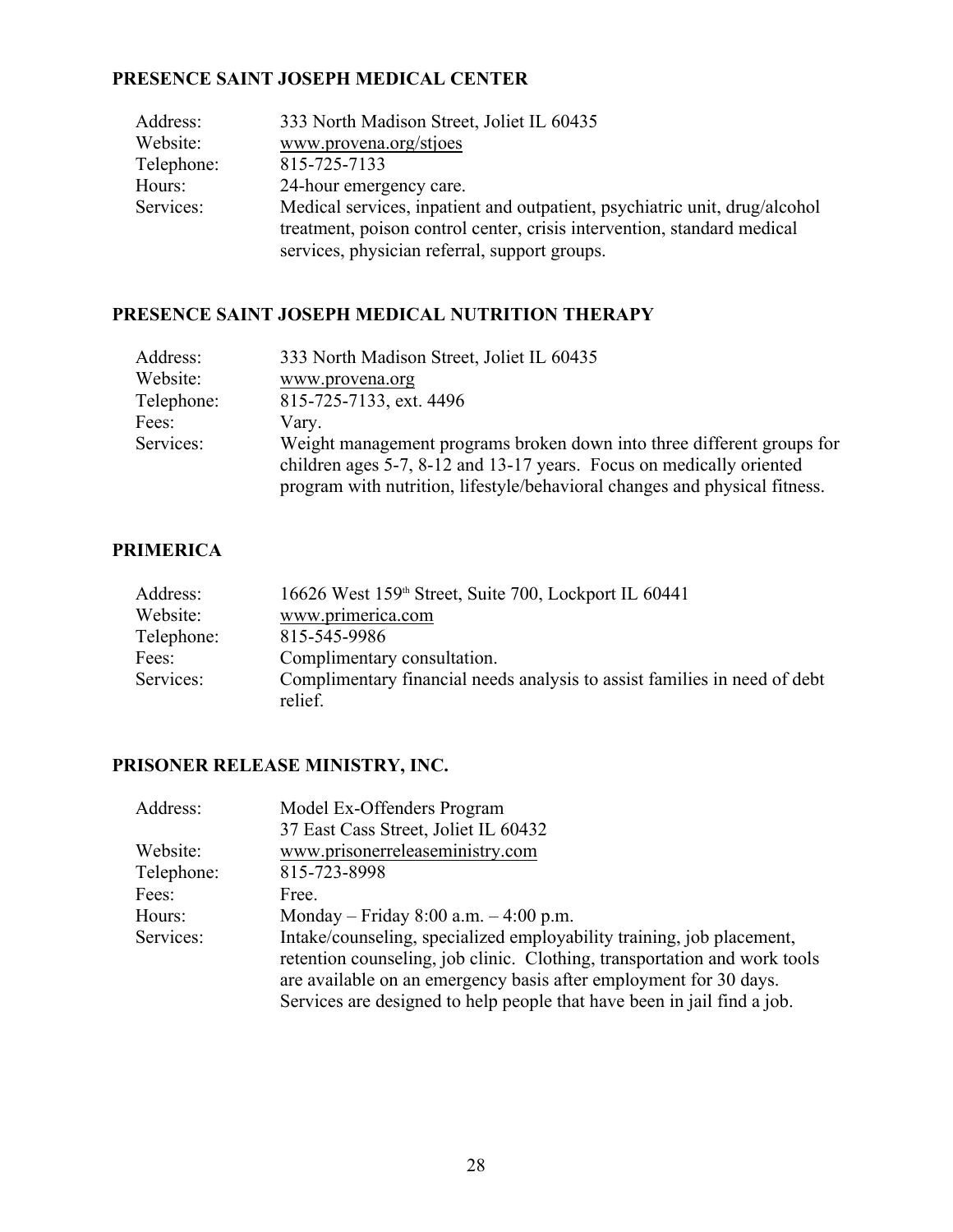#### **PROVENA MERCY**

| Address:   | 1325 North Highland Avenue, Aurora IL 60506                                                                                                                                                                                                                                                                                                         |
|------------|-----------------------------------------------------------------------------------------------------------------------------------------------------------------------------------------------------------------------------------------------------------------------------------------------------------------------------------------------------|
| Website:   | www.provena.org/mercy                                                                                                                                                                                                                                                                                                                               |
| Telephone: | 630-801-2657                                                                                                                                                                                                                                                                                                                                        |
| Fees:      | Insurance.                                                                                                                                                                                                                                                                                                                                          |
| Services:  | Addiction. ADHD clinic. Adolescent and adult inpatient, outpatient and<br>partial hospitalization programs. Cognitive behavioral therapy. Crisis<br>stabilization. Family therapy and education. Individual therapy. Group<br>therapy. Occupational therapy. School services. Medication education.<br>Anger management and social skills training. |

### **RAGO AND ASSOCIATES**

| Address:   | 525 South Washington Street, Naperville IL 60540                               |
|------------|--------------------------------------------------------------------------------|
| Website:   | www.ragotherapy.com                                                            |
| Telephone: | 630-637-9300                                                                   |
| Services:  | Specialists in working with adolescents and their family with special          |
|            | emphasis on eating disorders, self-injury, depression and ADHD.                |
|            | Additional staff includes two dieticians, an art therapist, a psychiatrist and |
|            | an equine therapist.                                                           |

### **RAMOS, DR. EDGAR**

| Address:   | 1256 West Jefferson Street, Joliet IL 60435                              |
|------------|--------------------------------------------------------------------------|
| Telephone: | 708-525-0291                                                             |
| Fees:      | Sliding scale (no Medicaid).                                             |
| Services:  | Dr. Ramos is a bilingual therapist whose specialties are gang behaviors, |
|            | oppositional defiant disorders and obsessive compulsion disorders.       |

#### **RASMUSSEN COLLEGE ROMEOVILLE, ILLINOIS CAMPUS**

| Address:   | 1400 West Normantown Road, Romeoville IL 60446                           |
|------------|--------------------------------------------------------------------------|
| Website:   | www.rasmussen.ed                                                         |
| Telephone: | 815-306-2600                                                             |
| Fees:      | Scholarship, financial aid.                                              |
| Services:  | Undergraduate programs in allied health, business, education, technology |
|            | & design and justice studies. Online and campus courses available.       |
|            | Regionally accredited institution. Early honors program for high school  |
|            | juniors and senior's tuition free.                                       |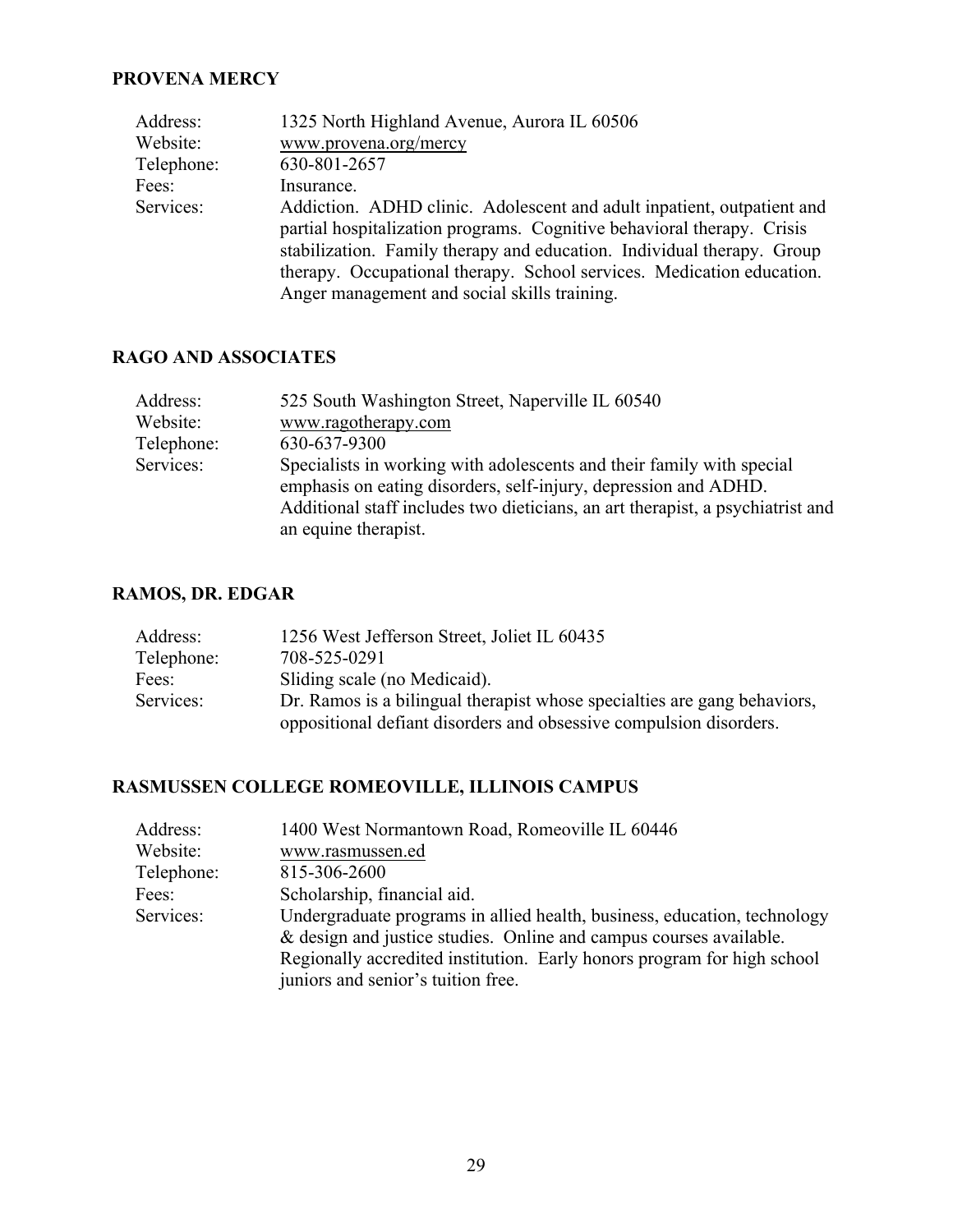#### **ROSECRANCE TREATMENT CENTER**

| Inpatient adult and adolescent substance abuse, transitional living for   |
|---------------------------------------------------------------------------|
| females, early interventions and resource locator for substance abuse,    |
| substance abuse evaluation, satellite office in Frankfort, Naperville and |
| Northfield offer free assessments and prevention classes for adolescents  |
|                                                                           |
|                                                                           |

#### **SALVATION ARMY**

| Address:   | 300 Third Avenue, Joliet IL 60433                                                                                                                                                                                                                                                                                                                                                                                                                                                                                                                                |
|------------|------------------------------------------------------------------------------------------------------------------------------------------------------------------------------------------------------------------------------------------------------------------------------------------------------------------------------------------------------------------------------------------------------------------------------------------------------------------------------------------------------------------------------------------------------------------|
| Website:   | www.usc.salvationarmy.org                                                                                                                                                                                                                                                                                                                                                                                                                                                                                                                                        |
| Telephone: | 815-726-4834                                                                                                                                                                                                                                                                                                                                                                                                                                                                                                                                                     |
| Fees:      | Free.                                                                                                                                                                                                                                                                                                                                                                                                                                                                                                                                                            |
| Hours:     | Monday – Friday 9:00 a.m. – 4:00 p.m.                                                                                                                                                                                                                                                                                                                                                                                                                                                                                                                            |
| Services:  | Food pantry site, commodity food – monthly, emergency assistance<br>provided for other basic necessities of life, community center activities,<br>shelter, limited counseling, home visits interview, agency consultation,<br>emergency services including utility assistance and Nicor sharing, FEMA<br>program, non-denominational church activities, referrals, emergency<br>disaster assistance, Christmas assistance, youth services, including Teen<br>Reach and after-school programs, 3 character building youth groups and<br>camping for those groups. |

#### **SANDRA CARLSON AND ASSOCIATES**

| Address:   | 682 West Boughton Road, Unit D, Bolingbrook IL 60440                   |
|------------|------------------------------------------------------------------------|
| Website:   | www.carlsoncounseling.net                                              |
| Telephone: | 630-771-0144                                                           |
| Services:  | Individual, relationship and family counseling. Neurofeedback and play |
|            | therapy.                                                               |

#### **SECOND TIME AROUND – SUPPORT GROUP**

| Address:   | Senior Service Center                                              |
|------------|--------------------------------------------------------------------|
|            | 251 North Center Street, Joliet IL 60435                           |
| Website:   | www.willcountyseniors.org                                          |
| Telephone: | 815-740-4225                                                       |
| Hours:     | Third Tuesday of every month, 9:30 a.m.                            |
| Services:  | Monthly support group, information and assistance for grandparents |
|            | raising their grandchildren.                                       |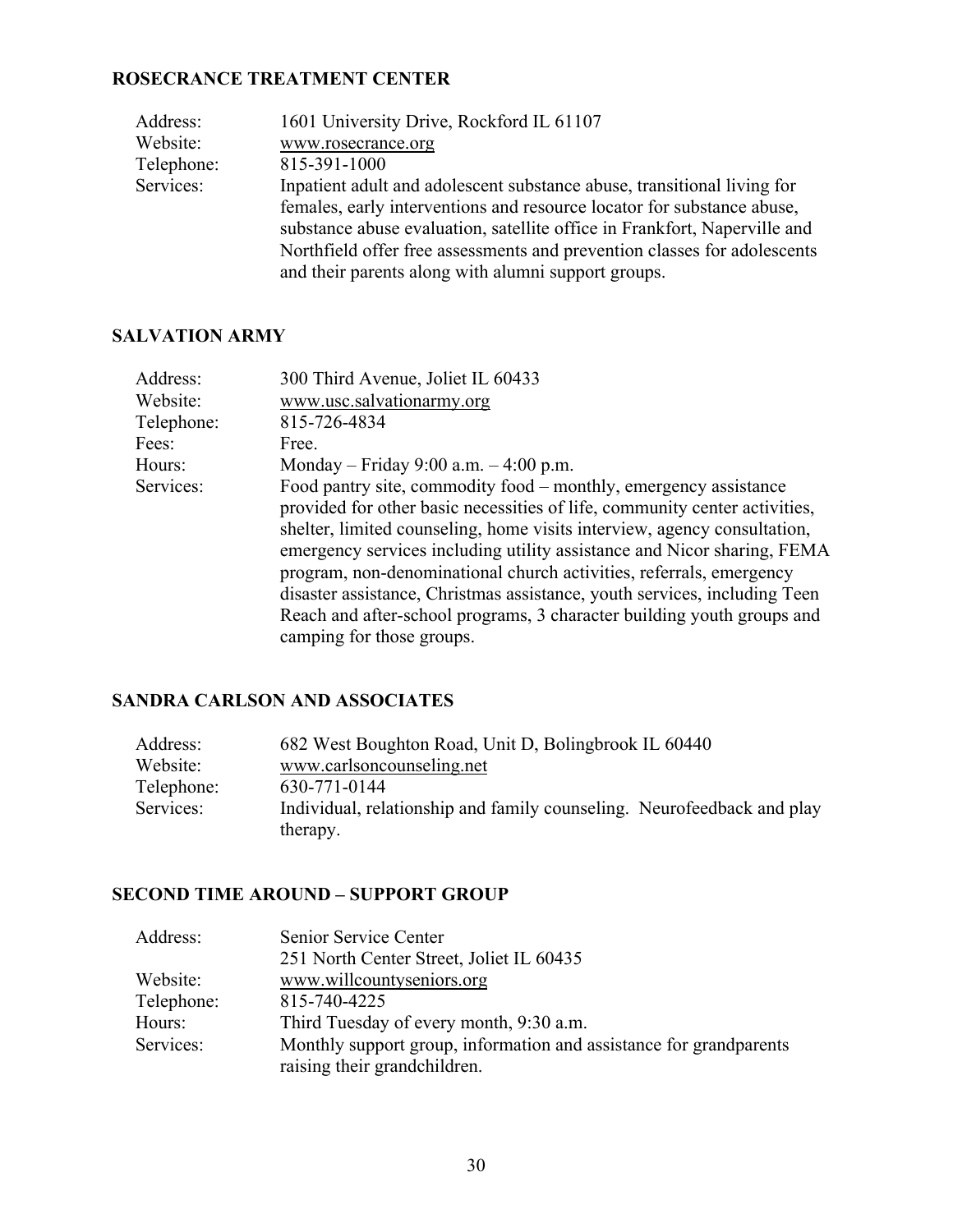#### **SENIOR SERVICES CENTER OF WILL COUNTY**

| Address:   | 251 North Center Street, Joliet IL 60435                                  |
|------------|---------------------------------------------------------------------------|
| Website:   | www.willcountyseniors.org                                                 |
| Telephone: | 815-723-9713                                                              |
| Hours:     | Monday – Friday 8:30 a.m. – 4:30 p.m.                                     |
| Services:  | Health services, nutrition programs, dining centers, social services, and |
|            | information and assistance services.                                      |

#### **SERTOMA SPEECH AND HEARING CENTER**

| Address:   | 1219 Lakeview Court, Romeoville IL 60446                                    |
|------------|-----------------------------------------------------------------------------|
| Website:   | www.sertomacenter.org                                                       |
| Telephone: | 630-633-5064                                                                |
| Hours:     | Monday – Thursday 8:00 a.m. – 5:30 p.m., Friday 8:00 a.m. – 12:00 p.m.      |
| Services:  | Sertoma — SERvice TO MAnkind — is an international, service                 |
|            | organization that helps speech and hearing impaired people at all stages of |
|            | life, from newborns to seniors.                                             |

#### **SEXUAL ASSAULT SERVICE CENTER OF GUARDIAN ANGEL**

#### **SHARING CONNECTIONS FURNITURE BANK**

| Address:   | 5111 Chase Avenue, Downers Grove IL 60515           |
|------------|-----------------------------------------------------|
| Website:   | www.sharingconnections.org                          |
| Telephone: | 630-791-0565 ext. 222                               |
|            | 630-791-0565 ext. 230 for Spanish                   |
| Services:  | Help with furniture, clothing or other necessities. |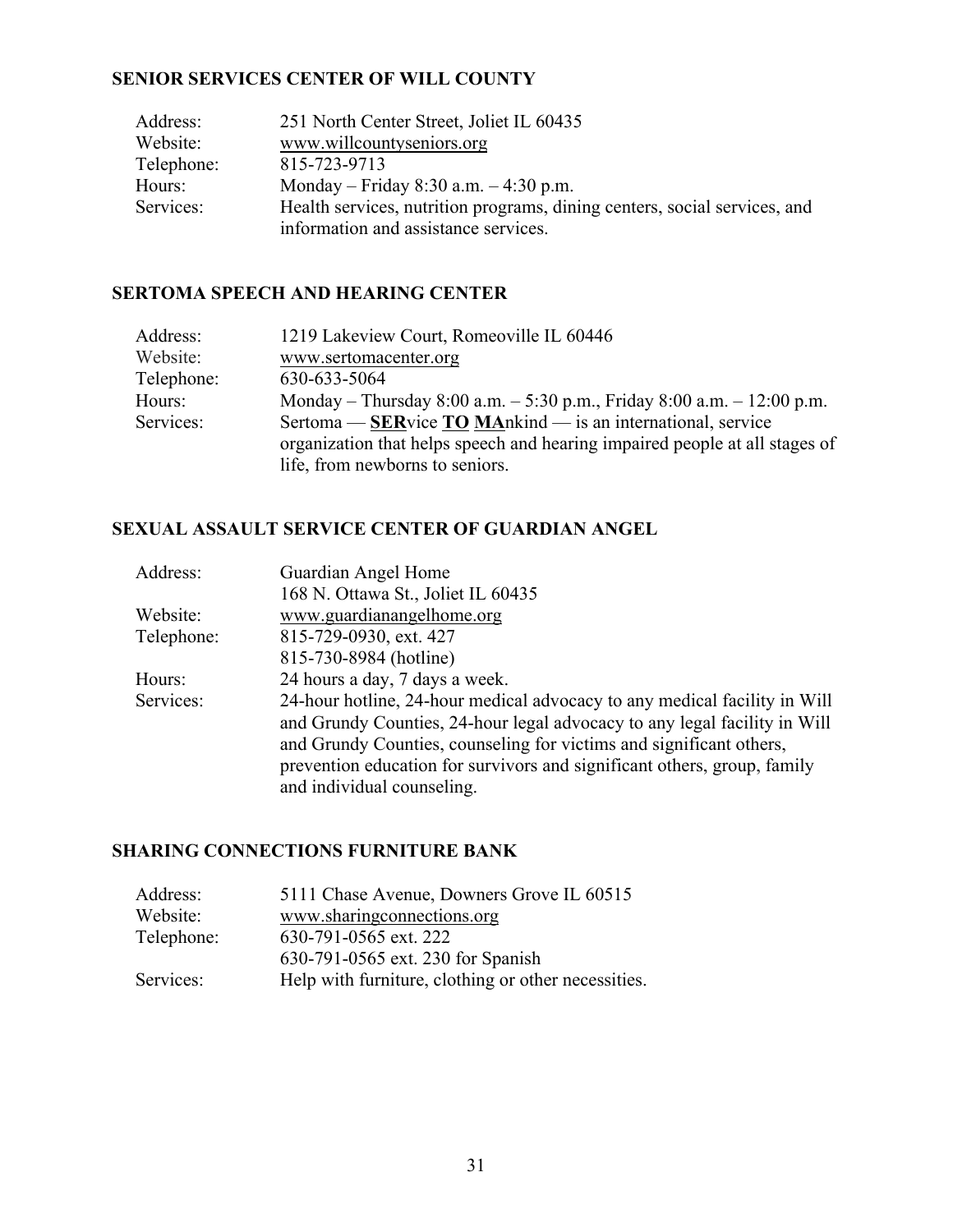#### **SILVER CROSS HOSPITAL**

#### **SOS CHILDREN'S VILLAGE**

| Address:   | 17545 Village Lane, Lockport IL 60441                                                                       |
|------------|-------------------------------------------------------------------------------------------------------------|
| Website:   | www.sosillinois.org                                                                                         |
| Telephone: | 815-740-7280                                                                                                |
| Fees:      | Free classes.                                                                                               |
| Services:  | Parenting classes, job training, counseling services, Latino programs for<br>the community and foster care. |

#### **SOCIAL SECURITY ADMINISTRATION**

| Address:   | 158 North Scott Street, Joliet IL 60432                                  |
|------------|--------------------------------------------------------------------------|
| Website:   | www.ssa.gov                                                              |
| Telephone: | 815-740-2020                                                             |
| Hours:     | Monday – Friday 9:00 a.m. – 4:30 p.m.                                    |
| Services:  | Applications and information is available concerning all Social Security |
|            | programs and Medicare plus Supplemental Security Income.                 |

### **SOUP KITCHEN - DAYBREAK CENTER**

| Address:   | 611 East Cass Street, Joliet IL 60432                                        |
|------------|------------------------------------------------------------------------------|
| Website:   | www.cc-doj.org                                                               |
| Telephone: | 815-774-4663                                                                 |
| Hours:     | 7 days a week $11:00$ a.m. $-1:00$ p.m.                                      |
| Services:  | Soup kitchen. Daybreak Center operates 24-hours a day, 365 days a year       |
|            | and provides emergency housing, and supportive services to individuals       |
|            | and families who are homeless. Some participants in the program are in       |
|            | need of short-term housing, as a result of a situational crisis. Others need |
|            | support services as they work to reestablish permanent housing.              |
|            |                                                                              |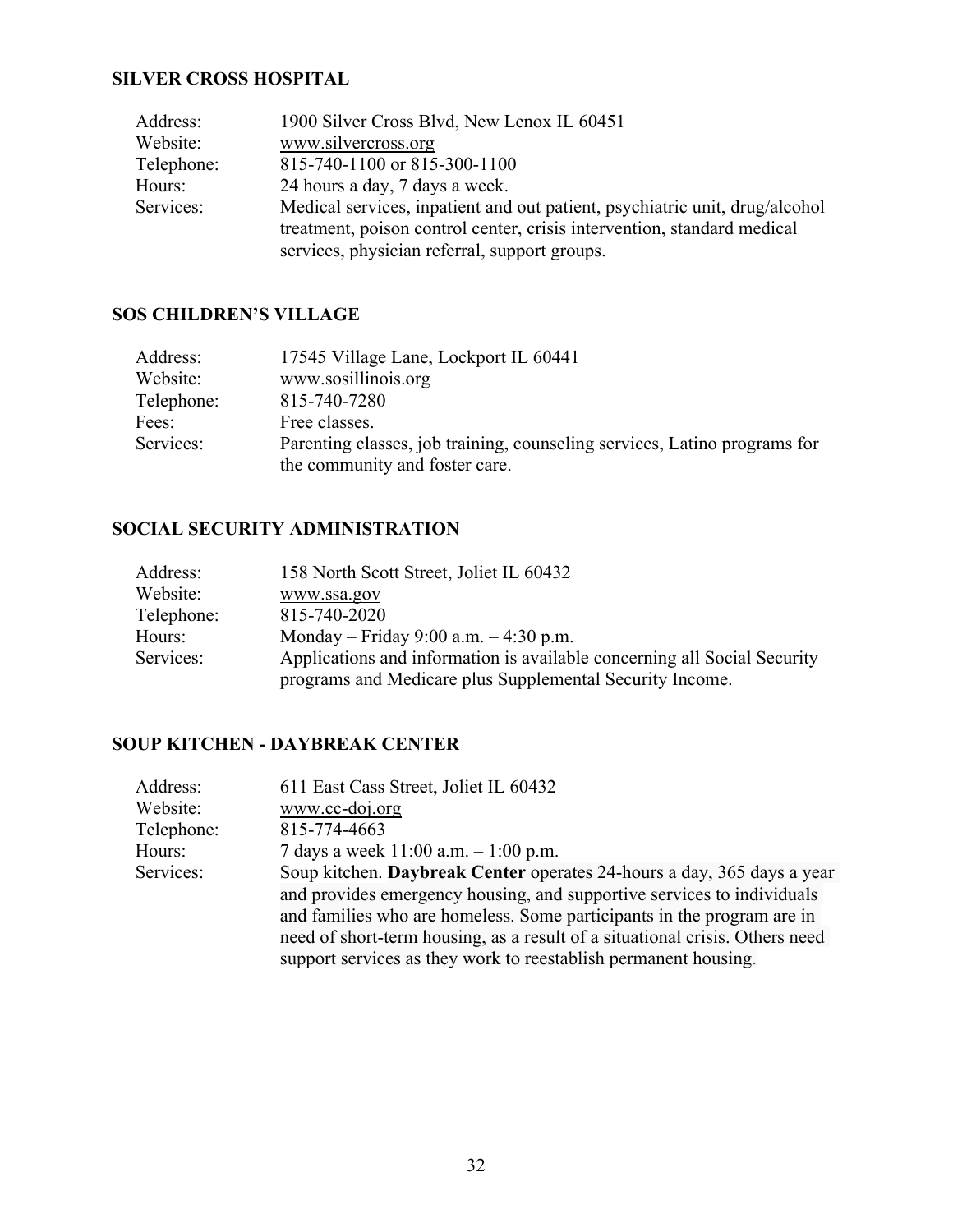#### **SPANISH CENTER DAY CARE**

| 309 North Eastern Avenue, Joliet IL 60432                           |
|---------------------------------------------------------------------|
| www.spanishcenter.org                                               |
| Telephone: 815-727-6343                                             |
| Variable based on subsidy.                                          |
| Monday – Friday 7:00 a.m. – 6:00 p.m.                               |
| Bilingual preschool, full day kindergarten, before and after school |
| program, summer and vacation camps. Ages $2 - 12$ .                 |
|                                                                     |

#### **SPANISH COMMUNITY CENTER**

| Address:   | 309 North Eastern Avenue, Joliet IL 60432                                                                                                                                                                                                                                            |
|------------|--------------------------------------------------------------------------------------------------------------------------------------------------------------------------------------------------------------------------------------------------------------------------------------|
| Website:   | www.spanishcenter.org                                                                                                                                                                                                                                                                |
| Telephone: | 815-727-3683                                                                                                                                                                                                                                                                         |
| Hours:     | Monday – Friday 8:30 a.m. $-4:30$ p.m.                                                                                                                                                                                                                                               |
| Services:  | Immigration, ESL (English as a second language), social service, food<br>pantry, translations, notarizations, daycare, toys for tots, community<br>service hours, job placement, vacation and summer camps, narcotic<br>anonymous, meeting site, domestic violence counseling group. |

#### **SPORTIN' KIDS, INC.**

| Website:   | www.sportinkids.org                                                        |
|------------|----------------------------------------------------------------------------|
| Telephone: | 815-712-6487                                                               |
| Services:  | The mission of Sportin' Kids is to provide an opportunity for children to  |
|            | participate in organized sports allowing them to improve physical fitness, |
|            | experience teamwork, learn sportsmanship, feel success from                |
|            | achievements, and increase self-esteem. Sportin' Kids will assist by       |
|            | helping children acquire needed items such as; shoes, uniforms, gear, as   |
|            | well as, assistance with registration paperwork and fees. Our goal is to   |
|            | send well adjusted children into the world to become successful adults.    |
|            |                                                                            |

### **STEPPING STONES RECOVERY CENTER**

| Address:   | 1621 Theodore Street, Joliet IL 60435                                    |
|------------|--------------------------------------------------------------------------|
| Website:   | www.steppingstonestreatment.com                                          |
| Telephone: | 815-744-4555, ext 135 (admissions)                                       |
|            | 815-744-4647 (outpatient services)                                       |
| Fees:      | Sliding scale.                                                           |
| Hours:     | 24 hours a day, 7 days a week.                                           |
| Services:  | WOMEN – offers 4 programs, outpatient, short term residential, intensive |
|            | outpatient and extended care.                                            |
|            | MEN – offers 4 programs, outpatient, short term residential, intensive   |
|            | outpatient and men's halfway house.                                      |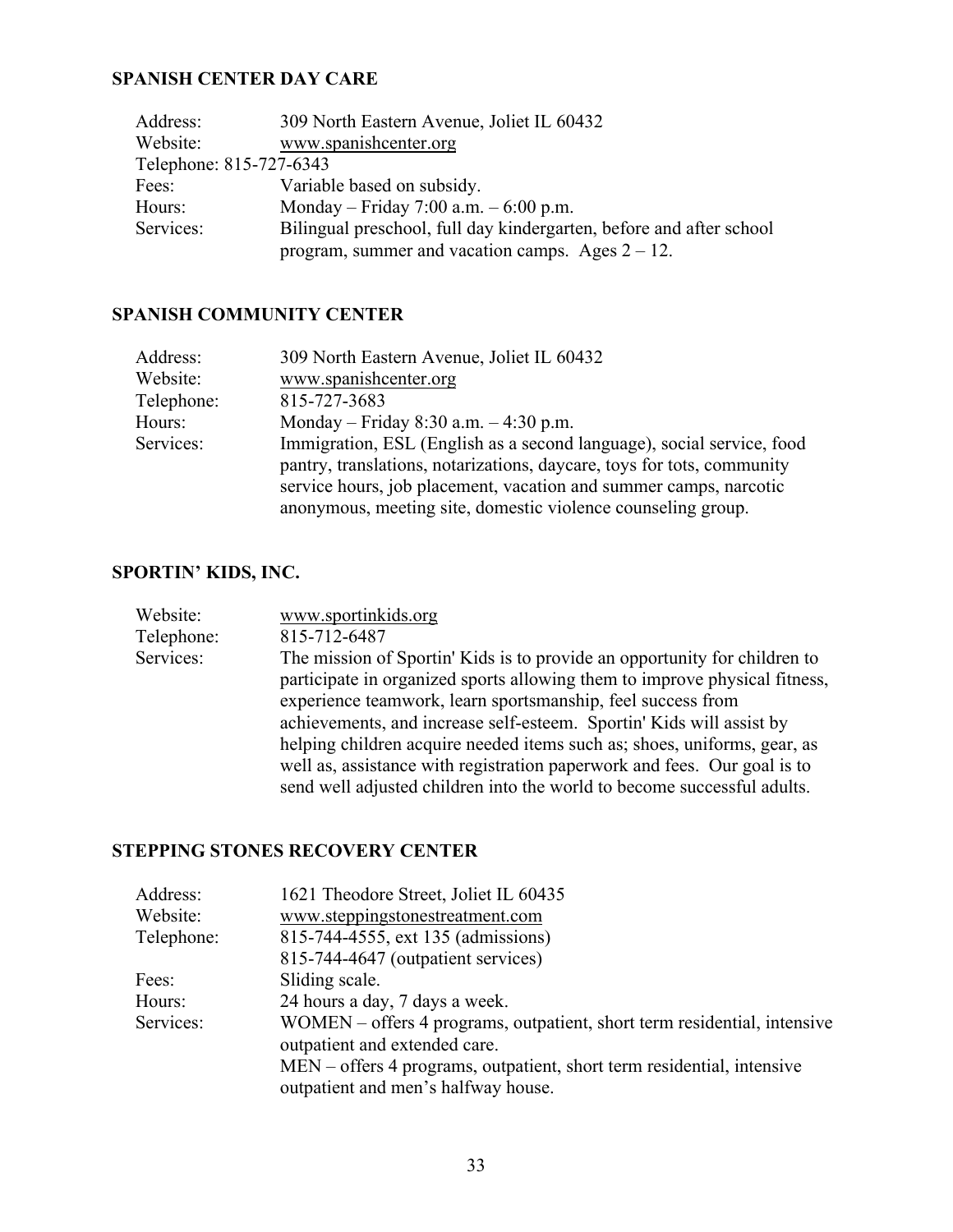#### **STREAMWOOD BEHAVIORAL HEALTH CENTER**

| Address:   | 1400 East Irving Park Road, Streamwood IL 60107                            |
|------------|----------------------------------------------------------------------------|
| Website:   | www.streamwoodhospital.com                                                 |
| Telephone: | 630-837-9000                                                               |
|            | 800-272-7790                                                               |
| Fees:      | Medicaid, private insurance, sliding scale.                                |
| Services:  | Outpatient assessment and therapy, intensive outpatient programs,          |
|            | residential care, inpatient crisis stabilization, therapeutic day schools, |
|            | community education and trainings providing free CEU's. Specialty          |
|            | inpatient units focusing on PDD/autism spectrum diagnosis for ages 3-17.   |
|            |                                                                            |

#### **SUNNY RIDGE FAMILY CENTER**

| Address:   | 270 Remington Boulevard, Suite C, Bolingbrook IL 60440                     |
|------------|----------------------------------------------------------------------------|
| Website:   | www.sunnyridge.org                                                         |
| Telephone: | 630-754-4500                                                               |
|            | 800 BABY-MOM                                                               |
| Fees:      | Fees for adoptive parents vary.                                            |
| Services:  | Maternity counseling for women facing unplanned pregnancies that are       |
|            | considering adoption or need more information about adoption. Domestic     |
|            | and international adoption services for prospective adoptive parents. Post |
|            | adoption counseling.                                                       |
|            |                                                                            |

### **TIMBERLINE KNOLLS**

| Address:   | 40 Timberline Drive, Lemont IL 60439                                    |
|------------|-------------------------------------------------------------------------|
| Website:   | www.timberlineknolls.com                                                |
| Telephone: | 877-257-9611                                                            |
| Fees:      | Insurance.                                                              |
| Services:  | A state approved educational residential treatment academy with         |
|            | expressive therapies tailored to women and adolescent girls ages 12 and |
|            | older struggling to overcome eating disorders, chemical/alcohol abuse,  |
|            | self-harming behaviors and co-occurring disorders.                      |

### **TRAILWAYS GIRL SCOUT COUNCIL**

| Address:   | 1551 Spencer Road, Joliet IL 60433                                       |
|------------|--------------------------------------------------------------------------|
| Website:   | www.girlscoutsgcnwi.org                                                  |
| Telephone: | 815-723-3449                                                             |
| Hours:     | Monday – Friday 8:30 a.m. $-4:30$ p.m.                                   |
| Services:  | We offer programs which are girl centered, flexible, and educational and |
|            | will cover a wide spectrum of interests and needs.                       |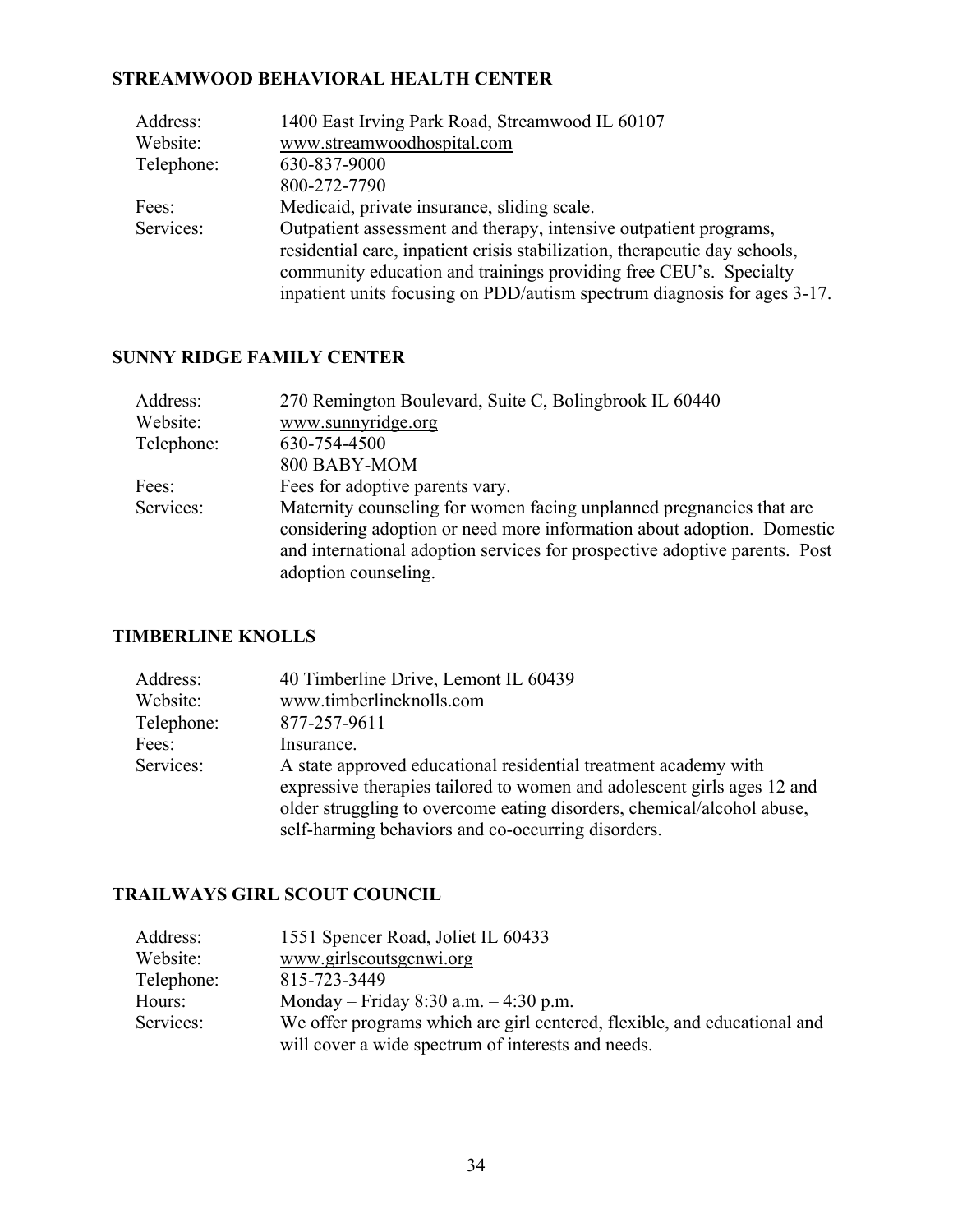#### **TRINITY SERVICES, INC.**

| Address:   | 100 North Cougar Road, Joliet IL 60432 |
|------------|----------------------------------------|
| Website:   | www.trinity-services.org               |
| Telephone: | 815-485-6197                           |
| Fees:      | Sliding scale.                         |
| Services:  | Behavioral Health Autism Center.       |

#### **UNITED CELEBRAL PALSY (CENTER FOR DISABILITIES)**

| Address:   | 311 South Reed Street, Joliet IL 60436                                                                                                                                                                                                                                              |
|------------|-------------------------------------------------------------------------------------------------------------------------------------------------------------------------------------------------------------------------------------------------------------------------------------|
| Website:   | www.ucpilprairieland.org                                                                                                                                                                                                                                                            |
| Telephone: | 815-744-3500                                                                                                                                                                                                                                                                        |
| Hours:     | Monday – Friday 8:00 a.m. – $5:00$ p.m.                                                                                                                                                                                                                                             |
| Services:  | Reedswood school program, 3-21 years (multiple special needs), adult day<br>program (training and sheltered workshop), residential program, respite<br>and family support (support group, referral, in-home care, counseling),<br>early support play program (toy lending library). |

#### **UNITED WAY OF WILL COUNTY**

| Address:   | 54 North Ottawa Street, suite 300, Joliet IL 60432                                                              |
|------------|-----------------------------------------------------------------------------------------------------------------|
| Website:   | www.uwwill.org                                                                                                  |
| Telephone: | 815-723-2500                                                                                                    |
| Fees:      | Free consultation                                                                                               |
| Services:  | Provide resources, information and referrals for various community<br>resources. Family wise prescription card. |

#### **UNIVERSITY OF SAINT FRANCIS**

| Address:   | 500 Wilcox Street, Joliet IL 60435                                |
|------------|-------------------------------------------------------------------|
| Website:   | www.stfrancis.edu                                                 |
| Telephone: | 800-735-7500                                                      |
| Fees:      | Financial aid.                                                    |
| Services:  | Undergraduate degrees, adult undergraduate completion program and |
|            | graduate programs.                                                |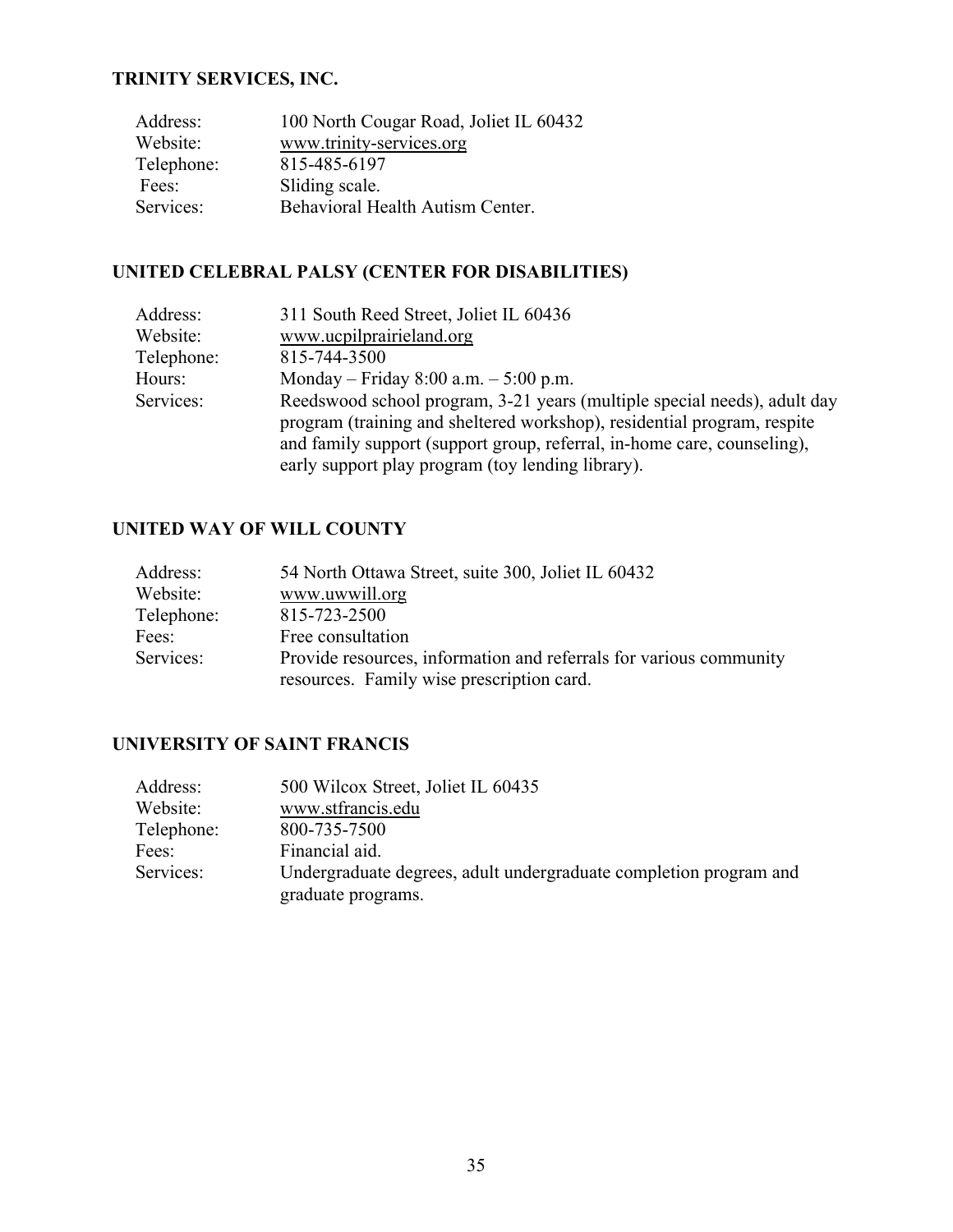### **USF HEALTH & WELLNESS CENTER**

| Address:   | John C. Murphy Building                                                                                                                                                                                                                                                                                                                                                                                                                                                                                  |
|------------|----------------------------------------------------------------------------------------------------------------------------------------------------------------------------------------------------------------------------------------------------------------------------------------------------------------------------------------------------------------------------------------------------------------------------------------------------------------------------------------------------------|
|            | 311 North Ottawa Street, Joliet IL 60435                                                                                                                                                                                                                                                                                                                                                                                                                                                                 |
| Website:   | www.stfrancis.edu/hwc                                                                                                                                                                                                                                                                                                                                                                                                                                                                                    |
| Telephone: | 815-774-9037                                                                                                                                                                                                                                                                                                                                                                                                                                                                                             |
|            | 877-613-9393 (toll free)                                                                                                                                                                                                                                                                                                                                                                                                                                                                                 |
| Hours:     | Vary.                                                                                                                                                                                                                                                                                                                                                                                                                                                                                                    |
| Services:  | The University of St. Francis Health and Wellness Center is a primary<br>care clinic that is managed by advanced practice nurses on the faculty of<br>the university's College of Nursing and Allied Health. The Health and<br>Wellness Center treats the whole person – not just the disease or your<br>symptoms. Our philosophy of shared decision-making puts YOU at the<br>very center of a team dedicated to improving health through the latest<br>approaches to holistic health care and healing. |

#### **VILASECA DAY CARE CENTER**

| Address:   | 351 North Chicago Street, Joliet IL 60432                                 |
|------------|---------------------------------------------------------------------------|
| Telephone: | 815-727-1467                                                              |
| Fees:      | Vary.                                                                     |
| Hours:     | Monday – Friday 6:30 a.m. – 5:00 p.m.                                     |
| Services:  | Provides day care and education programs for low income and single        |
|            | parent families. Everyone welcome regardless of race, creed or ability to |
|            | pay. Servicing children six months of age to six years.                   |

### **VNA HEALTH CENTER**

| Address:   | 2400 Glenwood Avenue, suite 210, Joliet IL 60435                              |
|------------|-------------------------------------------------------------------------------|
| Telephone: | 630-892-4355                                                                  |
| Fees:      | Accept Medicaid and Medicare and a wide range of insurance plans.             |
|            | Serves patients with no insurance on a sliding scale based on income.         |
| Hours:     | Monday and Wednesday $8:00$ a.m. $-8:00$ p.m.; Tuesday, Thursday and          |
|            | Friday 8:00 a.m. $-4:00$ p.m.; Saturday 8:00 a.m. $-12:00$ p.m. Walk-ins      |
|            | welcome or call for an appointment                                            |
| Services:  | Family medicine for children, women and men; school physicals; sports         |
|            | physicals; vaccinations; acute illness care, infections, pain, rashes, fever; |
|            | chronic illness care, high blood pressure, diabetes, heart disease, lung      |
|            | disease, etc. Wellness and preventative services including health             |
|            | education, children's wellness services such as baby check-ups,               |
|            | vaccinations and lead screening; women's wellness services including          |
|            | clinical breast exams, pap tests and mammogram referral. VNA also             |
|            | provides lab services and other VNA services in Will County include:          |
|            | ObGyn, pediatrics, mental health.                                             |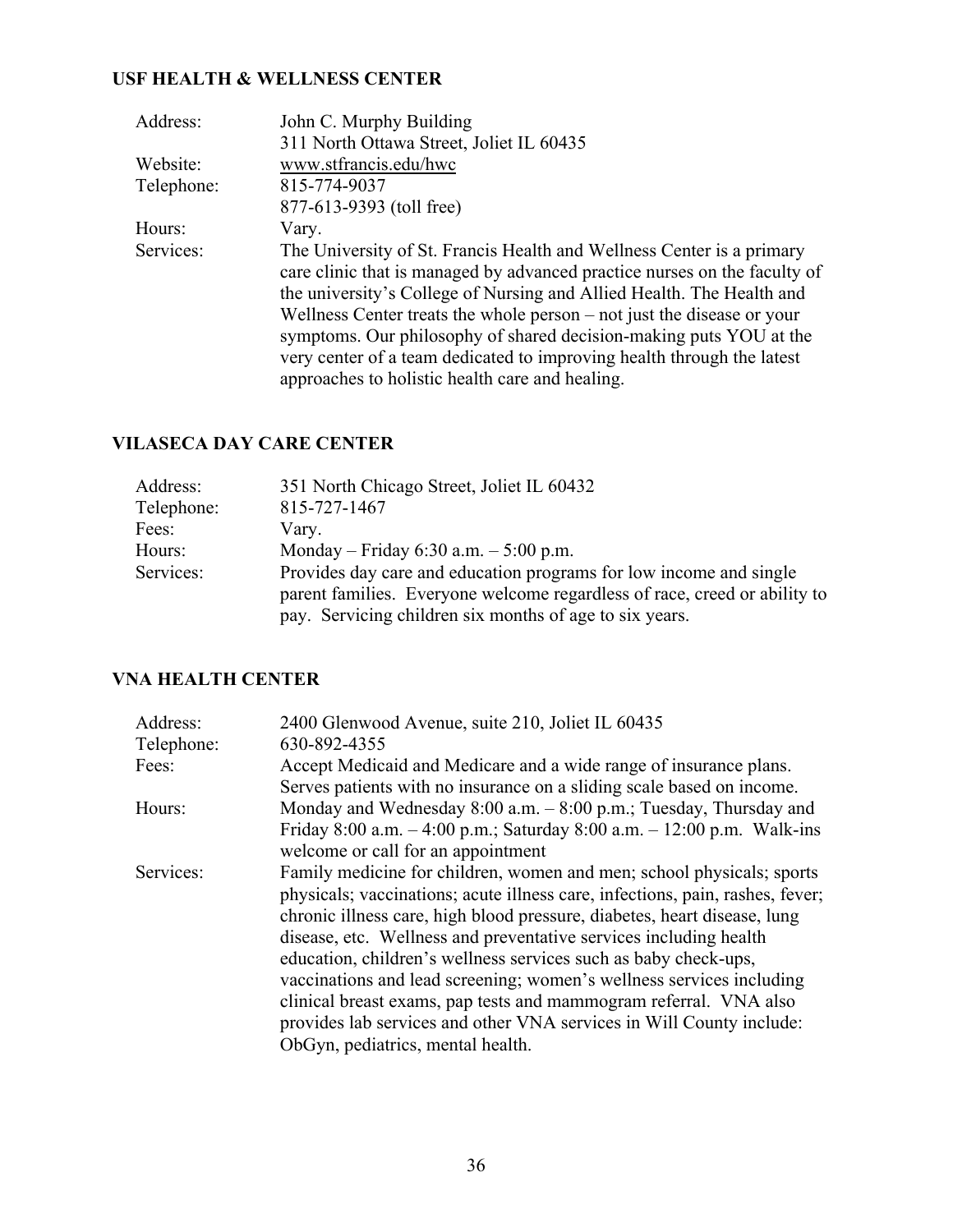#### **WARREN SHARPE CENTER**

| Address:   | 454 South Joliet Street, Joliet IL 60436                                                                                                              |
|------------|-------------------------------------------------------------------------------------------------------------------------------------------------------|
| Telephone: | 815-722-2727                                                                                                                                          |
| Hours:     | Monday – Friday 8:30 a.m. – 6:00 p.m.                                                                                                                 |
| Services:  | Preschool, multi service agency, G.E.D. assistance, job training, children<br>and youth programs, before and after school programs, neighborhood food |
|            | pantry.                                                                                                                                               |

#### **WILL COUNTY BAR ASSOCIATION**

| Address:   | 167 North Ottawa Street, suite 200, Joliet IL 60432 |
|------------|-----------------------------------------------------|
| Website:   | www.willcountybar.org                               |
| Telephone: | 815-726-0383                                        |
| Fees:      | \$15.00 initial consultation fee.                   |
| Hours:     | Monday – Friday 8:30 a.m. – 4:30 p.m.               |
| Services:  | Lawyer referral service.                            |

### **WILL COUNTY CENTER FOR COMMUNITY CONCERNS**

| Address:   | 304 North Scott Street, Joliet IL 60432                                                           |
|------------|---------------------------------------------------------------------------------------------------|
| Website:   | www.wcccc.net                                                                                     |
| Telephone: | 815-722-0722                                                                                      |
| Hours:     | Monday – Friday 8:00 a.m. – 4:00 p.m.                                                             |
| Fees:      | Free.                                                                                             |
| Services:  | Administer LiHeap. Weatherization program. Homeless services. HUD<br>certified counseling agency. |

#### **WILL COUNTY CHILDREN'S ADVOCACY CENTER**

| Address:   | 57 North Ottawa Street, Joliet IL 60432                                    |
|------------|----------------------------------------------------------------------------|
| Website:   | www.willcountychildrensadvocacy.org                                        |
| Telephone: | 815-774-4565                                                               |
| Fees:      | Free.                                                                      |
| Services:  | Victim sensitive interviews for child victims of physical or sexual abuse. |
|            | Medical evaluation. Counseling and child court advocacy.                   |

#### **WILL COUNTY CLERK'S OFFICE**

| Address:   | 302 North Chicago Street, Joliet IL 60432                                       |
|------------|---------------------------------------------------------------------------------|
| Website:   | www.willclrk.com                                                                |
| Telephone: | 815-740-4616                                                                    |
| Hours:     | Monday – Friday 8:30 a.m. – 4:30 p.m., Saturday 9:00 a.m. – 12:00 p.m.          |
|            | (limited services)                                                              |
| Services:  | Vital statistics (births, deaths, marriage licenses), notary, back taxes, voter |
|            | registration.                                                                   |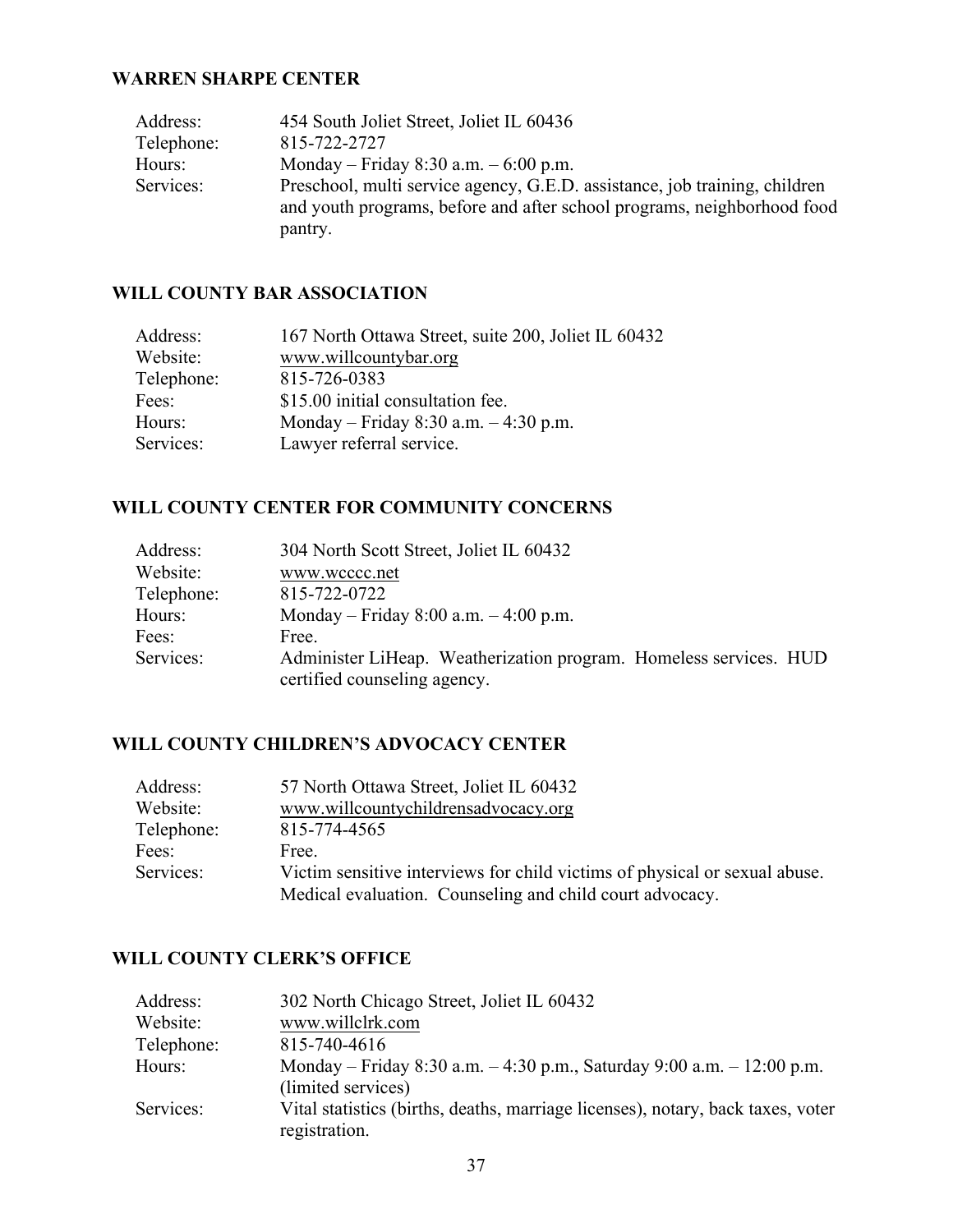#### **WILL COUNTY HEALTH DEPARTMENT – ADDICTION SERVICES**

| Address:   | 501 Ella Avenue, Joliet IL 60433                                    |
|------------|---------------------------------------------------------------------|
| Website:   | www.willcountyhealth.org                                            |
| Telephone: | 815-727-8636                                                        |
| Fees:      | Sliding scale, Medicaid.                                            |
| Hours:     | Monday – Friday 8:30 a.m. $-4:30$ p.m.                              |
| Services:  | Behavioral health, psychiatric evaluations for adults and children. |

#### **WILL COUNTY HEALTH DEPARTMENT – BOLINGBROOK BRANCH**

| Address:   | 323 Quadrangle Drive, Bolingbrook IL 60440 |
|------------|--------------------------------------------|
| Website:   | www.willcountyhealth.org                   |
| Telephone: | 630-679-7000                               |
| Fees:      | Sliding scale.                             |
| Services:  | Health care. Mental health services.       |

#### **WILL COUNTY HEALTH DEPARTMENT – CHILDHOOD LEAD PROGRAM**

| Address:   | 501 Ella Avenue, Joliet IL 60433                                       |  |
|------------|------------------------------------------------------------------------|--|
| Website:   | www.willcountyhealth.org                                               |  |
| Telephone: | 815-727-8830                                                           |  |
| Fees:      | Free lead screenings for children 6 and under.                         |  |
| Services:  | Lead screenings for children age six and under in conjunction with the |  |
|            | Illinois Department of Public Health to provide education, home        |  |
|            | inspections and case management for children found to have elevated    |  |
|            | blood lead levels.                                                     |  |

#### **WILL COUNTY HEALTH DEPARTMENT – COMMUNITY HEALTH CENTER**

| Address:   | 1106 Neal Avenue, Joliet IL 60433 |
|------------|-----------------------------------|
| Website:   | www.willcountyhealth.org          |
| Telephone: | 815-740-8143                      |
| Fees:      | Medicare, Medicaid.               |
| Services:  | Immunization clinics.             |

#### **WILL COUNTY HEALTH DEPARTMENT – FAMILY HEALTH SERVICES**

| Address:   | 501 Elle Avenue, Joliet IL 60433                                                                                   |
|------------|--------------------------------------------------------------------------------------------------------------------|
| Website:   | www.willcountyhealth.org                                                                                           |
| Telephone: | 815-727-8505                                                                                                       |
| Fees:      | Free.                                                                                                              |
| Services:  | High risk case management information. Signs of pre-term birth and<br>targeted intensive prenatal case management. |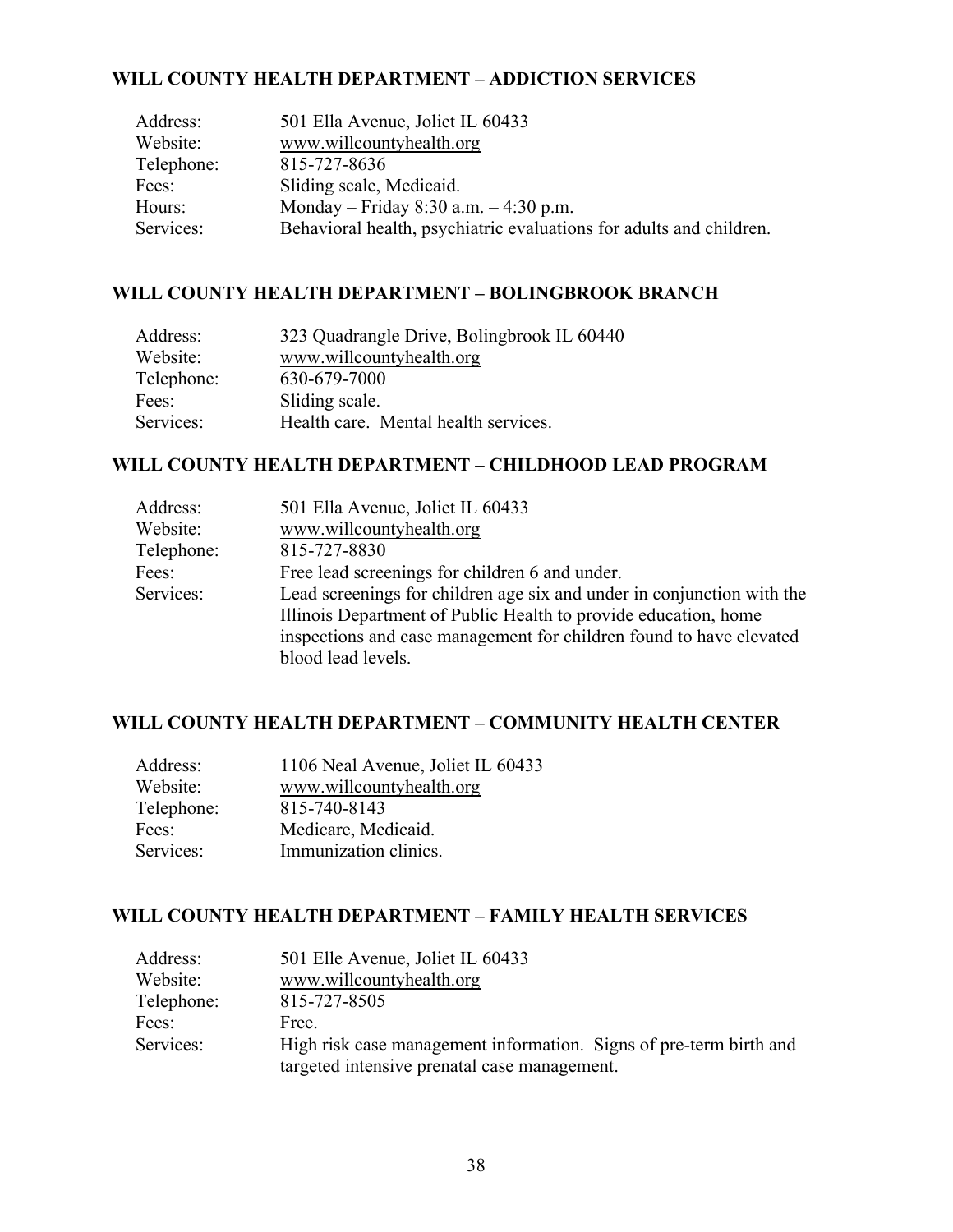#### **WILL COUNTY HEALTH DEPARTMENT – MAIN OFFICE**

| Address:   | 501 Ella Avenue, Joliet IL 60433                                            |
|------------|-----------------------------------------------------------------------------|
| Website:   | www.willcountyhealth.org                                                    |
| Telephone: | 815-727-8480                                                                |
| Fees:      | Vary.                                                                       |
| Hours:     | Monday – Friday 8:30 a.m. – 4:30 p.m.                                       |
| Services:  | Birth and death certificates, vital health statistics, prenatal, family     |
|            | planning, STD, WIC, well child and immunizations clinics, HIV antibody      |
|            | testing, health education programs, outpatient mental health and addictions |
|            | counseling, restaurant inspections, laboratory services, communicable       |
|            | disease investigations.                                                     |

### **WILL COUNTY HEALTH DEPARTMENT – MENTAL HEALTH SERVICES**

| Address:   | 501 Ella Avenue, Joliet IL 60433                                     |
|------------|----------------------------------------------------------------------|
| Website:   | www.willcountyhealth.org                                             |
| Telephone: | 815-727-8521                                                         |
| Fees:      | Sliding scale, Medicare, Medicaid, insurance.                        |
| Hours:     | Monday – Friday 8:30 a.m. $-4:30$ p.m.                               |
| Services:  | Psychiatric treatment, counseling and psychotherapy, case management |
|            | services.                                                            |

#### **WILL COUNTY HEALTH DEPARTMENT – SASS PROGRAM**

| Address:   | 501 Ella Avenue, Joliet IL 60433                                        |
|------------|-------------------------------------------------------------------------|
| Website:   | www.willcountyhealth.org                                                |
| Telephone: | 815-727-5065                                                            |
| Services:  | Screening, assessments and support services. Individual/family therapy. |
|            | Referrals. Medication monitoring. Case management linkage. Crisis       |
|            | management and CBT evidence-based therapy.                              |

#### **WILL COUNTY HEALTH DEPARTMENT – STD/HIV**

| Address:   | 501 Ella Avenue, Joliet IL 60433                |
|------------|-------------------------------------------------|
| Website:   | www.willcountyhealth.org                        |
| Telephone: | 815-727-8480                                    |
| Fees:      | Free.                                           |
| Hours:     | Monday – Friday 8:30 a.m. $-4:30$ p.m.          |
| Services:  | STD/HIV screenings and educational information. |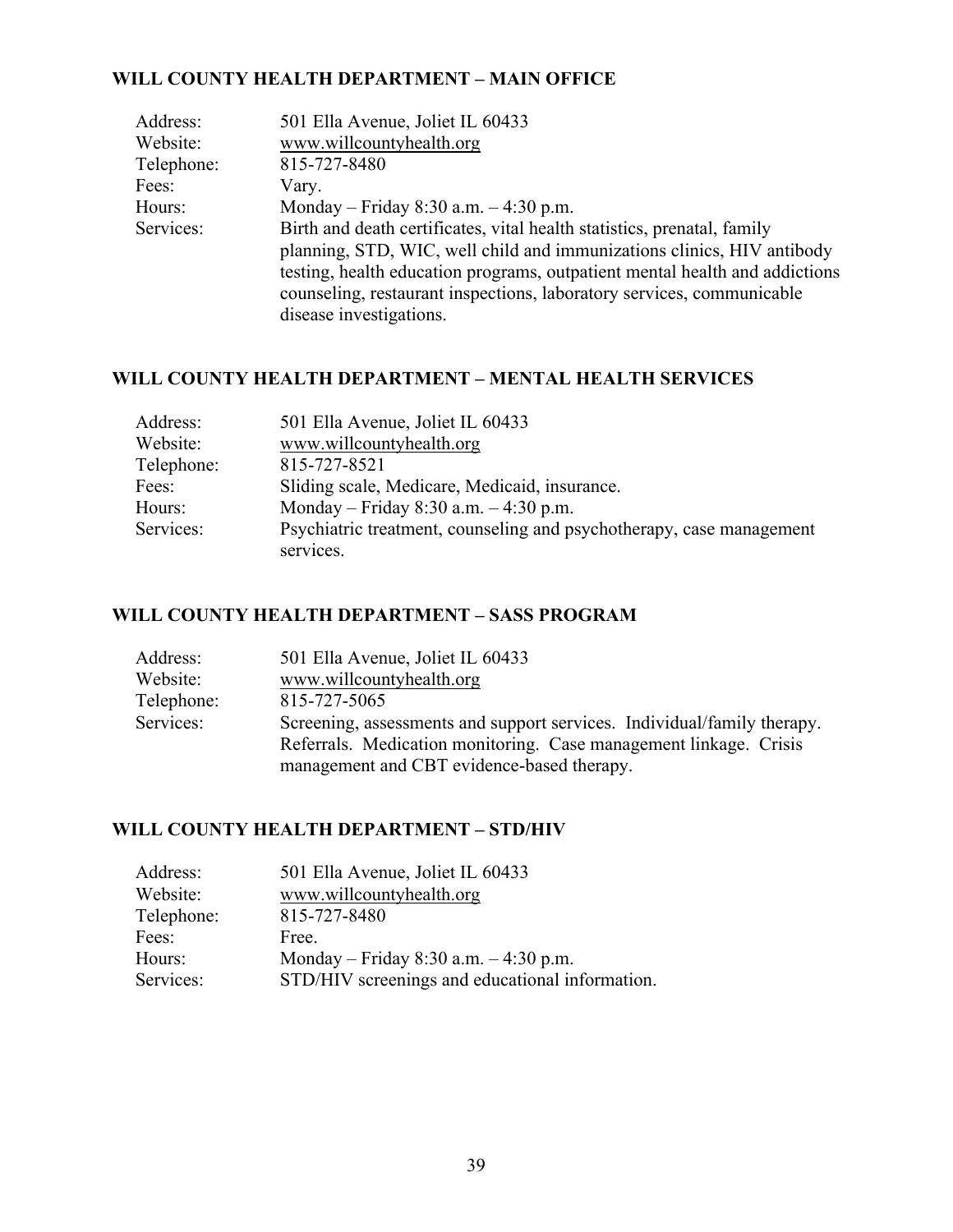#### **WILL COUNTY HEALTH DEPARTMENT – TOBACCO CONTROL**

| Address:   | 501 Ella Avenue, Joliet IL 60433                                 |
|------------|------------------------------------------------------------------|
| Website:   | www.willcountyhealth.org                                         |
| Telephone: | 815-727-8769                                                     |
| Fees:      | Free.                                                            |
| Services:  | Adult programs. Community prevention programs in schools and for |
|            | teens.                                                           |

#### **WILL COUNTY HEALTH DEPT – WIC AND FAMILY CASE MANAGEMENT**

| Address:   | 323 Quadrangle Drive, Bolingbrook IL 60440                          |
|------------|---------------------------------------------------------------------|
|            | 501 Ella Avenue, Joliet IL 60433                                    |
| Website:   | www.willcountyhealth.org                                            |
| Telephone: | 630-679-7010                                                        |
|            | 815-727-8824                                                        |
| Fees:      | Free.                                                               |
| Services:  | Home visits, family planning, immunizations along with services for |
|            | women infants and children.                                         |

#### **WILL COUNTY HOMELESS LIAISON**

| Address:   | 702 West Maple Street, New Lenox IL 60451                               |
|------------|-------------------------------------------------------------------------|
| Telephone: | 815-740-4787                                                            |
| Fees:      | Free.                                                                   |
| Services:  | Assistance to youth who meet the criteria for being homeless such as    |
|            | lunch programs, tutoring, transportation, school supplies and clothing. |
|            | Family support is also available.                                       |

### **WILL COUNTY LEGAL ASSISTANCE**

| Address:   | 5 West Jefferson Street, Lower Level, Joliet IL 60432                 |
|------------|-----------------------------------------------------------------------|
| Website:   | www.wilcoleglaid.org                                                  |
| Telephone: | 815-727-5123                                                          |
| Fees:      | Free if quality.                                                      |
| Services:  | Case Types: Bankruptcy, Consumer, Dissolution of Marriage, Domestic   |
|            | Violence, Elder Law, Housing, Public Benefits, Real Estate, Wills and |
|            | Estates                                                               |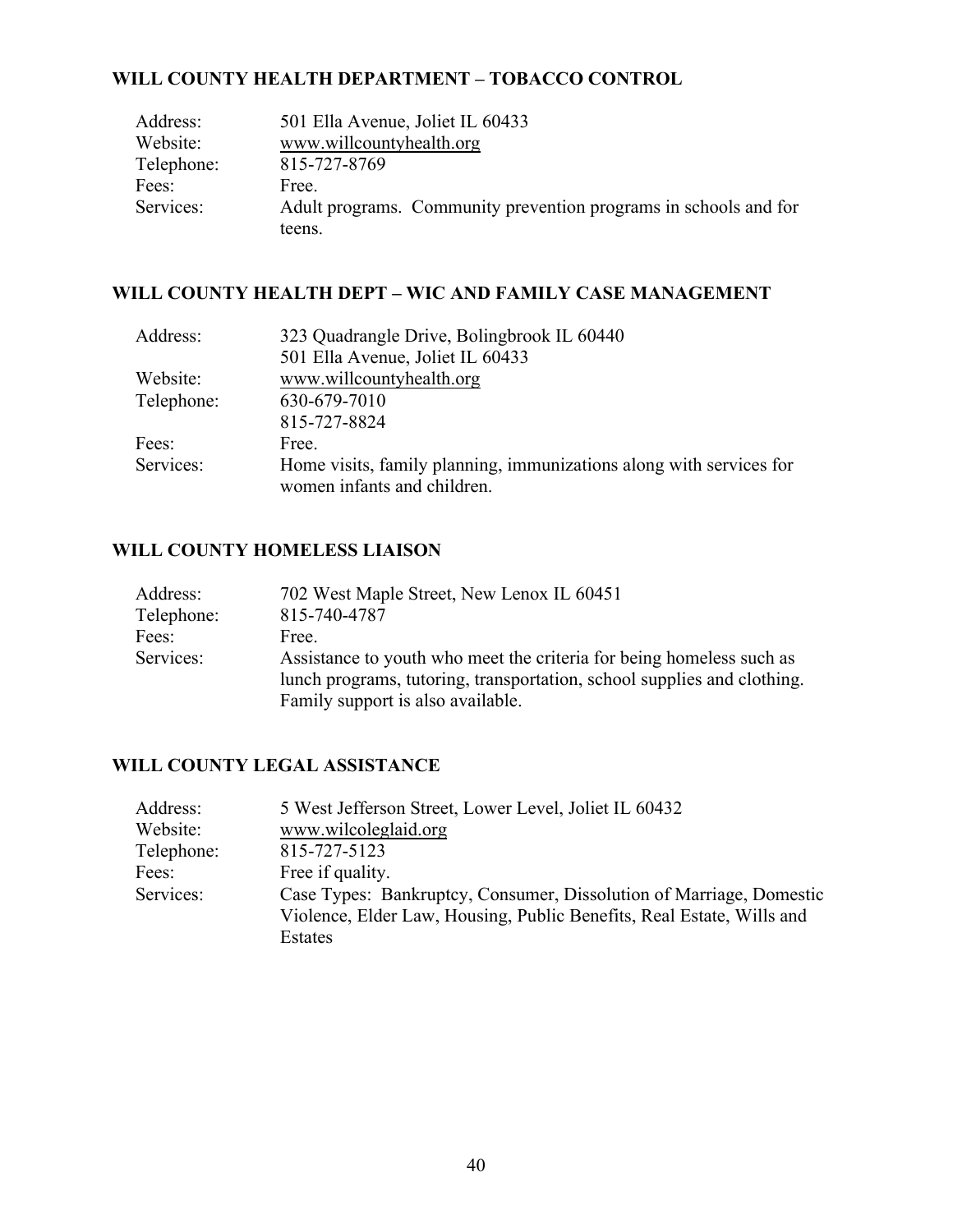#### **WILL COUNTY SHERIFF'S POLICE DEPARTMENT**

| Address:   | Laraway Road Facility                                                     |
|------------|---------------------------------------------------------------------------|
|            | 2402 East Laraway Road, Joliet IL 60433                                   |
| Website:   | www.willcosheriff.org                                                     |
| Telephone: | 911 (emergency)                                                           |
|            | 815-727-8575 (non-emergency)                                              |
| Hours:     | Office, Monday – Friday, $8:00$ a.m. – $4:00$ p.m.                        |
| Services:  | Emergency/non-emergency police calls for service, police records, traffic |
|            | division, evidence, and all law enforcement duties.                       |

#### **WILL COUNTY STATE'S ATTORNEY**

| Address:   | 121 North Chicago Street, Joliet IL 60432                            |
|------------|----------------------------------------------------------------------|
| Website:   | www.willcountysao.com                                                |
| Telephone: | 815-727-8453                                                         |
| Fees:      | Free.                                                                |
| Services:  | Information on drug/alcohol/gang/violence prevention. Community      |
|            | resources. States attorney division/units and parent-teen resources. |

#### **WILL – GRUNDY CENTER FOR INDEPENDENT LIVING**

| Address:   | 2415-A West Jefferson Street, Joliet IL 60435                             |
|------------|---------------------------------------------------------------------------|
| Website:   | www.will-grundycil.org                                                    |
| Telephone: | 815-729-0162                                                              |
|            | 815-729-2085 (TTY)                                                        |
| Hours:     | Normal business hours.                                                    |
| Services:  | A non-residential, community-based, nonprofit organization that is        |
|            | operated by and serves people of all ages with all types of disabilities. |

#### **WILL – GRUNDY MEDICAL CLINIC**

| Address:   | 213 East Cass Street, Joliet IL 60432                                |
|------------|----------------------------------------------------------------------|
| Website:   | www.wgmedclinic.org                                                  |
| Telephone: | 815-726-3377                                                         |
| Hours:     | Monday – Friday 8:30 a.m. – 4:00 p.m.                                |
| Services:  | Provides primary and specialty medical and dental care. No walk-ins. |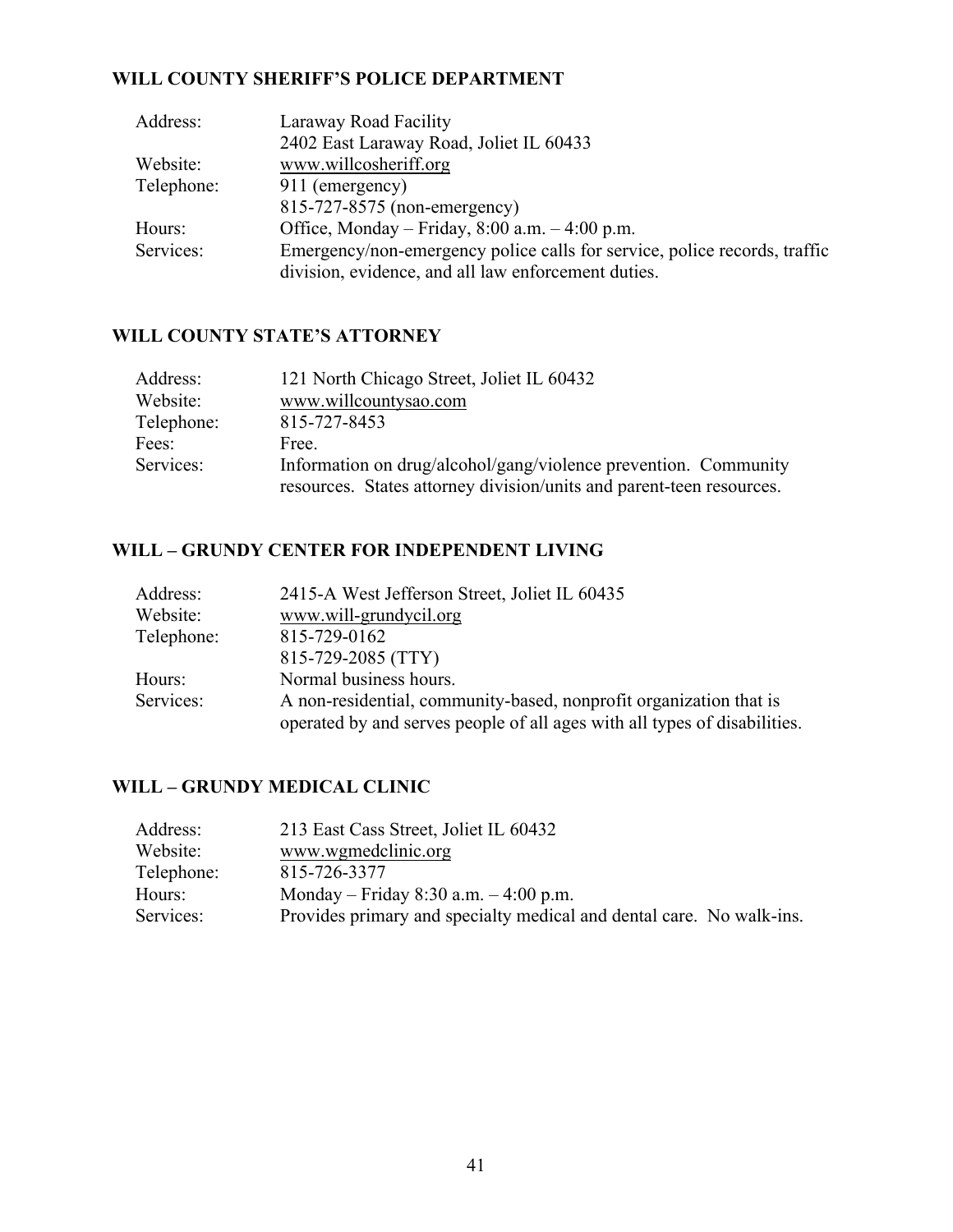### **WISH UPON A STAR**

| Address:     | 1312 West Jefferson, Joliet IL 60435                                   |
|--------------|------------------------------------------------------------------------|
| Website:     | www.wishchild.com                                                      |
| Telephone:   | 815-744-9175                                                           |
| Fees:        | Free to children and their families                                    |
| Eligibility: | Children suffering from a life-threatening illness.                    |
| Hours:       | Monday – Friday 9:00 a.m. – $5:00$ p.m.                                |
| Services:    | Dedicated to granting the special wishes of children who must bear the |
|              | burden of a life-threatening illness.                                  |

### **YOUTH SERVICES PROGRAM**

| Address:   | 407 West Jefferson Street, Joliet IL 60435                                                                                                                                                                                                                                                                                                                                                                        |
|------------|-------------------------------------------------------------------------------------------------------------------------------------------------------------------------------------------------------------------------------------------------------------------------------------------------------------------------------------------------------------------------------------------------------------------|
| Telephone: | 815-727-8521 (central intake)                                                                                                                                                                                                                                                                                                                                                                                     |
|            | 815-727-5065 (program office)                                                                                                                                                                                                                                                                                                                                                                                     |
| Fees:      | Sliding scale, Medicare, Medicaid and insurance.                                                                                                                                                                                                                                                                                                                                                                  |
| Hours:     | Vary.                                                                                                                                                                                                                                                                                                                                                                                                             |
| Services:  | Counseling and psychotherapy, psychiatric assessment and treatment,<br>medication management, case management, crisis intervention. Children<br>and adolescent with a serious emotional disturbance who meet the criteria<br>for having a serious mental illness, previous treatment history and<br>functional impairment requiring mental health service to assist the<br>individual to remain in the community. |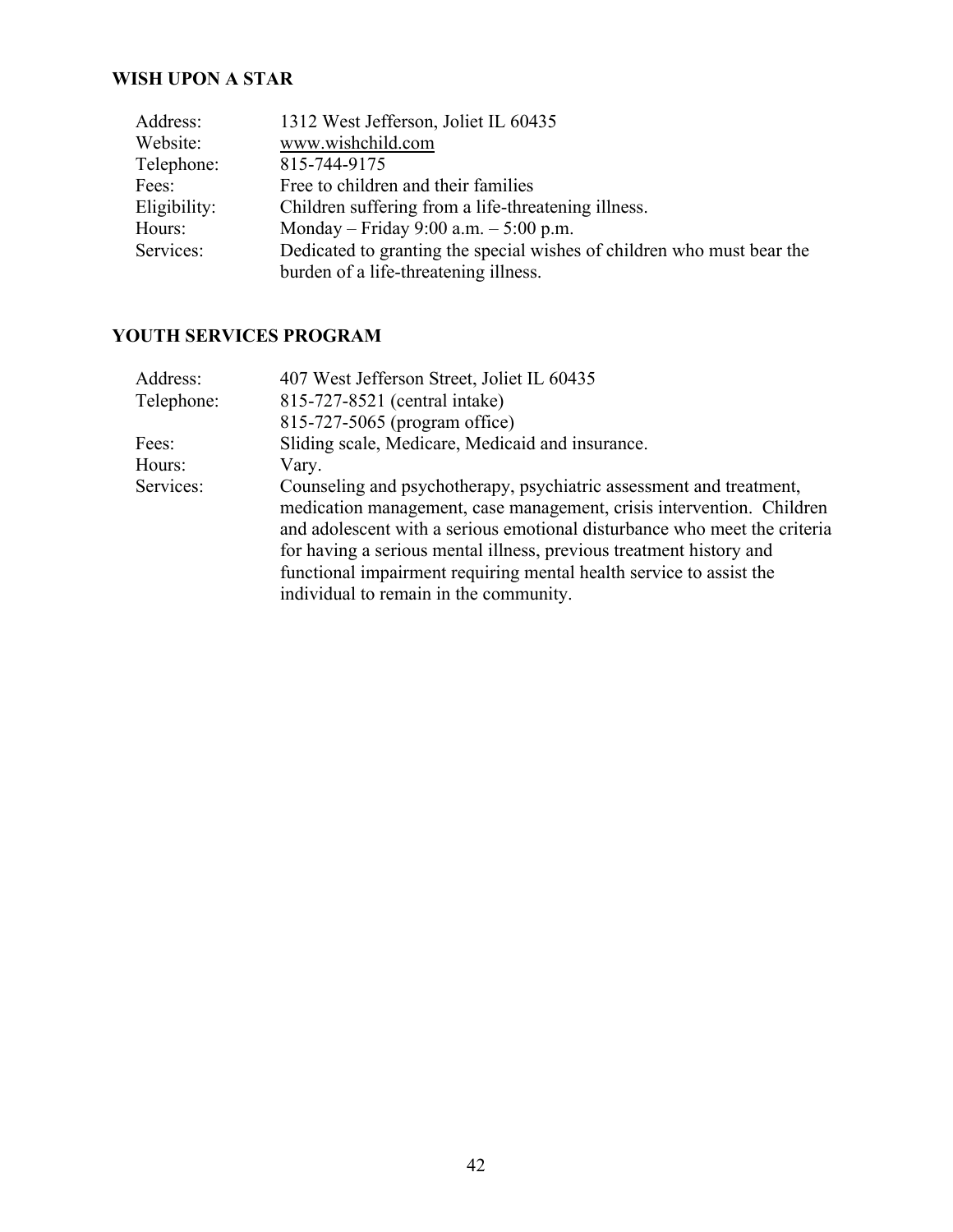- 1 13<sup>TH</sup> JUDICIAL PROBATION AND COURT SERVICES DEPARTMENT
- ADOPTION INFORMATION CENTER OF ILLINOIS
- ADULT CHILDREN OF ALCOHOLICS
- AESCULAPIAN ASSOCIATION OF WILL-GRUNDY COUNTIES
- AGAPE MISSIONS, INC.
- ALANO CLUB OF JOLIET
- AL-ANON FAMILY GROUPS
- ALATEEN
- ALCOHOLICS ANONYMOUS JOLIET
- 3 ALDEN OF WATERFORD
- ALEXIAN BROTHER BEHAVIORAL HEALTH HOSPITAL
- ALZHEIMER'S SUPPORT GROUP SILVER CROSS
- AMERICAN CANCER SOCIETY
- AMERICAN RED CROSS GRUNDY COUNTY
- ANGEL FOOD MINISTRIES
- ASSOCIATES IN COUNSELING AND PSYCHOTHERAPY
- ASSOCIATES IN PROFESSIONAL COUNSELING AND COACHING
- AUNT MARTHA'S YOUTH SERVICE CENTER JOLIET
- AWAKENING
- B.E.S.T./ANGER ADJUSTERS
- BEHAVIORAL HEALTH AND EDUCATION SPECIALISTS
- BEREAVEMENT SUPPORT GROUP
- BIG BROTHERS/BIG SISTERS OF WILL COUNTY
- BIRTHRIGHT OF JOLIET
- BLUE CROSS/BLUE SHIELD OF ILLINOIS
- BOLINGBROOK PARK DISTRICT
- BOY SCOUTS OF AMERICA
- BRIDGES PROGRAM
- BRIDGES TO A NEW DAY
- BUILDING BLOCKS DEVELOPMENTAL SERVICES
- BUREAU OF BLIND SERVICES
- BUSCH & LAWM CLINICAL SERVICES
- CARES (Crises and Referral Entry Services)
- CASA OF WILL COUNTY/COURT APPOINTED SPECIAL ADVOCATES
- CATHOLIC CHARITIES COMMUNITY SERVICES/DAYBREAK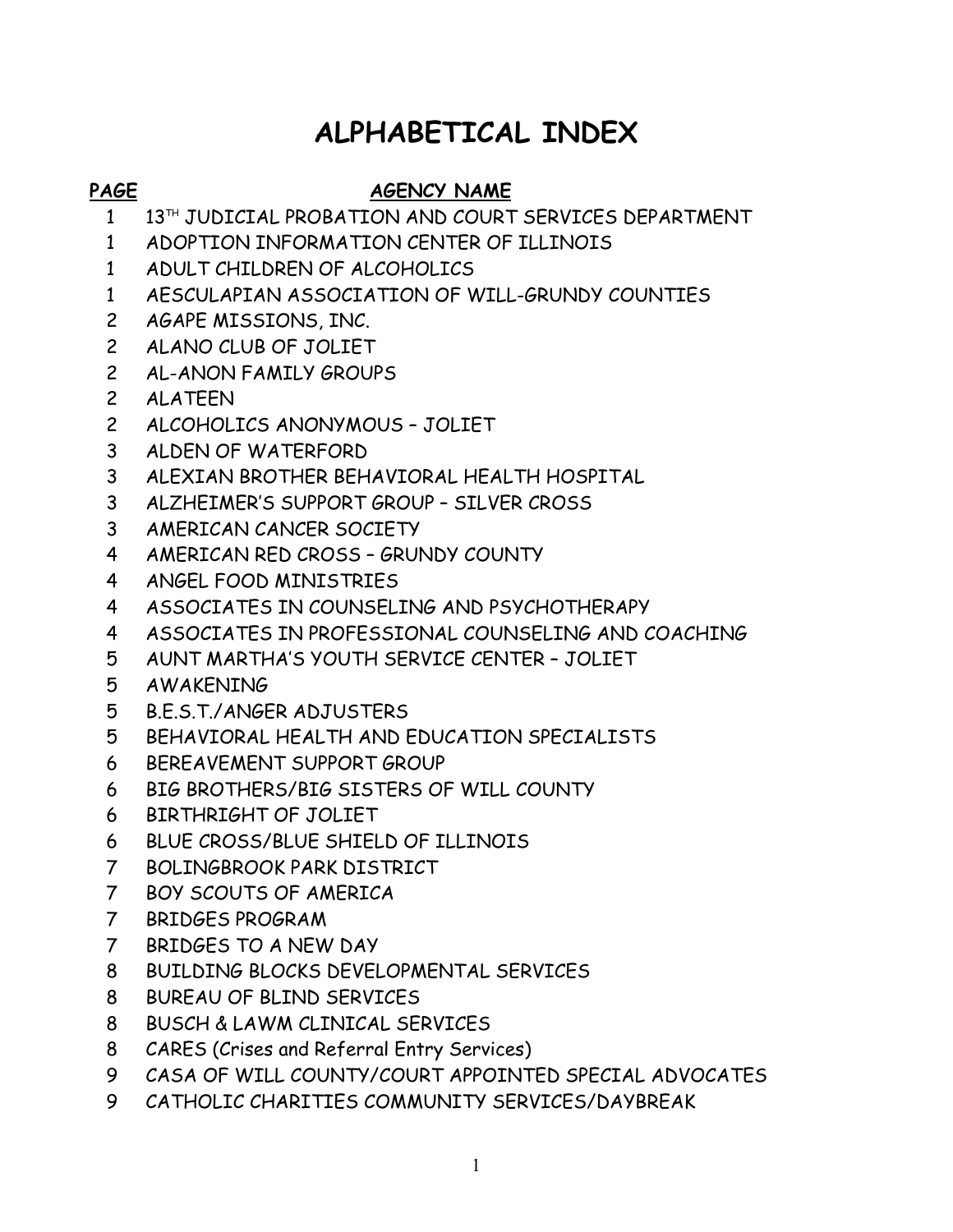- CATHOLIC CHARITIES HANDS OF HOPE COUNSELING
- CATHOLIC CHARITIES EARLY CHILDHOOD SERVICES HEAD START
- CENTER FOR FAMILY MINISTRIES (Rainbows)
- CENTER FOR SLEEP MEDICINE
- CHICAGO LAKESHORE HOSPITAL
- CHILD ABUSE AND NEGLECT HOTLINE
- CHILD AND FAMILY CONNECTIONS
- CHILD CARE RESOURCE AND REFERRAL
- CHILDHOOD TRAUMA TREATMENT PROGRAM (CTTP)
- COMMUNITY SERVICES COUNCIL OF NORTHERN WILL COUNTY
- 11 CORNERSTONE SERVICES, INC.
- CRIMESTOPPERS OF WILL COUNTY, INC.
- CRISIS LINE OF WILL COUNTY
- DCFS (DEPARTMENT OF CHILDREN AND FAMILY SERVICES)
- DAYBREAK EMERGENCY SERVICES
- DISPLACED HOMEMAKER/SINGLE PARENT PROGRAM
- DOBYNE, MALINDA LCSW
- EASTER SEAL REHABILITATION CENTER WILL-GRUNDY COUNTIES, INC.
- EDGEWOOD CLINICAL SERVICES
- ENERGY CONSERVATION AND HOME REPAIR
- FAIRMONT FOOD PANTRY
- FAMILY BEHAVIORAL HEALTH
- FAMILY COUNSELING CENTER OF WILL COUNTY
- FOREST PARK COMMUNITY CENTER
- G.W. BUCK BOYS AND GIRLS CLUB
- GAMBLERS ANONYMOUS JOLIET
- GIRLS AND BOYS TOWN NATIONAL HOTLINE
- GROUNDWORK (Guardian Angel Community Services)
- GUARDIAN ANGEL COMMUNITY SERVICES
- GUARDIAN ANGEL COMMUNITY SERVICES SEXUAL ASSAULT
- GUIDING LIGHT COUNSELING
- HARTGROVE HOSPITAL
- HARVEY BROOKS FOUNDATION
- HEART HAVEN OUTREACH (H2O)
- HERITAGE COUNSELING CENTER, INC.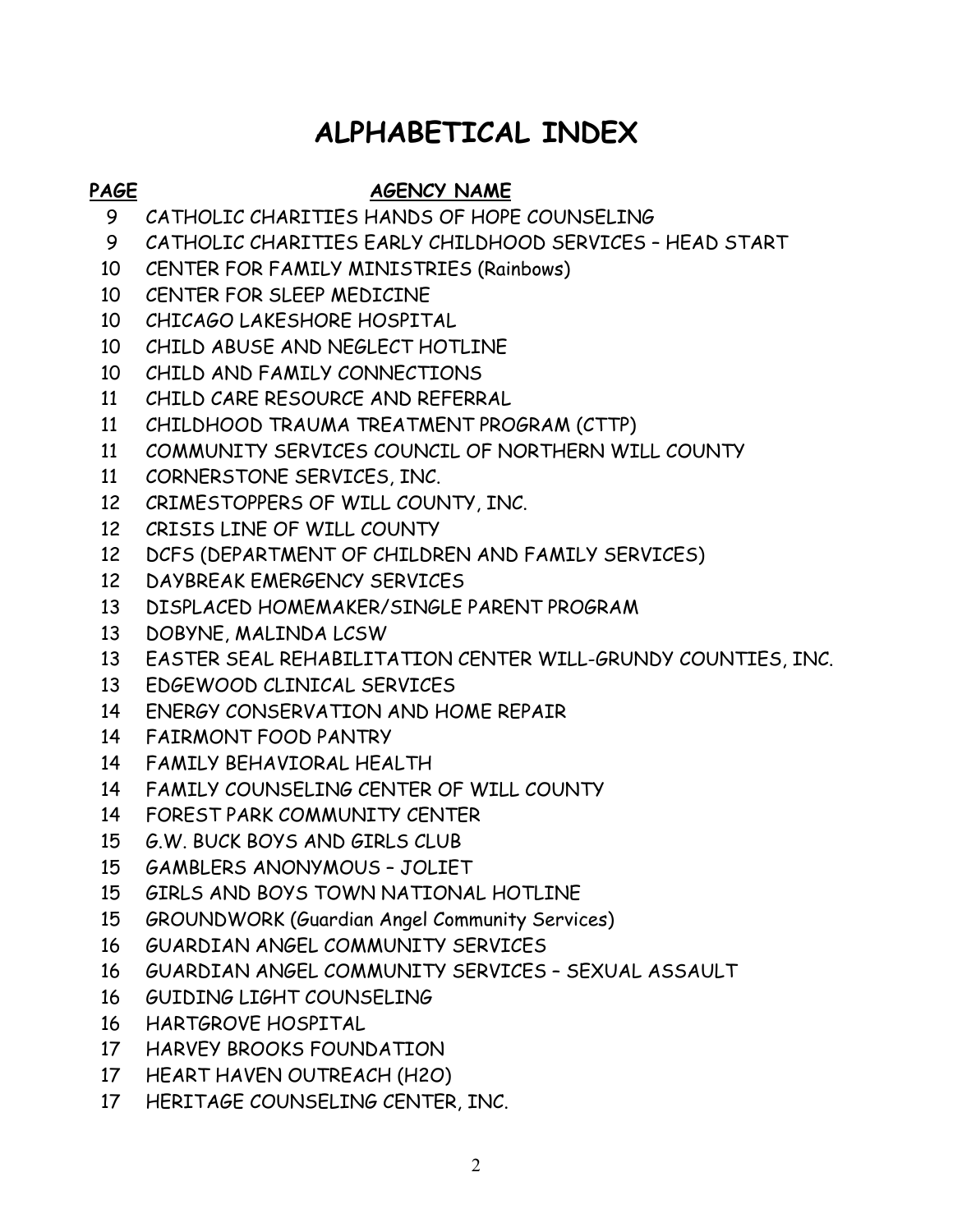- HERITAGE WOODS BOLINGBROOK
- HILL MEMORIAL CENTER
- HOUSING AUTHORITY OF JOLIET
- ILLINOIS DEPARTMENT OF EMPLOYMENT SECURITY
- ILLINOIS DEPARTMENT OF HUMAN SERVICES JOLIET
- ILLINOIS DEPARTMENT OF PUBLIC AID CHILD SUPPORT
- ILLINOIS DEPARTMENT OF PUBLIC AID JOLIET
- ILLINOIS POISON CENTER
- INTERM HEALTH CARE
- JBSRA (Joliet-Bolingbrook Special Recreation Association)
- JJC DIVISION OF ADULT AND FAMILY SERVICES
- JJC STAR (Student Accommodations and Resources)
- JOLIET AREA COMMUNITY HOSPICE
- JOLIET JOB CORPS CENTER
- JOLIET JUNIOR COLLEGE
- JOLIET PARK DISTRICT
- JOLIET PUBLIC LIBRARY
- KIDS FIRST PEDIATRIC DENTISTRY
- LAMB'S FOLD WOMEN CENTER
- LEGACY CLINICAL CONSULTANTS, LCC
- LEWIS UNIVERSITY
- LIFELINE EMERGENCY RESPONSE SYSTEM
- LIFEWORKS INTERVENTION
- LIHEAP
- LINDEN OAKS AT EDWARD
- LIVING ALTERNATIVES PREGNANCY RESOURCE CENTER
- MEALS ON WHEELS
- MORNINGSTAR MISSION COUNSELING CENTER
- MORNINGSTAR MISSION EMERGENCY SHELTER
- MORNINGSTAR MISSION WOMEN AND FAMILY COUNSELING
- MORNINGSTAR MISSION WOMEN AND FAMILY MINISTRIES
- MUST (Mother United to Save our Teens)
- NAPERVILLE PEDIATRIC PSYCHOLOGY & DEVELOPMENT
- NARCOTICS ANONYMOUS
- NATIONAL ALLIANCE OF MENTAL ILLNESS (NAMI)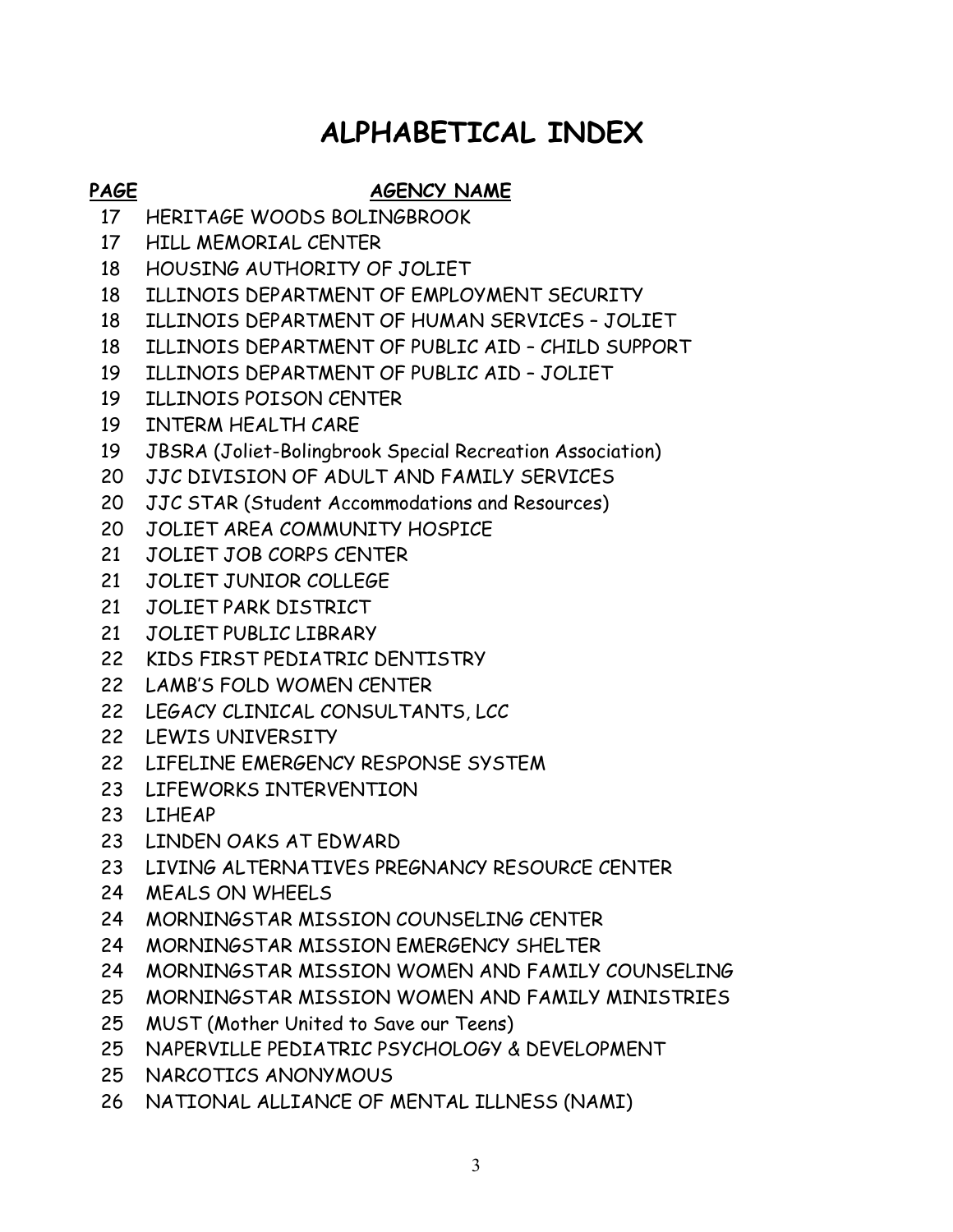- NATIONAL CENTER FOR LEARNING DISABILITIES
- OAKHILL WELLNESS AND COUNSELING CENTER
- PASSAGES COUNSELING CENTER, INC.
- PETER CLAVER CENTER
- PLANET CHIROPRACTIC
- POWER CONNECTION
- PREGNANCY RESOURCE CENTER OF WILL COUNTY
- PREMIER ACADEMY
- PRESENCE SAINT JOSEPH MEDICAL CENTER
- PRESENCE SAINT JOSEPH NUTRITION THERAPY
- PRIMERICA
- PRISONER RELEASE MINISTRY, INC.
- PROVENA MERCY
- RAGO AND ASSOCIATES
- RAMOS, DR. EDGAR
- RASMUSSEN COLLEGE ROMEOVILLE, ILLINOIS CAMPUS
- ROSECRANCE TREATMENT CENTER
- SALVATION ARMY
- SANDRA CARLSON AND ASSOCIATES
- SECOND TIME AROUND SUPPORT GROUP
- SENIOR SERVICES CENTER OF WILL COUNTY
- SERTOMA SPEECH AND HEARING CENTER
- SEXUAL ASSAULT SERVICES CENTER OF GUARDIAN ANGEL
- SHARING CONNECTIONS FURNITURE BANK
- SILVER CROSS HOSPITAL
- SOS CHILDREN'S VILLAGE
- SOCIAL SECURITY ADMINISTRATION
- SOUP KITCHEN DAYBREAK CENTER
- SPANISH CENTER DAY CARE
- SPANISH COMMUNITY CENTER
- SPORTIN' KIDS, INC.
- STEPPING STONES RECOVERY CENTER
- STREAMWOOD BEHAVIORAL HEALTH CENTER
- SUNNY RIDGE FAMILY CENTER
- TIMBERLINE KNOLLS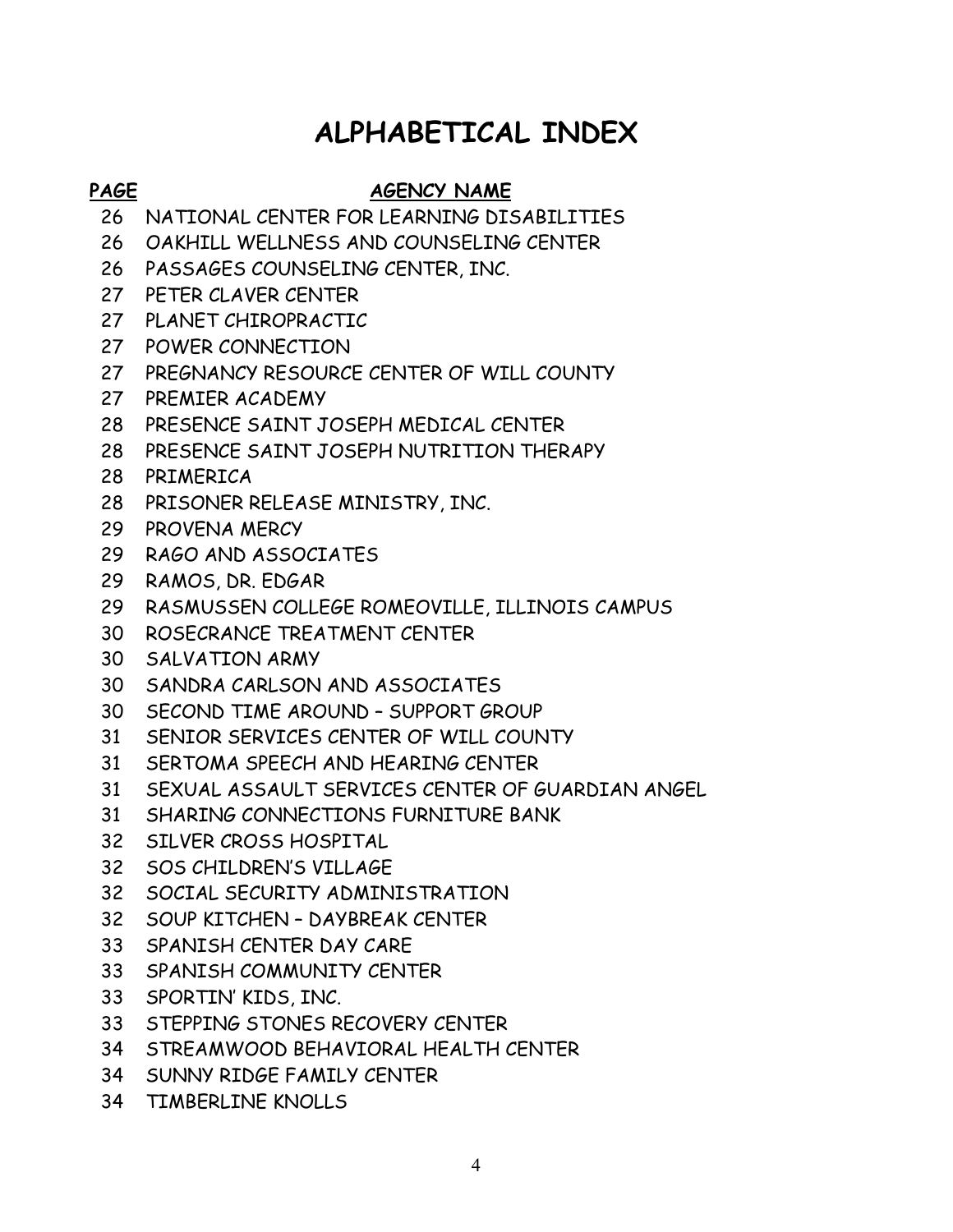- TRAILWAYS GIRL SCOUT COUNCIL
- TRINITY SERVICES, INC.
- UNITED CELEBRAL PALSY (CENTER FOR DISABILITIES)
- UNITED WAY OF WILL COUNTY
- UNIVERSITY OF SAINT FRANCIS
- USF HEALTH & WELLNESS CENTER
- VILASECA DAY CARE CENTER
- WARREN SHARPE CENTER
- WILL COUNTY BAR ASSOCIATION
- WILL COUNTY CENTER FOR COMMUNITY CONCERNS
- WILL COUNTY CHILDREN'S ADVOCACY CENTER
- WILL COUNTY CLERK'S OFFICE
- WILL COUNTY HEALTH DEPARTMENT ADDICTION SERVICES
- WILL COUNTY HEALTH DEPARTMENT BOLINGBROOK BRANCH
- WILL COUNTY HEALTH DEPARTMENT CHILDHOOD LEAD PROGRAM
- WILL COUNTY HEALTH DEPARTMENT COMMUNITY HEALTH CENTER
- WILL COUNTY HEALTH DEPARTMENT FAMILY HEALTH SERVICES
- WILL COUNTY HEALTH DEPARTMENT MAIN OFFICE
- WILL COUNTY HEALTH DEPARTMENT MENTAL HEALTH SERVICES
- WILL COUNTY HEALTH DEPARTMENT SASS PROGRAM
- WILL COUNTY HEALTH DEPARTMENT STD/HIV
- WILL COUNTY HEALTH DEPARTMENT TOBACCO CONTROL
- WILL COUNTY HEALTH DEPARTMENT WIC & FAMILY CASE MANAGEMENT
- 40 WILL COUNTY HOMELESS LIAISON
- WILL COUNTY LEGAL ASSISTANCE
- WILL COUNTY SHERIFF'S POLICE DEPARTMENT
- WILL COUNTY STATE'S ATTORNEY
- WILL GRUNDY CENTER FOR INDEPENDENT LIVING
- WILL GRUNDY MEDICAL CLINIC
- WISH UPON A STAR
- YOUTH SERVICES PROGRAM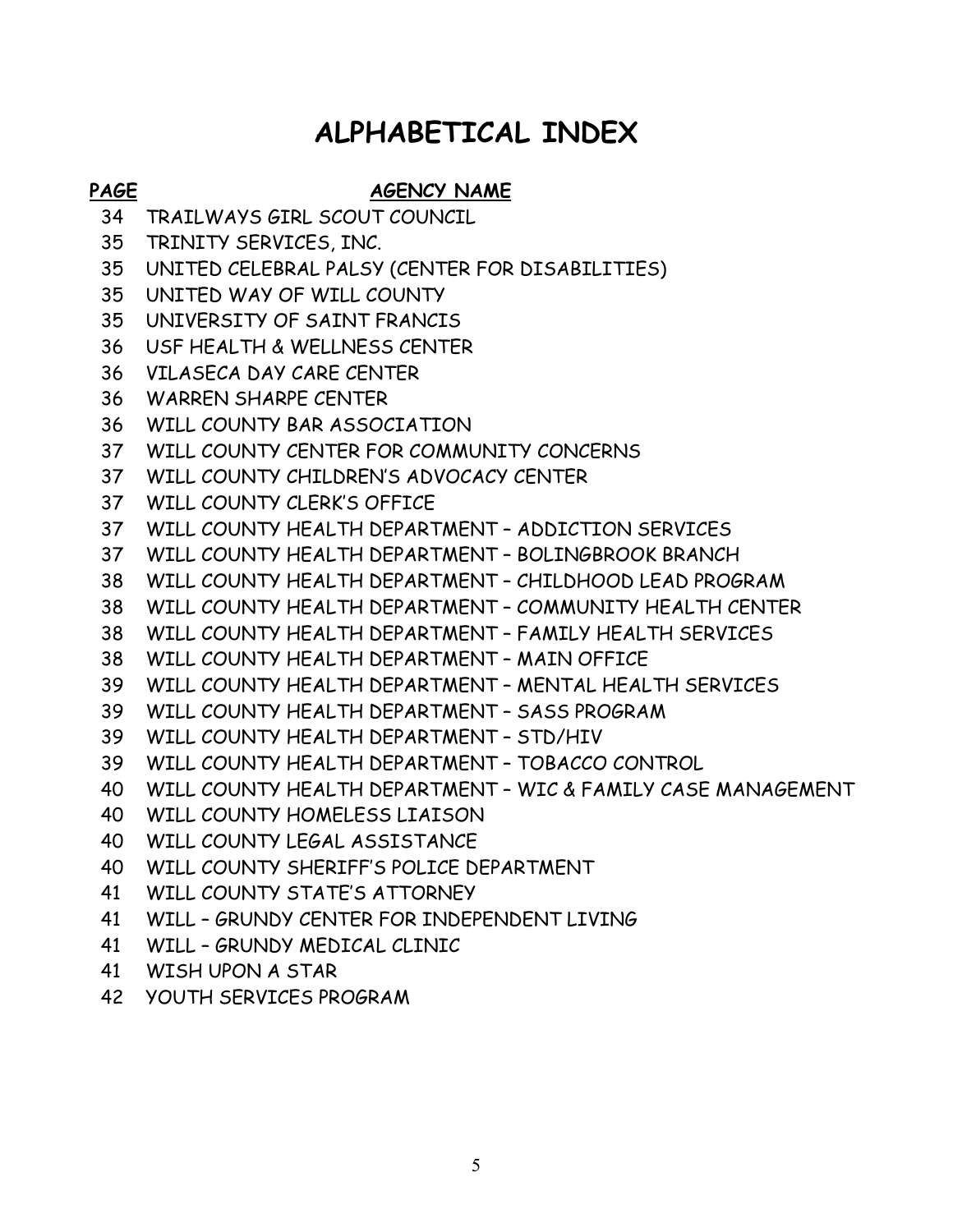### **PAGE AGENCY NAME**

### **ABORTION**

- BIRTHRIGHT OF JOLIET
- PREGNANCY RESOURCE CENTER OF WILL COUNTY

### **ADOPTION**

- ADOPTION INFORMATION CENTER OF ILLINOIS
- BIRTHRIGHT OF JOLIET
- SUNNY RIDGE FAMILY CENTER

### **ADVOCACY**

- CASA OF WILL COUNTY/COURT APPOINTED SPECIAL ADVOCATES
- GROUNDWORK (Guardian Angel Community Services)
- NATIONAL ALLIANCE OF MENTAL ILLNESS (NAMI)
- NATIONAL CENTER FOR LEARNING DISABILITIES
- SEXUAL ASSAULT SERVICE CENTER OF GUARDIAN ANGEL
- WILL COUNTY CHILDREN'S ADVOCACY CENTER

### **AIDS**

- AGAPE MISSIONS, INC.
- CORNERSTONE SERVICES, INC.
- WILL COUNTY HEALTH DEPARTMENT MAIN OFFICE
- WILL COUNTY HEALTH DEPARTMENT STD/HIV

## **ALCOHOLISM**

- ADULT CHILDREN OF ALCOHOLICS
- ALANO CLUB OF JOLIET
- AL-ANON FAMILY GROUPS
- ALATEEN
- ALCOHOLICS ANONYMOUS JOLIET
- ALEXIAN BROTHERS BEHAVIORAL HEALTH HOSPITAL
- AWAKENING
- CHICAGO LAKESHORE HOSPITAL
- HARTGROVE HOSPITAL
- HARVEY BROOKS FOUNDATION
- MORNINGSTAR MISSION WOMEN AND FAMILY COUNSELING
- PASSAGES COUNSELING CENTER, INC.
- PRESENCE SAINT JOSEPH MEDICAL CENTER
- ROSECRANCE TREATMENT CENTER
- SILVER CROSS HOSPITAL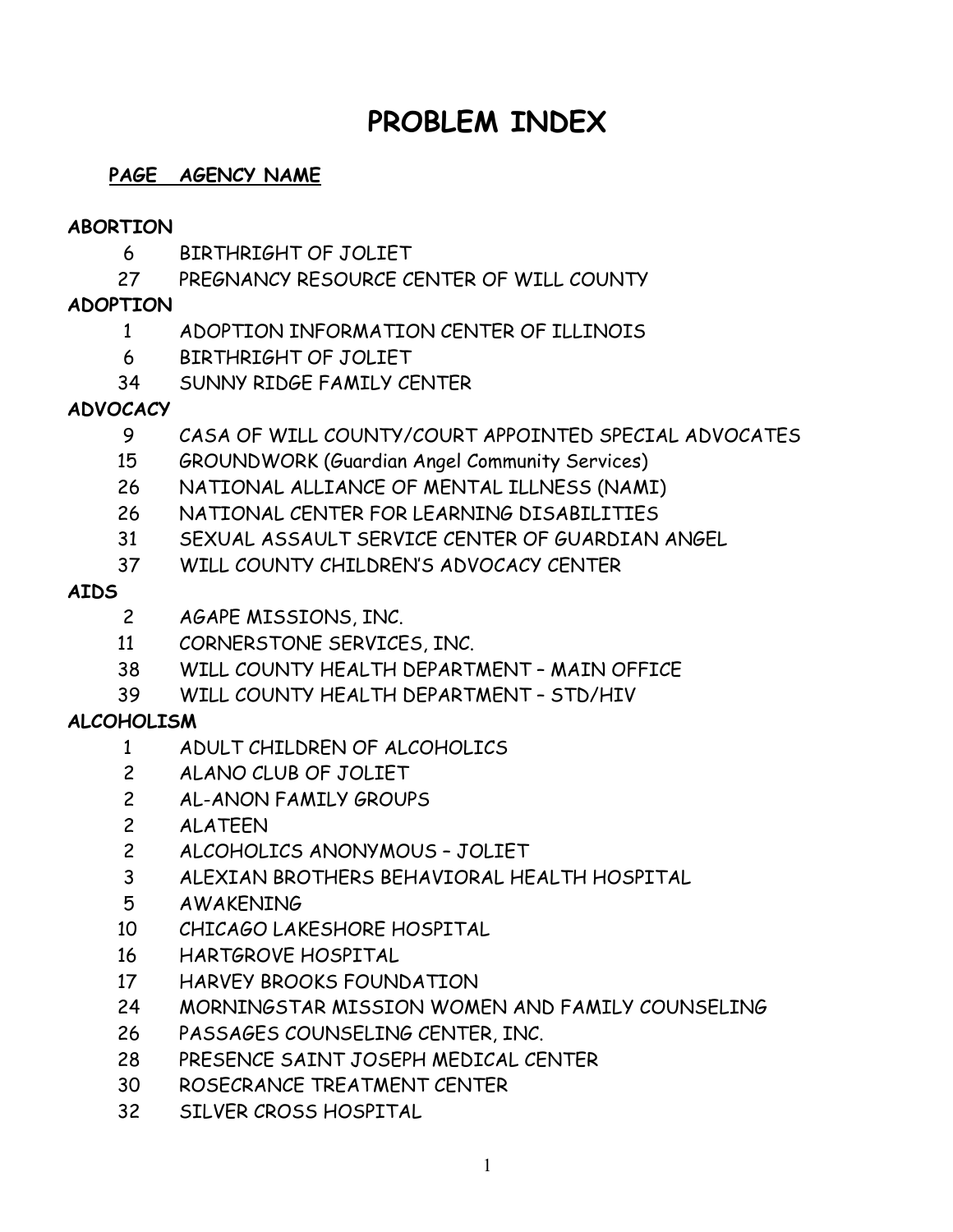### **PAGE AGENCY NAME**

- STEPPING STONES RECOVERY CENTER
- TIMBERLINE KNOLLS
- WILL COUNTY HEALTH DEPARTMENT ADDICTION SERVICES
- WILL COUNTY HEALTH DEPARTMENT MAIN OFFICE

### **ALZHEIMER'S**

ALZHEIMER'S SUPPORT GROUP – SILVER CROSS

### **ANGER MANAGEMENT**

- ASSOCIATES IN COUNSELING AND PSYCHOTHERAPY
- ASSOCIATES IN PROFESSIONAL COUNSELING AND COACHING
- B.E.S.T./ANGER ADJUSTERS
- MORNINGSTAR MISSION COUNSELING CENTER
- MORNINGSTAR MISSION WOMEN AND FAMILY COUNSELING
- MORNINGSTAR MISSION WOMEN AND FAMILY MINISTRIES
- PROVENA MERCY

### **BASIC HUMAN NEEDS**

- DAYBREAK EMERGENCY SERVICES
- ENERGY CONSERVATION AND HOME REPAIR
- ILLINOIS DEPARTMENT OF PUBLIC AID JOLIET
- LIHEAP
- SALVATION ARMY
- SHARING CONNECTIONS FURNITURE BANK
- WARREN SHARPE CENTER
- WILL COUNTY CENTER FOR COMMUNITY CONCERNS
- WILL COUNTY HOMELESS LIAISON

## **BLIND/VISUALLY HANDICAPPED**

BUREAU OF BLIND SERVICES

## **CHILD ABUSE**

- CASA OF WILL COUNTY/COURT APPOINTED SPECIAL ADVOCATES
- CHILD ABUSE AND NEGLECT HOTLINE
- DCFS (DEPARTMENT OF CHILDREN AND FAMILY SERVICES)

## **CHILD DAYCARE/PRESCHOOL**

- CATHOLIC CHARITIES EARLY CHILDHOOD SERVICES HEAD START
- CHILD CARE RESOURCE AND REFERRAL
- HILL MEMORIAL CENTER
- SPANISH CENTER DAY CARE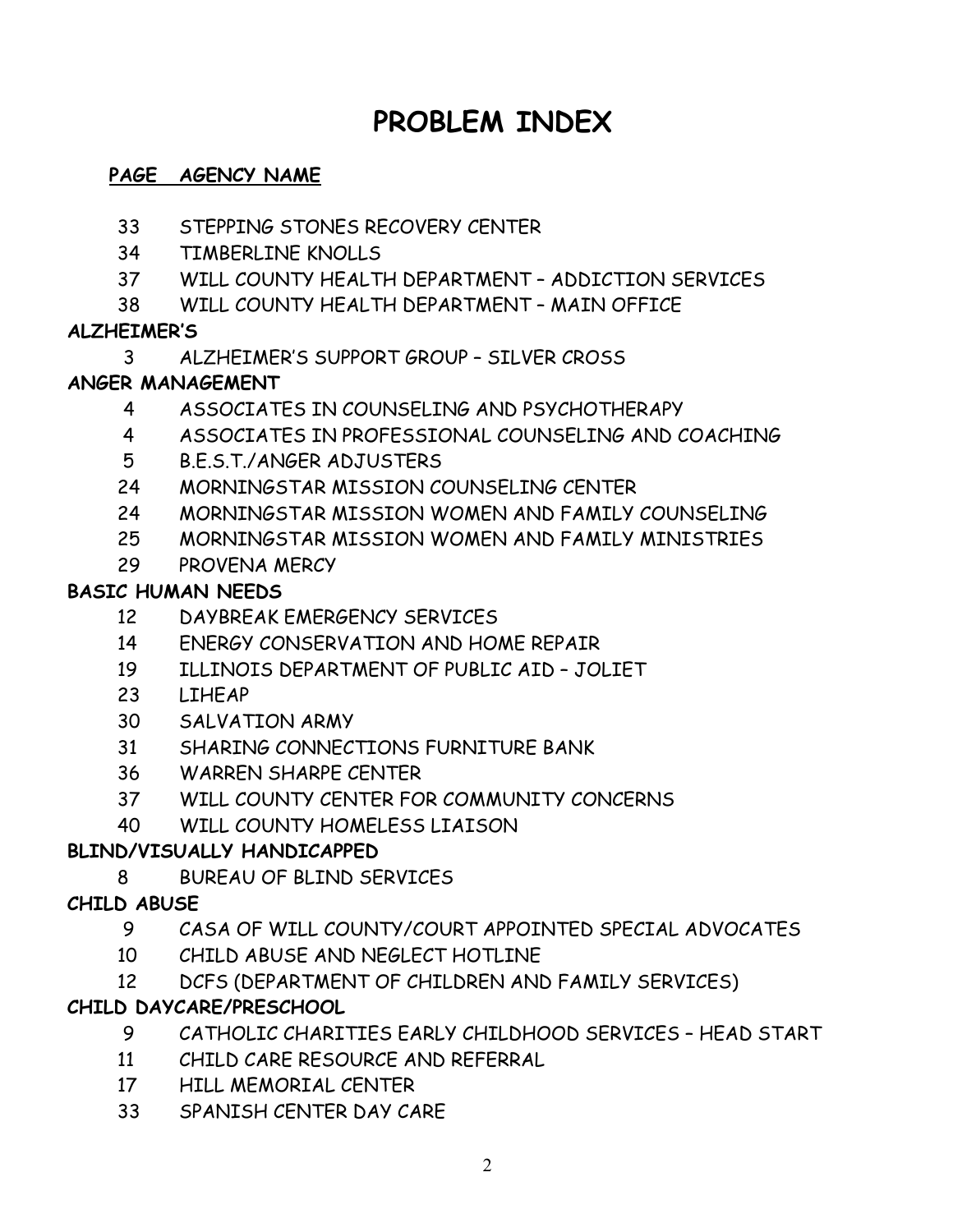### **PAGE AGENCY NAME**

- SPANISH COMMUNITY CENTER
- VILASECA DAY CARE CENTER
- WARREN SHARPE CENTER

### **CLOTHING**

- DAYBREAK EMERGENCY SERVICES
- HILL MEMORIAL CENTER
- SHARING CONNECTIONS FURNITURE BANK
- LAMB'S FOLD WOMEN CENTER
- MORNINGSTAR MISSION WOMEN AND FAMILY COUNSELING
- MORNINGSTAR MISSION WOMEN AND FAMILY MINISTRIES
- PRISONER RELEASE MINISTRY, INC.
- WILL COUNTY HOMELESS LIAISON

### **CORRECTIONAL INSTITUTION**

1 13<sup>TH</sup> JUDICIARY PROBATION AND COURT SERVICES DEPARTMENT

## **COUNSELING**

- ASSOCIATES IN COUNSELING AND PSYCHOTHERAPY
- ASSOCIATES IN PROFESSIONAL COUNSELING AND COACHING
- AWAKENING
- BEHAVIORAL HEALTH AND EDUCATION SPECIALISTS
- BIRTHRIGHT OF JOLIET
- BRIDGES PROGRAM
- BRIDGES TO A NEW DAY
- BUSCH & LAWM CLINICAL SERVICES
- CATHOLIC CHARITIES –HANDS OF HOPE COUNSELING SERVICES
- CHILDHOOD TRAUMA TREATMENT PROGRAM (CTTP)
- COMMUNITY SERVICE COUNCIL OF NORTHERN WILL COUNTY
- CORNERSTONE SERVICES, INC.
- DISPLACED HOMEMAKER/SINGLE PARENT PROGRAM
- DOBYNE, MALINDA LCSW
- EDGEWOOD CLINICAL SERVICES
- FAMILY BEHAVIORAL HEALTH
- FAMILY COUNSELING OF WILL COUNTY
- GROUNDWORK (Guardian Angel Community Services)
- GUIDING LIGHT COUNSELING
- HERITAGE COUNSELING CENTER, INC.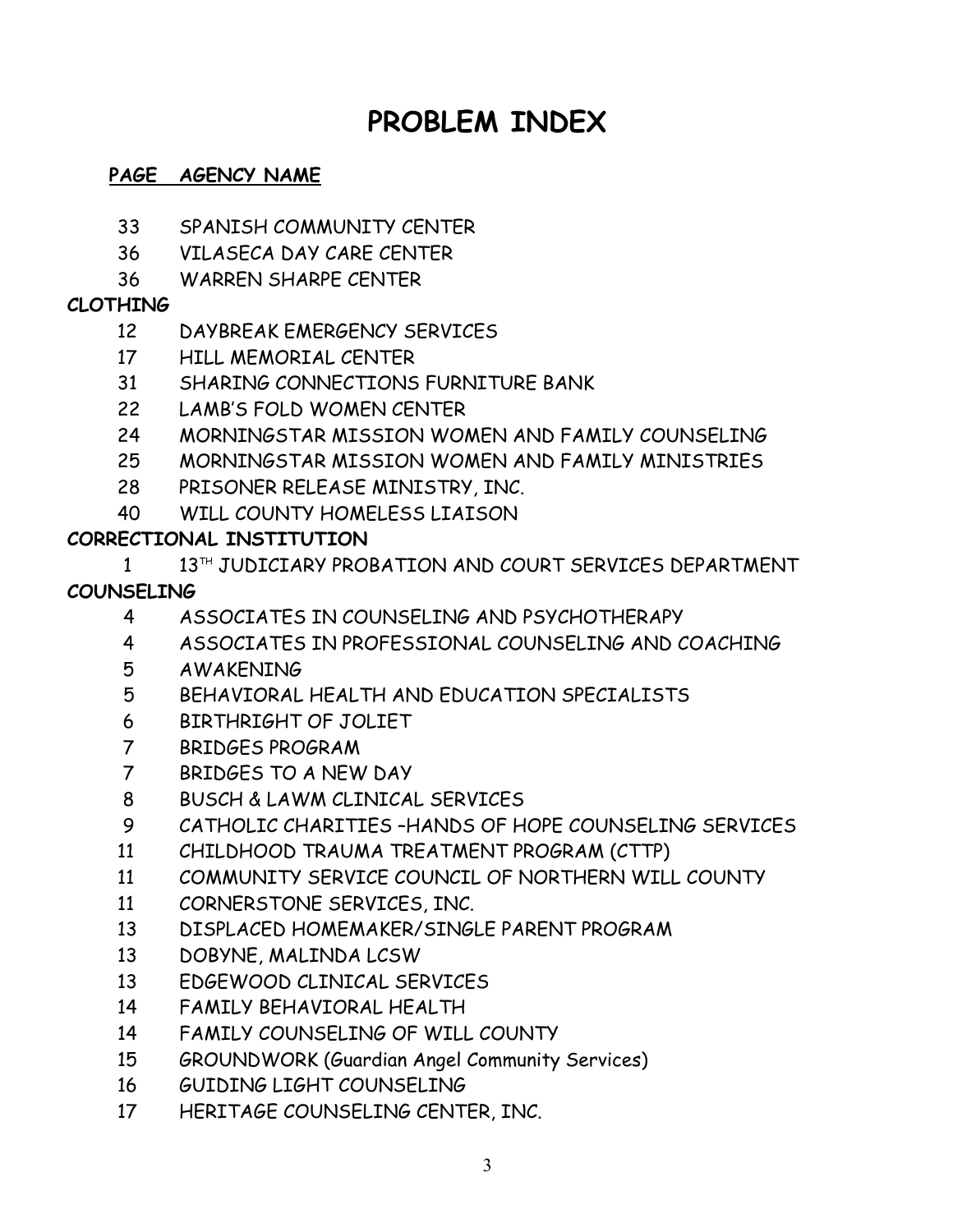### **PAGE AGENCY NAME**

- ILLINOIS DEPARTMENT OF HUMAN SERVICES JOLIET
- JOLIET AREA COMMUNITY HOSPICE
- LEGACY CLINICAL CONSULTANTS, LCC
- LIFEWORKS INTERVENTION
- MORNINGSTAR MISSION COUNSELING CENTER
- MORNINGSTAR MISSION WOMEN AND FAMILY COUNSELING
- MORNINGSTAR MISSION WOMEN AND FAMILY MINISTRIES
- NAPERVILLE PEDIATRIC PSYCHOLOGY & DEVELOPMENT
- OAKHILL WELLNESS AND COUNSELING CENTER
- PASSAGES COUNSELING CENTER, INC.
- PREGNANCY RESOURCE CENTER OF WILL COUNTY
- PRISONER RELEASE MINISTRY, INC.
- RAGO AND ASSOCIATES
- RAMOS, DR. EDGAR
- SALVATION ARMY
- SANDRA CARLSON AND ASSOCIATES
- SEXUAL ASSAULT SERVICE CENTER OF GUARDIAN ANGEL
- SOS CHILDREN'S VILLAGE
- SPANISH COMMUNITY CENTER
- WILL COUNTY HEALTH DEPARTMENT MAIN OFFICE
- WILL COUNTY HEALTH DEPARTMENT MENTAL HEALTH SERVICES
- WILL COUNTY HEALTH DEPARTMENT SASS PROGRAM

### **COUNSELING BUDGET**

- FAMILY COUNSELING OF WILL COUNTY
- PRIMERICA

## **COUNSELING WOMEN**

 MORNINGSTAR MISSION WOMEN AND FAMILY COUNSELING **COUNSELING YOUTH**

- ASSOCIATES IN COUNSELING AND PSYCHOTHERAPY
- ASSOCIATES IN PROFESSIONAL COUNSELING AND COACHING
- AUNT MARTHA'S YOUTH SERVICE CENTER JOLIET
- BEHAVIORAL HEALTH AND EDUCATION SPECIALISTS
- BRIDGES PROGRAM
- BUSCH & LAWM CLINICAL SERVICES
- CHILDHOOD TRAUMA TREATMENT PROGRAM (CTTP)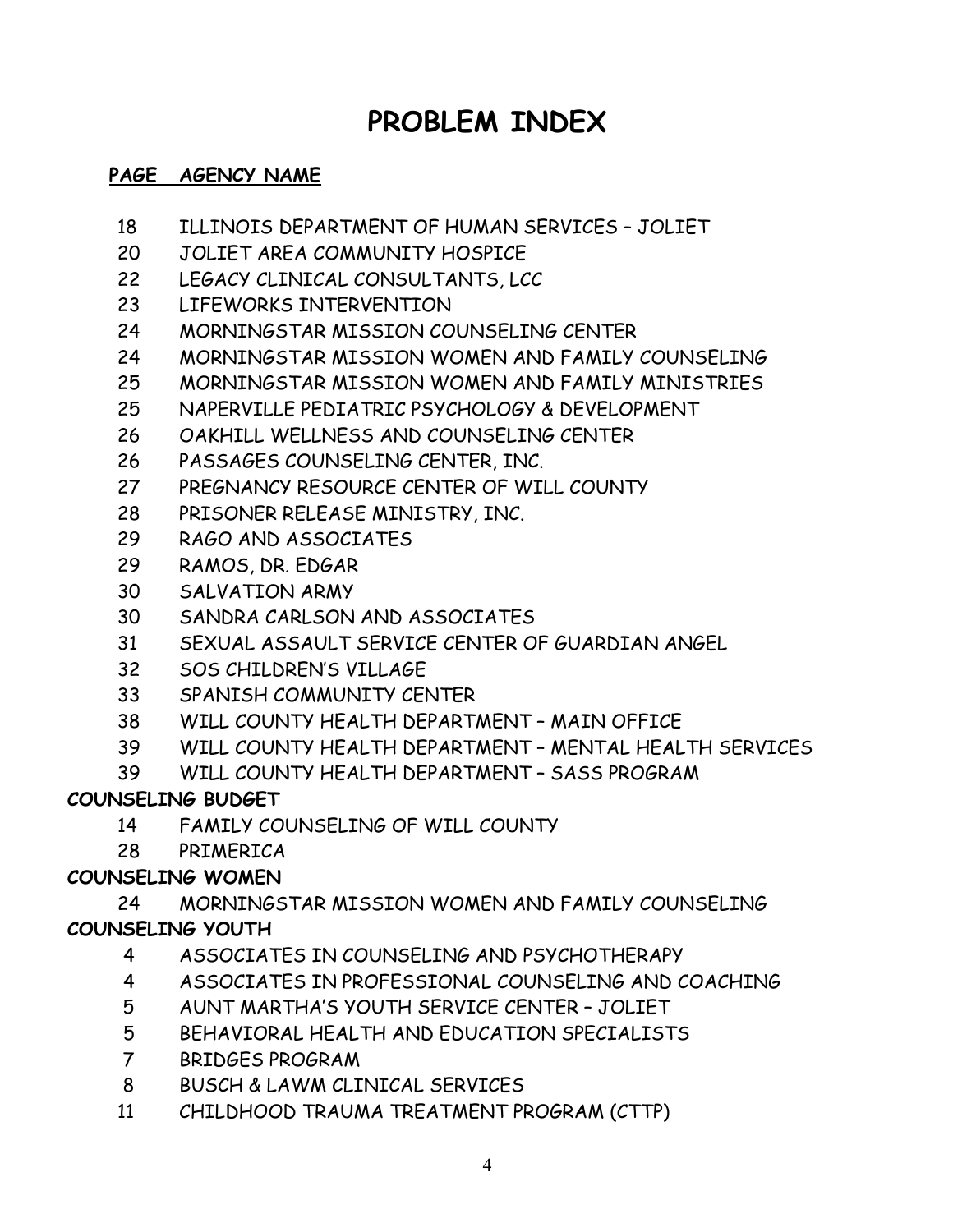### **PAGE AGENCY NAME**

- EDGEWOOD CLINICAL SERVICES
- FAMILY BEHAVIORAL HEALTH
- LEGACY CLINICAL CONSULTANTS, LCC
- LIFEWORKS INTERVENTION
- NAPERVILLE PEDIATRIC PSYCHOLOGY & DEVELOPMENT
- OAKHILL WELLNESS AND COUNSELING CENTER
- RAGO AND ASSOCIATES
- WILL COUNTY CHILDREN'S ADVOCACY CENTER
- WILL COUNTY HEALTH DEPARTMENT MAIN OFFICE
- WILL COUNTY HEALTH DEPARTMENT-MENTAL HEALTH SERVICES
- YOUTH SERVICES PROGRAM

### **CRIME PREVENTION**

CRIMESTOPPERS OF WILL COUNTY, INC.

### **DISABLED SERVICES**

- CORNERSTONE SERVICES, INC
- SALVATION ARMY
- WILL GRUNDY CENTER FOR INDEPENDENT LIVING

### **DISABLED/HANDICAPPED**

- CORNERSTONE SERVICES, INC.
- EASTER SEAL REHABILITATION CENTER WILL-GRUNDY COUNTIES, INC.
- JBSRA (Joliet-Bolingbrook Special Recreation Association)
- KIDS FIRST PEDIATRIC DENTISTRY
- SERTOMA SPEECH AND HEARING CENTER
- WILL GRUNDY CENTER FOR INDEPENDENT LIVING

### **DISASTER SERVICES**

- AMERICAN RED CROSS GRUNDY COUNTY
- CHILD AND FAMILY CONNECTIONS
- SERTOMA SPEECH AND HEARING CENTER

### **DOMESTIC VIOLENCE**

- GROUNDWORK (Guardian Angel Community Services)
- GUARDIAN ANGEL COMMUNITY SERVICES
- MORNINGSTAR MISSION WOMEN AND FAMILY COUNSELING
- SPANISH COMMUNITY CENTER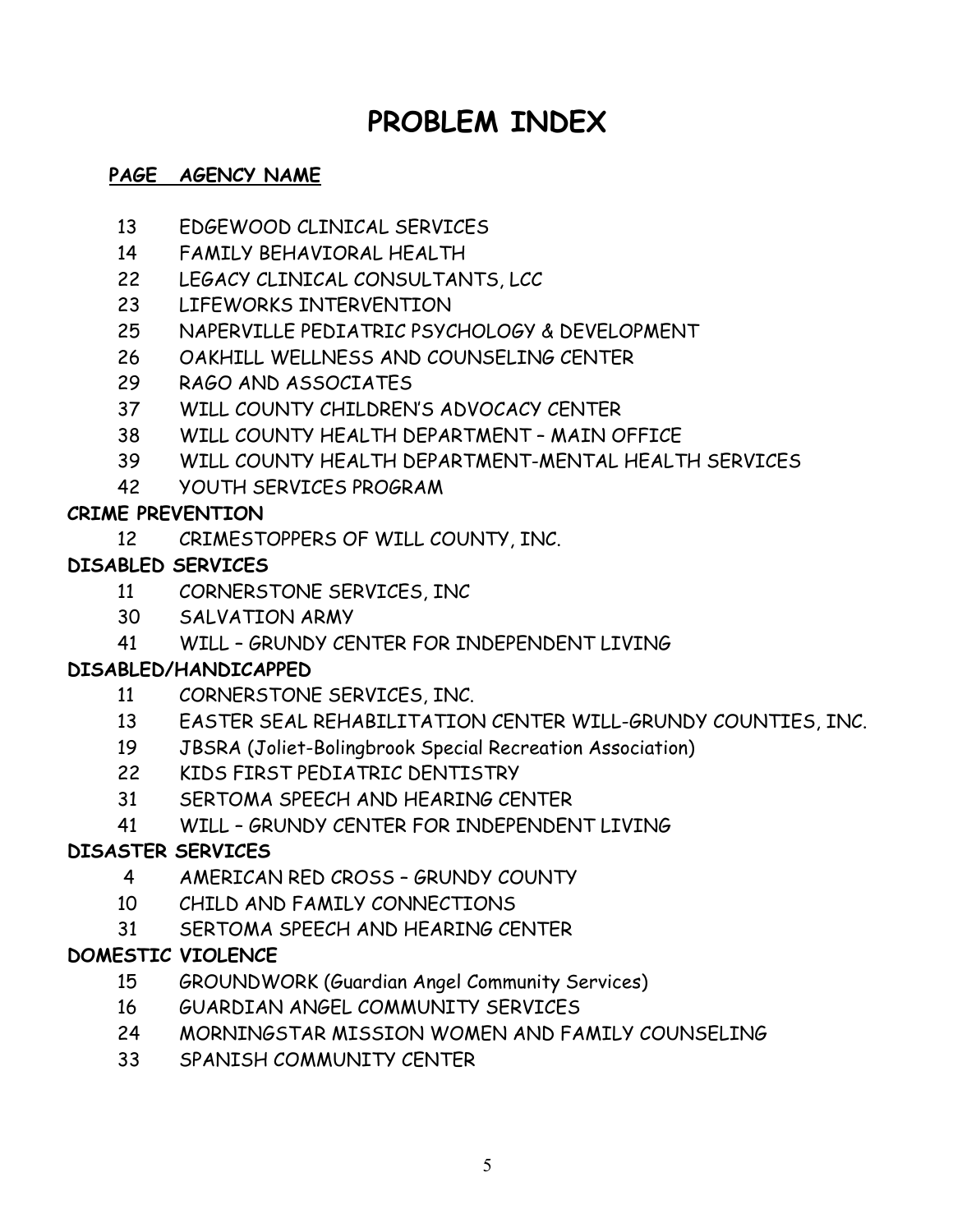### **PAGE AGENCY NAME**

### **DRUG ABUSE**

- ALEXIAN BROTHERS BEHAVIORAL HEALTH HOSPITAL
- AWAKENING
- CHICAGO LAKESHORE HOSPITAL
- HARTGROVE HOSPITAL
- HARVEY BROOKS FOUNDATION
- PASSAGES COUNSELING CENTER, INC.
- ROSECRANCE TREATMENT CENTER
- MORNINGSTAR MISSION WOMEN AND FAMILY COUNSELING
- NARCOTICS ANONYMOUS
- PRESENCE SAINT JOSEPH MEDICAL CENTER
- SILVER CROSS HOSPITAL
- SPANISH COMMUNITY CENTER
- STEPPING STONES RECOVERY CENTER
- TIMBERLINE KNOLLS
- WILL COUNTY HEALTH DEPARTMENT ADDICTION SERVICES
- WILL COUNTY HEALTH DEPARTMENT MAIN OFFICE

### **EDUCATION**

- AUNT MARTHA'S YOUTH SERVICE CENTER JOLIET
- BEHAVIORAL HEALTH AND EDUCATION SPECIALISTS
- BRIDGES TO A NEW DAY
- DISPLACED HOMEMAKER/SINGLE PARENT PROGRAM
- FOREST PARK COMMUNITY CENTER
- G.W. BUCK BOYS AND GIRLS CLUB
- HARVEY BROOKS FOUNDATION
- JJC DIVISION OF ADULT AND FAMILY SERVICES
- JJC STAR (Student Accommodations and Resources)
- JOLIET JUNIOR COLLEGE
- LAMB'S FOLD WOMEN CENTER
- LEWIS UNIVERSITY
- NATIONAL ALLIANCE OF MENTAL ILLNESS (NAMI)
- NATIONAL CENTER FOR LEARNING DISABILITIES
- PETER CLAVER CENTER
- POWER CONNECTION
- PRESENCE SAINT JOSEPH NUTRITION THERAPY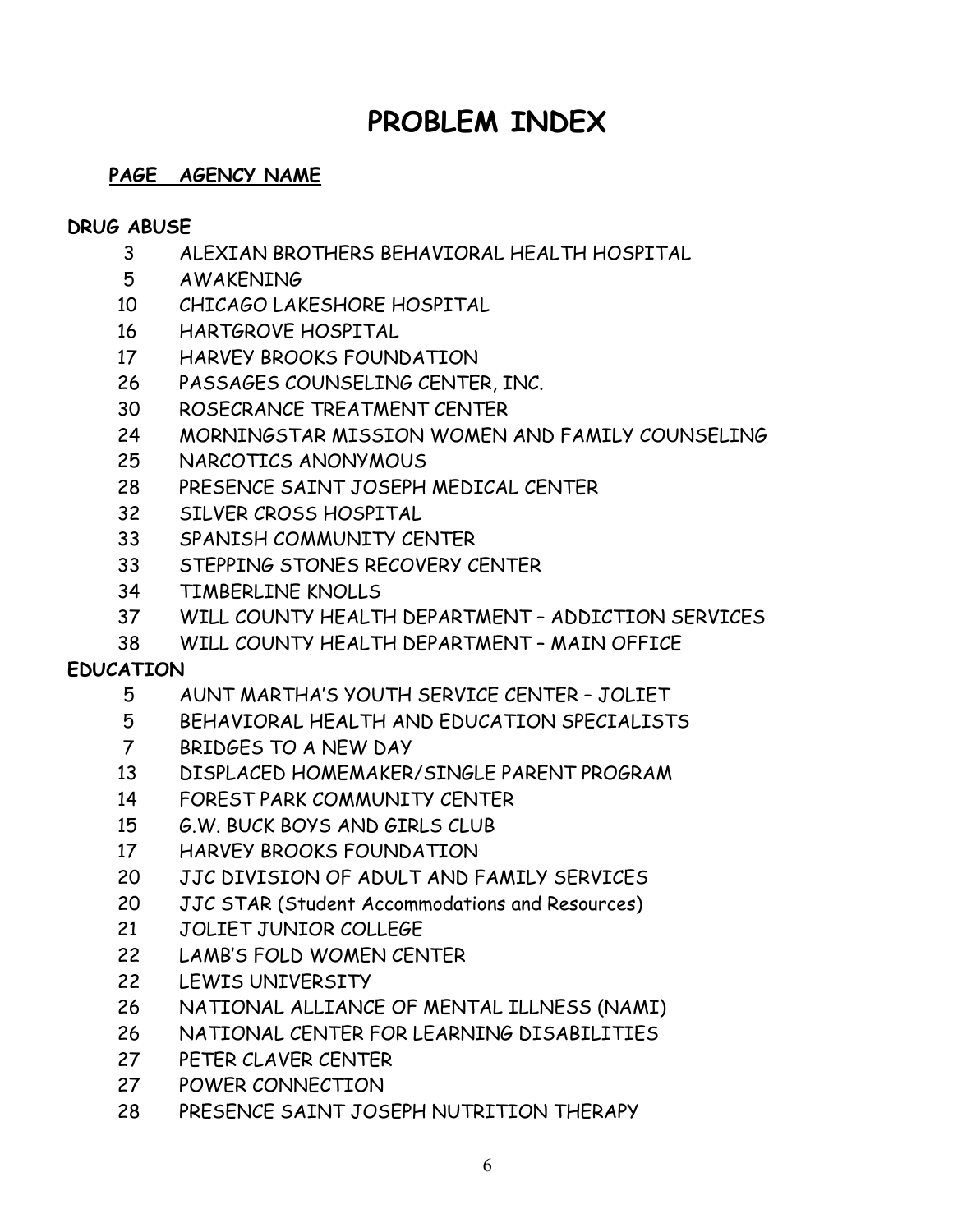### **PAGE AGENCY NAME**

- RASMUSSEN COLLEGE ROMEOVILLE, ILLINOIS CAMPUS
- SEXUAL ASSAULT SERVICE CENTER OF GUARDIAN ANGEL
- SOS CHILDREN'S VILLAGE
- UNIVERSITY OF SAINT FRANCIS
- WARREN SHARPE CENTER
- WILL COUNTY HEALTH DEPARTMENT TOBACCO CONTROL
- WILL COUNTY HOMELESS LIAISON
- WILL COUNTY STATE'S ATTORNEY

### **EMPLOYMENT TRAINING**

- DISPLACED HOMEMAKER/SINGLE PARENT PROGRAM
- ILLINOIS DEPARTMENT OF HUMAN SERVICES JOLIET
- JJC DIVISION OF ADULT AND FAMILY SERVICES
- JOLIET JOB CORPS CENTER
- PETER CLAVER CENTER
- POWER CONNECTION
- PRISONER RELEASE MINISTRY, INC
- SOS CHILDREN'S VILLAGE
- WARREN SHARPE CENTER

## **EMPLOYMENT YOUTH**

- AUNT MARTHA'S YOUTH SERVICE CENTER JOLIET
- JOLIET JOB CORPS CENTER

## **ENVIRONMENT**

WILL COUNTY HEALTH DEPARTMENT – MAIN OFFICE

## **FOOD**

- ANGEL FOOD MINISTRIES
- CATHOLIC CHARITIES COMMUNITY SERVICES/DAYBREAK
- DAYBREAK EMERGENCY SERVICES
- FAIRMONT FOOD PANTRY
- FOREST PARK COMMUNITY CENTER
- HILL MEMORIAL CENTER
- MORNINGSTAR MISSION WOMEN AND FAMILY COUNSELING
- MORNINGSTAR MISSION WOMEN AND FAMILY MINISTRIES
- POWER CONNECTION
- SALVATION ARMY
- SOUP KITCHEN DAYBREAK CENTER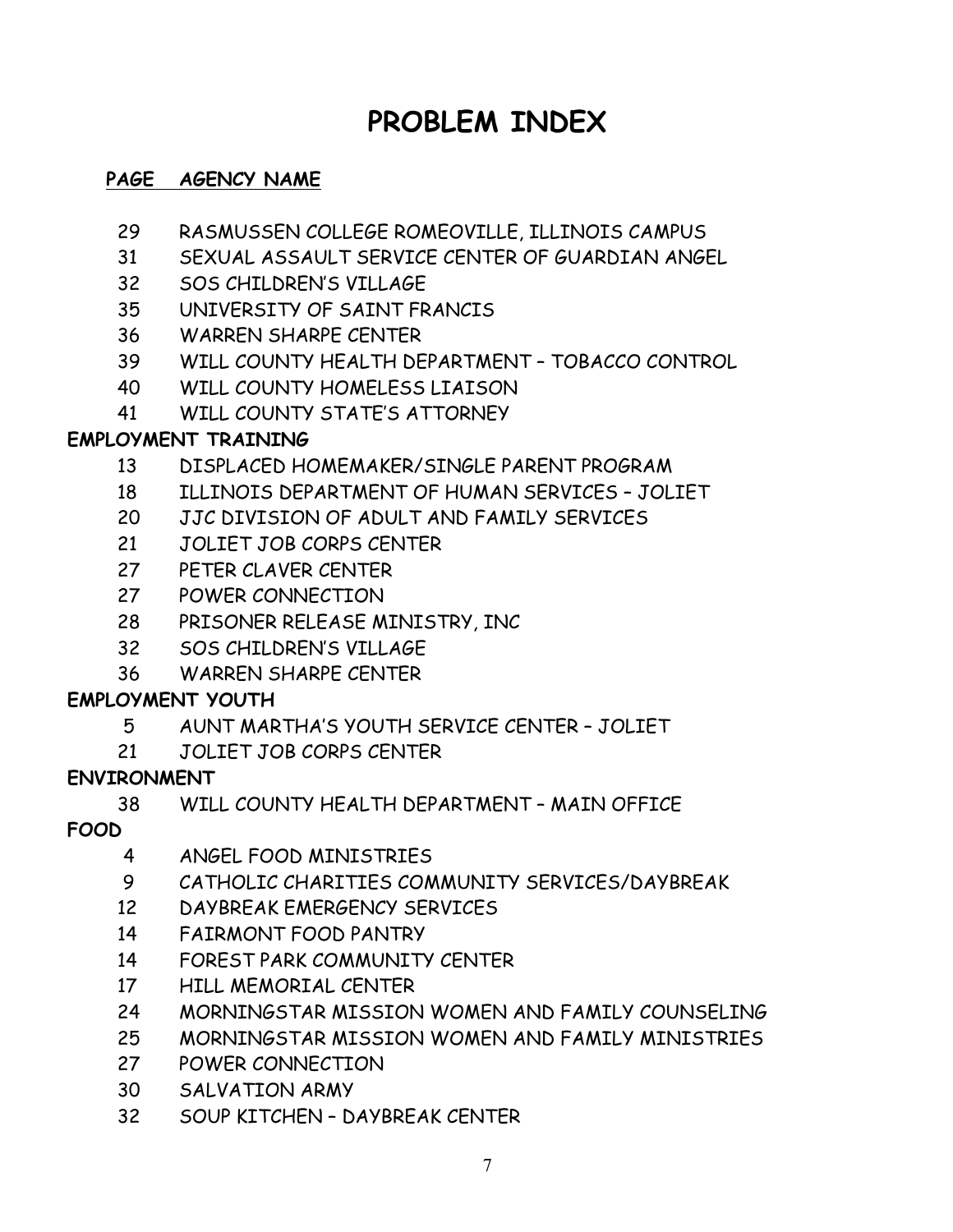### **PAGE AGENCY NAME**

- SPANISH COMMUNITY CENTER
- WARREN SHARPE CENTER

### **FOSTER CARE**

- ADOPTION INFORMATION CENTER OF ILLINOIS
- DCFS (DEPARTMENT OF CHILDREN AND FAMILY SERVICES)
- EASTER SEAL REHABILITATION CENTER WILL-GRUNDY COUNTIES INC.
- SOS CHILDREN'S VILLAGE

### **HOMEBOUND SERVICES**

ILLINOIS DEPARTMENT OF HUMAN SERVICES – JOLIET

## **HOSPICE**

JOLIET AREA COMMUNITY HOSPICE

## **HOSPITAL**

- CHICAGO LAKESHORE HOSPITAL
- HARTGROVE HOSPITAL
- LINDEN OAKS AT EDWARD
- PROVENA MERCY
- PRESENCE SAINT JOSEPH MEDICAL CENTER
- SILVER CROSS HOSPITAL

## **HOTLINE**

- CHILD ABUSE AND NEGLECT HOTLINE
- CRISES LINE OF WILL COUNTY
- GIRLS AND BOYS TOWN NATIONAL HOTLINE
- GROUNDWORK (Guardian Angel Community Services)
- ILLINOIS POISON CENTER
- SEXUAL ASSAULT SERVICE CENTER OF GUARDIAN ANGEL

## **HOUSING**

- HOUSING AUTHORITY OF JOLIET
- SOUP KITCHEN DAYBREAK CENTER

## **IMMIGRANTS**

- JJC DIVISION OF ADULT AND FAMILY SERVICES
- NATIONAL CENTER FOR LEARNING DISABILITIES
- RAMOS, DR. EDGAR
- SOS CHILDREN'S VILLAGE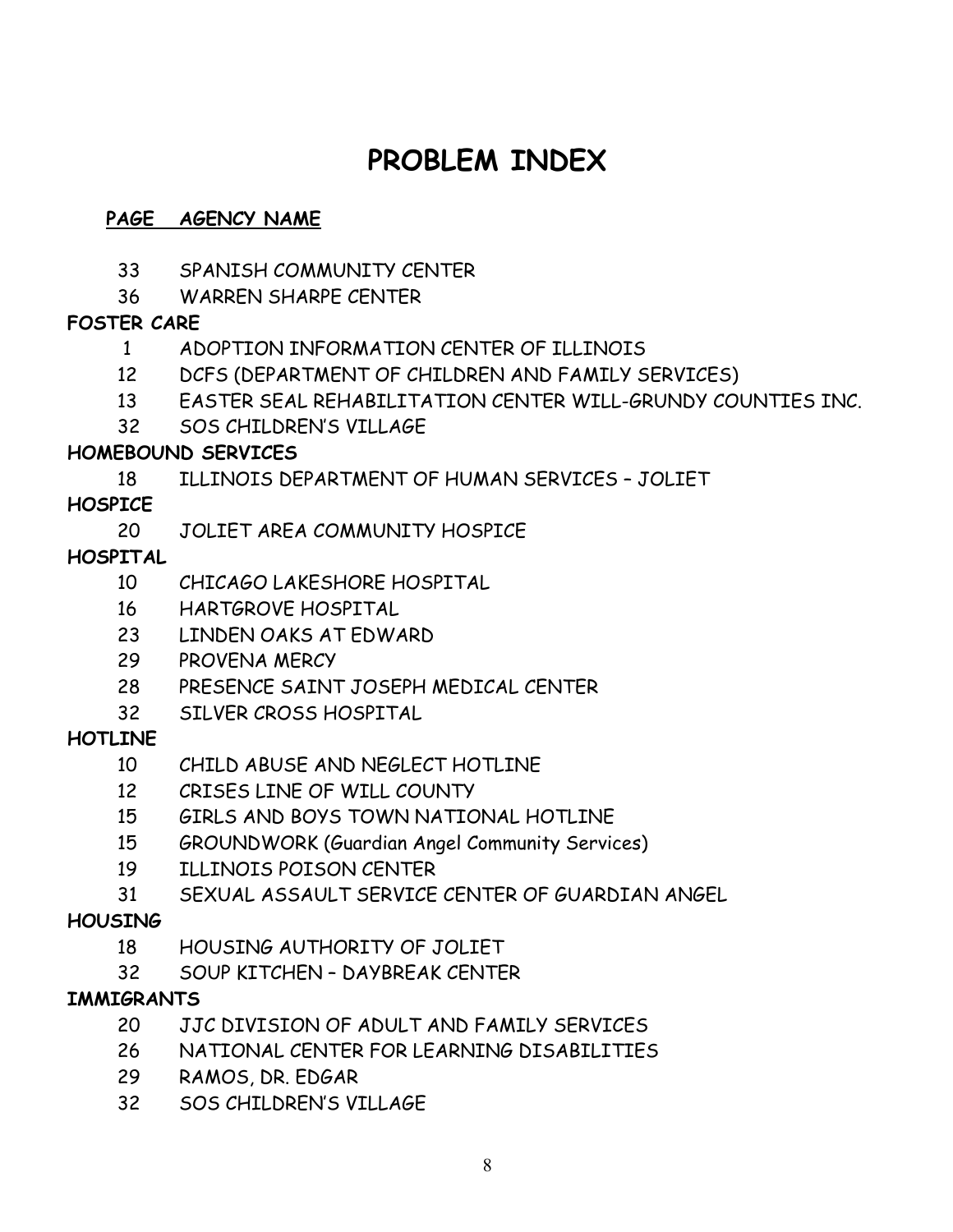### **PAGE AGENCY NAME**

SPANISH COMMUNITY CENTER

### **INFORMATION AND REFERRAL**

- AESCULAPIAN ASSOCIATION OF WILL-GRUNDY COUNTIES
- AMERICAN CANCER SOCIETY
- CARES (Crises and Referral Entry Services)
- CRISIS LINE OF WILL COUNTY
- DAYBREAK EMERGENCY SERVICES
- ILLINOIS DEPARTMENT OF PUBLIC AID JOLIET
- MUST (Mothers United to Save our Teens)
- SALVATION ARMY
- SILVER CROSS HOSPITAL
- SOCIAL SECURITY ADIMINISTRATION
- UNITED CELEBRAL PALSY (CENTER FOR DISABILITIES)
- UNITED WAY OF WILL COUNTY

### **INSURANCE**

- BLUE CROSS/BLUE SHIELD OF ILLINOIS
- **INTERPRETER**
	- SPANISH COMMUNITY CENTER

### **INTERVENTION**

- CARES (Crisis and Referral Entry Services)
- EASTER SEAL REHABILITATION CENTER WILL-GRUNDY COUNTIES, INC.
- LIFEWORKS INTERVENTION
- ROSECRANCE TREATMENT CENTER
- SILVER CROSS HOSPITAL
- WILL COUNTY HEALTH DEPARTMENT-MENTAL HEALTH SERVICES
- YOUTH SERVICES PROGRAM

### **LEGAL SERVICES**

- DISPLACED HOMEMAKER/SINGLE PARENT PROGRAM
- SEXUAL ASSAULT SERVICE CENTER OF GUARDIAN ANGEL
- WILL COUNTY BAR ASSOCIATION
- WILL COUNTY LEGAL ASSISTANCE

### **LIBRARY**

JOLIET PUBLIC LIBRARY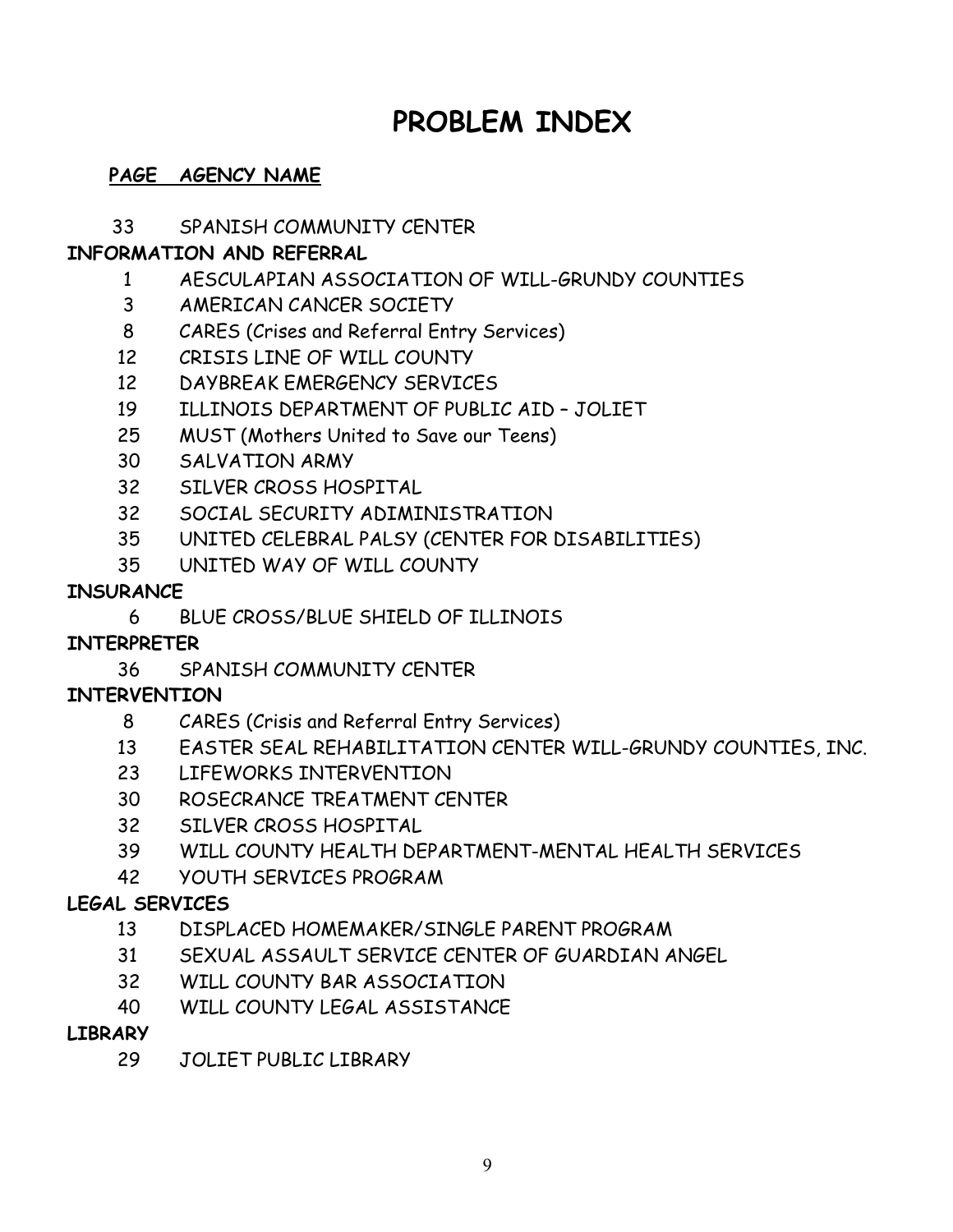### **PAGE AGENCY NAME**

### **MEDICAL**

- AESCULAPIAN ASSOCIATION OF WILL-GRUNDY COUNTIES
- AMERICAN CANCER SOCIETY
- CENTER FOR SLEEP MEDICINE
- ILLINOIS POISON CENTER
- INTERM HEALTH CARE
- JOLIET AREA COMMUNITY HOSPICE
- KIDS FIRST PEDIATRIC DENTISTRY
- PLANET CHIROPRACTIC
- PRESENCE SAINT JOSEPH MEDICAL CENTER
- PRESENCE SAINT JOSEPH NUTRITION THERAPY
- SERTOMA SPEECH AND HEARING CENTER
- SILVER CROSS HOSPITAL
- USF HEALTH & WELLNESS CENTER
- WILL COUNTY HEALTH DEPARTMENT BOLINGBROOK BRANCH
- WILL COUNTY HEALTH DEPARTMENT CHILDHOOD LEAD PROGRAM
- WILL COUNTY HEALTH DEPARTMENT COMMUNITY HEALTH CENTER
- WILL COUNTY HEALTH DEPARTMENT FAMILY HEALTH SERVICES
- WILL COUNTY HEALTH DEPARTMENT MAIN OFFICE
- WILL GRUNDY MEDICAL CLINIC

### **MENTAL HEALTH**

- CHICAGO LAKESHORE HOSPITAL
- CORNERSTONE SERVICES, INC.
- HARTGROVE HOSPITAL
- ILLINOIS DEPARTMENT OF HUMAN SERVICES JOLIET
- LINDEN OAKS AT EDWARD
- NATIONAL ALLIANCE OF MENTAL ILLNESS (NAMI)
- PRESENCE SAINT JOSEPH MEDICAL CENTER
- PROVENA MERCY
- SILVER CROSS HOSPITAL
- STREAMWOOD BEHAVIORAL HEALTH CENTER
- TIMBERLINE KNOLLS
- TRINITY SERVICES
- WILL COUNTY HEALTH DEPARTMENT BOLINGBROOK BRANCH
- WILL COUNTY HEALTH DEPARTMENT MAIN OFFICE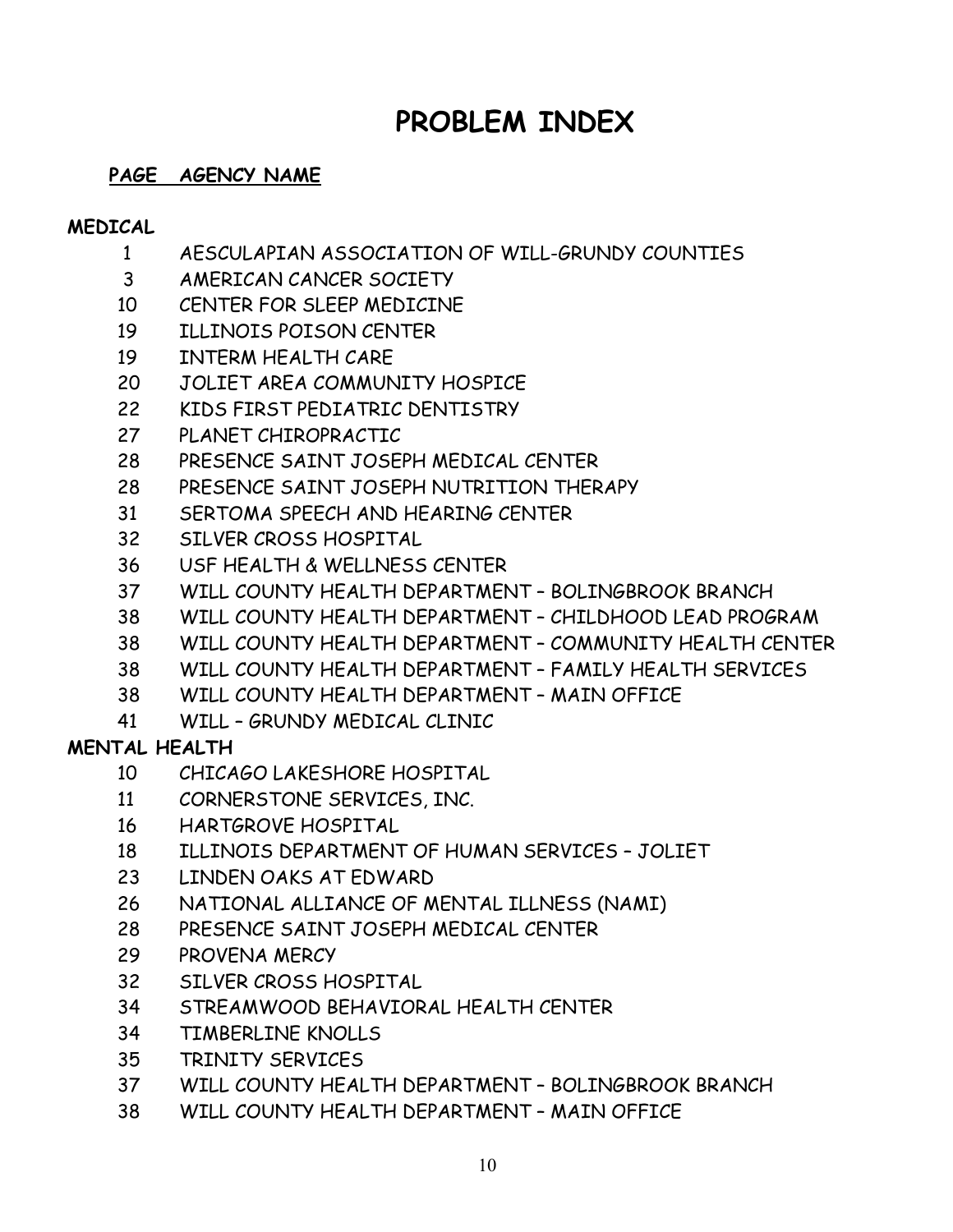### **PAGE AGENCY NAME**

- WILL COUNTY HEALTH DEPARTMENT MENTAL HEALTH SERVICES
- WILL COUNTY HEALTH DEPARTMENT SASS PROGRAM
- YOUTH SERVICES PROGRAM

### **MENTOR PROGRAM**

- G.W. BUCK BOYS AND GIRLS CLUB
- HEART HAVEN OUTREACH (H20)

### **ORGANIZATION SERVICE**

- AMERICAN CANCER SOCIETY
- AMERICAN RED CROSS GRUNDY COUNTY
- CENTER FOR FAMILY MINISTRY (Rainbows)
- NATIONAL ALLIANCE OF MENTAL ILLNESS (NAMI)
- UNITED WAY OF WILL COUNTY
- WILL COUNTY BAR ASSOCIATION
- WISH UPON A STAR

### **PARENTING**

- BRIDGES TO A NEW DAY
- LAMB'S FOLD WOMEN CENTER
- SOS CHILDREN'S VILLAGE

### **PREGNANCY**

- BIRTHRIGHT OF JOLIET
- LIVING ALTERNATIVES PREGNANCY RESOURCE CENTER
- PREGNANCY RESOURCE CENTER OF WILL COUNTY
- SUNNY RIDGE FAMILY CENTER
- WILL COUNTY HEALTH DEPARTMENT FAMILY HEALTH SERVICES
- WILL COUNTY HEALTH DEPARTMENT MAIN OFFICE
- 40 WILL COUNTY HEALTH DEPARTMENT WIC & FAMILY CASE MANAGMENT

### **PROBATION SERVICES**

- 1 13<sup>TH</sup> JUDICIARY PROBATION AND COURT SERVICES DEPARTMENT
- PRISONER RELEASE MINISTRY, INC.

## **PUBLIC AGENCY**

- 1 13<sup>TH</sup> JUDICIARY PROBATION AND COURT SERVICES DEPARTMENT
- DCFS (DEPARTMENT OF CHILDREN AND FAMILY SERVICES)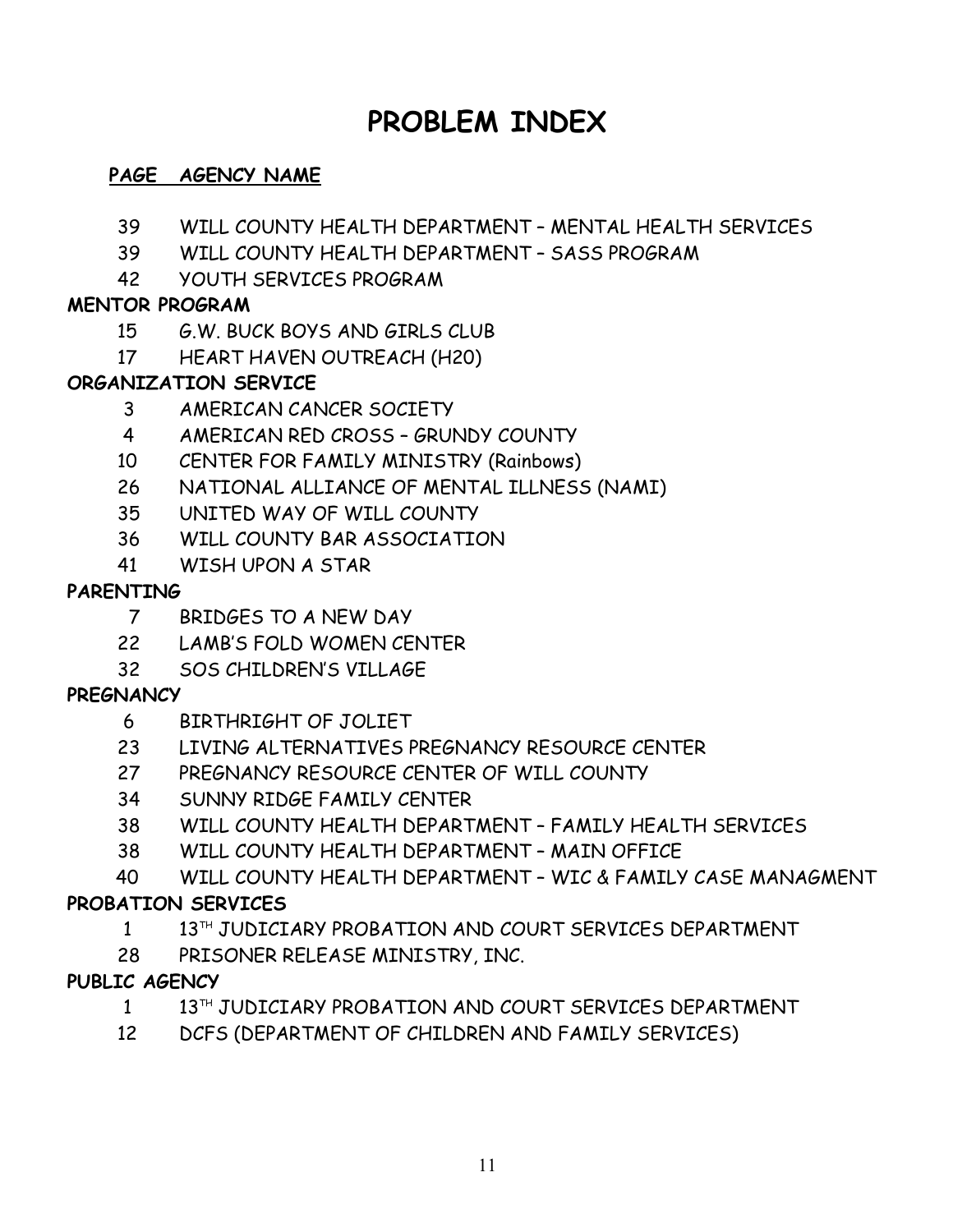### **PAGE AGENCY NAME**

- ILLINOIS DEPARTMENT OF EMPLOYMENT SECURITY
- ILLINOIS DEPARTMENT OF HUMAN SERVICES JOLIET
- ILLINOIS DEPARTMENT OF PUBLIC AID CHILD SUPPORT
- ILLINOIS DEPARTMENT OF PUBLIC AID JOLIET
- SOCIAL SECURITY ADMINISTRATION
- WILL COUNTY CLERK'S OFFICE
- WILL COUNTY HEALTH DEPARTMENT ADDICTION SERVICES
- WILL COUNTY HEALTH DEPARTMENT BOLINGBROOK BRANCH
- WILL COUNTY HEALTH DEPARTMENT CHILDHOOD LEAD PROGRAM
- WILL COUNTY HEALTH DEPARTMENT COMMUNITY HEALTH CENTER
- WILL COUNTY HEALTH DEPARTMENT FAMILY HEALTH SERVICES
- WILL COUNTY HEALTH DEPARTMENT MAIN OFFICE
- WILL COUNTY HEALTH DEPARTMENT MENTAL HEALTH SERVICES
- WILL COUNTY HEALTH DEPARTMENT SASS PROGRAM
- WILL COUNTY HEALTH DEPARTMENT STD/HIV
- WILL COUNTY HEALTH DEPARTMENT TOBACCO CONTROL
- WILL COUNTY HEALTH DEPARTMENT WIC & FAMILY CASE MANAGEMENT
- WILL COUNTY HOMELESS LIAISON
- WILL COUNTY LEGAL ASSISTANCE
- WILL COUNTY SHERIFF'S POLICE DEPARTMENT
- WILL COUNTY STATE'S ATTORNEY
- WILL GRUNDY MEDICAL CLINIC

### **RECREATION**

- BOLINGBROOK PARK DISTRICT
- G.W. BUCK BOYS AND GIRLS CLUB
- HARVEY BROOKS FOUNDATION
- HEART HAVEN OUTREACH (H20)
- JBSRA (Joliet-Bolingbrook Special Recreation Association)
- JOLIET PARK DISTRICT
- SPORTIN' KIDS, INC.

### **RESPITE CARE**

UNITED CELEBRAL PALSY (CENTER FOR DISABILITIES)

### **SENIOR CITIZENS**

- ALDEN OF WATERFORD
- HERITAGE WOODS BOLINGBROOK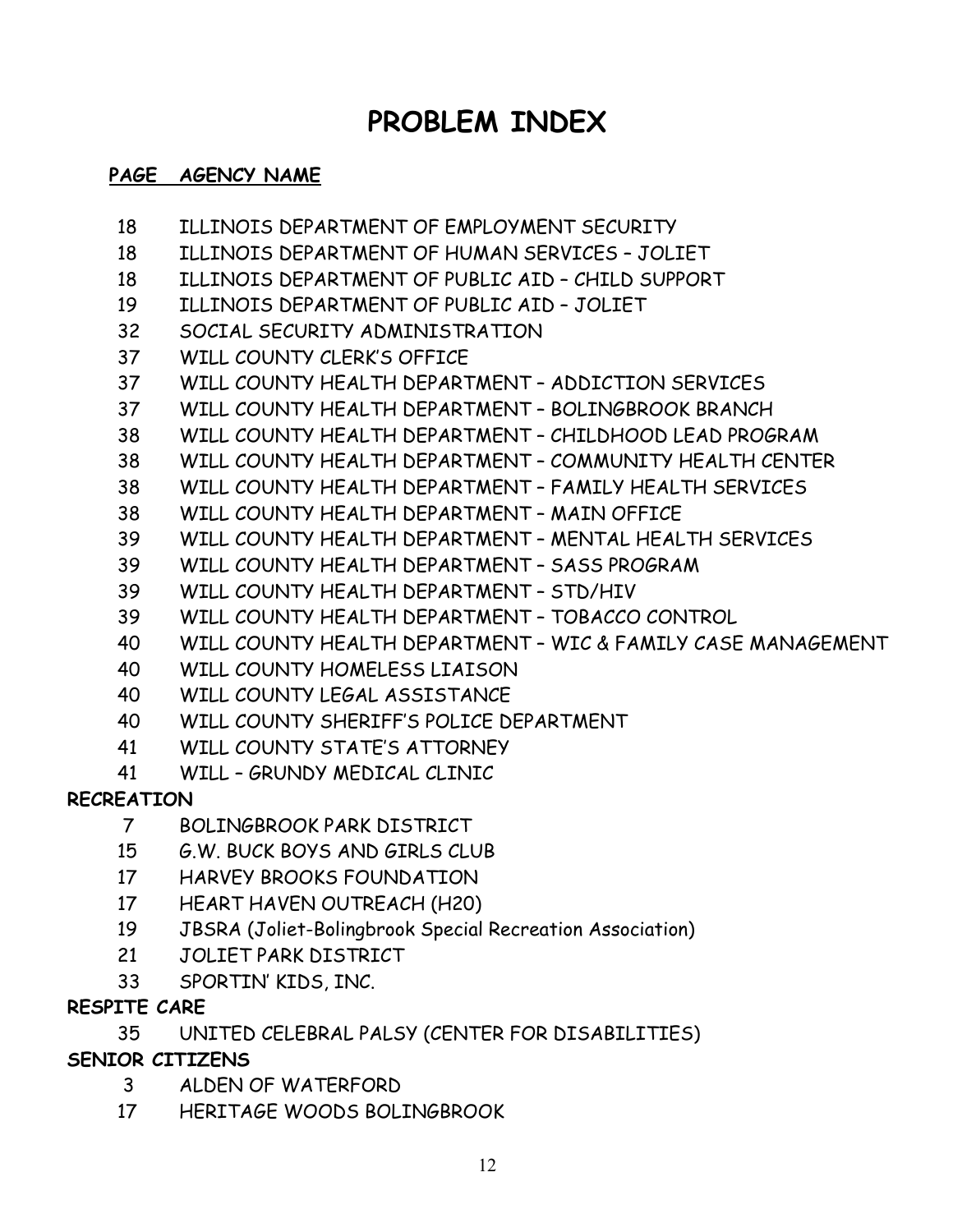### **PAGE AGENCY NAME**

- HILL MEMORIAL CENTER
- LIFELINE EMERGENCY RESPONSE SYSTEM
- MEALS ON WHEELS
- SENIOR SERVICES CENTER OF WILL COUNTY
- SOCIAL SECURITY ADMINISTRATION

### **SEXUAL ASSAULT**

- CASA OF WILL COUNT/COURT APPOINTED SPECIAL ADVOCATES
- GUARDIAN ANGEL COMMUNITY SERVICES SEXUAL ASSAULT
- SEXUAL ASSAULT SERVICE CENTER OF GUARDIAN ANGEL

### **SHELTER**

- CATHOLIC CHARITIES COMMUNITY SERVICES/DAYBREAK
- GROUNDWORK (Guardian Angel Community Services)
- LAMB'S FOLD WOMEN CENTER
- MORNINGSTAR MISSION EMERGENCY SHELTER
- SALVATION ARMY
- SOUP KITCHEN DAYBREAK CENTER

### **SUICIDE PREVENTION**

- CARES (Crisis and Referral Entry Services)
- CRISIS LINE OF WILL COUNTY
- PRESENCE SAINT JOSEPH MEDICAL CENTER

### **SUPPORT GROUPS**

- ADULT CHILDREN OF ALCOHOLICS
- ALANO CLUB OF JOLIET
- AL-ANON FAMILY GROUPS
- ALATEEN
- ALCOHOLICS ANONYMOUS JOLIET
- ALZHEIMER'S SUPPORT GROUP SILVER CROSS
- AWAKENING
- B.E.S.T./ANGER ADJUSTERS
- BEREAVEMENT SUPPORT GROUP
- DISPLACED HOMEMAKER/SINGLE PARENT PROGRAM
- EASTER SEAL REHABILITATION CENTER WILL-GRUNDY COUNTIES, INC.
- GAMBLERS ANONYMOUS JOLIET
- HARVEY BROOKS FOUNDATION
- HEART HAVEN OUTREACH (H20)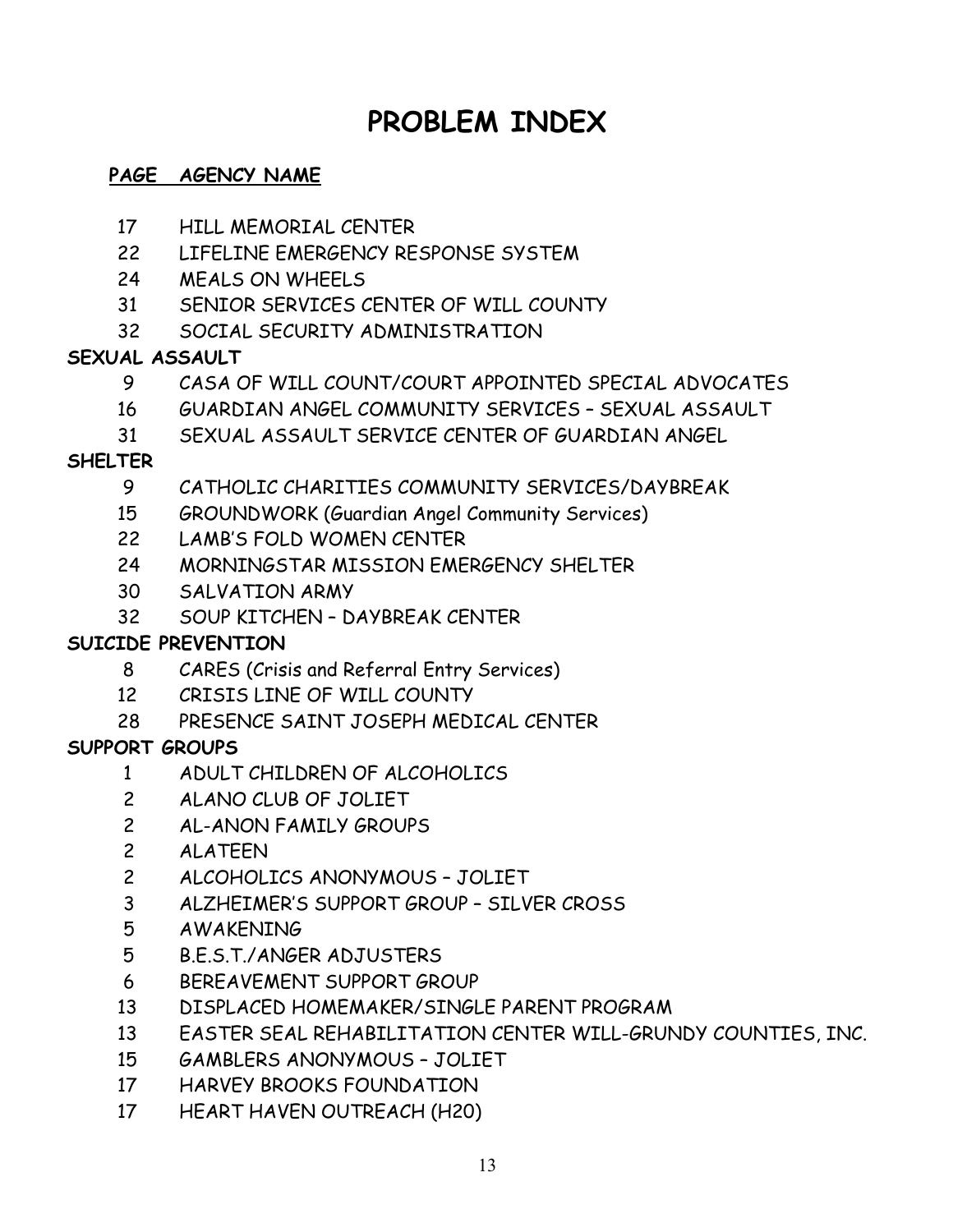### **PAGE AGENCY NAME**

- JOLIET AREA COMMUNITY HOSPICE
- MUST (Mothers United to Save our Teens)
- NARCOTICS ANONYMOUS
- PRESENCE SAINT JOSEPH MEDICAL CENTER
- SECOND TIME AROUND SUPPORT GROUP
- SILVER CROSS HOSPITAL
- UNITED CELEBRAL PALSY (CENTER FOR DISABILITIES)

### **TELEPHONE REASSURANCE**

- CRISIS LINE OF WILL COUNTY
- LIFELINE EMERGENCY RESPONSE SYSTEM

### **VETERAN**

4 AMERICAN RED CROSS – GRUNDY COUNTY

## **VOLUNTEER SERVICES**

- AMERICAN RED CROSS GRUNDY COUNTY
- BIG BROTHERS/BIG SISTERS OF WILL COUNTY
- BOY SCOUTS OF AMERICA
- JOLIET AREA COMMUNITY HOSPICE
- SPANISH COMMUNITY CENTER
- TRAILWAYS GIRL SCOUT COUNCIL

## **YOUTH**

- 1 13<sup>TH</sup> JUDICIARY PROBATION AND COURT SERVICES
- AUNT MARTHA'S YOUTH SERVICE CENTER JOLIET
- BIG BROTHERS/BIG SISTERS OF WILL COUNTY
- BOY SCOUTS OF AMERICA
- BUILDING BLOCKS DEVELOPMENTAL SERVICES
- CENTER FOR FAMILY MINISTRY (Rainbows)
- CENTER FOR SLEEP MEDICINE
- CHILD AND FAMILY CONNECTIONS
- DCFS (DEPARTMENT OF CHILDREN AND FAMILY SERVICES)
- EASTER SEAL REHABILITATION CENTER WILL-GRUNDY COUNTIES, INC.
- FOREST PARK COMMUNITY CENTER
- G.W. BUCK BOYS AND GIRLS CLUB
- GROUNDWORK (Guardian Angel Community Services)
- HARVEY BROOKS FOUNDATION
- HILL MEMORIAL CENTER